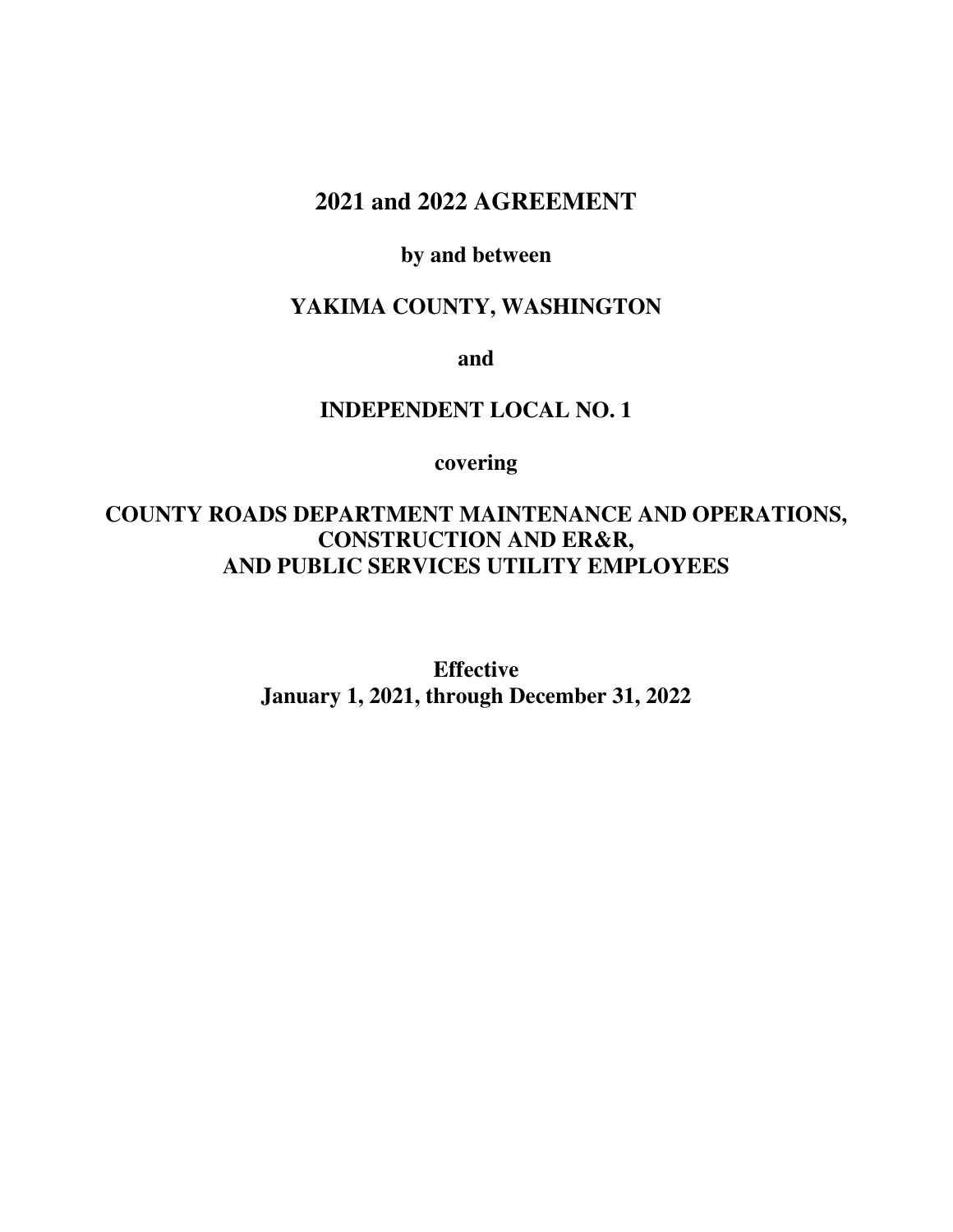# **TABLE OF CONTENTS**

| ARTICLE 5 - UNION/MANAGEMENT RELATIONS - COLLECTIVE    |  |
|--------------------------------------------------------|--|
|                                                        |  |
|                                                        |  |
|                                                        |  |
|                                                        |  |
|                                                        |  |
| ARTICLE 10 - CLASSIFICATION ASSIGNMENT AND WORK OUT OF |  |
|                                                        |  |
|                                                        |  |
|                                                        |  |
|                                                        |  |
|                                                        |  |
|                                                        |  |
|                                                        |  |
|                                                        |  |
|                                                        |  |
|                                                        |  |
|                                                        |  |
|                                                        |  |
|                                                        |  |
|                                                        |  |
|                                                        |  |
|                                                        |  |
|                                                        |  |
|                                                        |  |
|                                                        |  |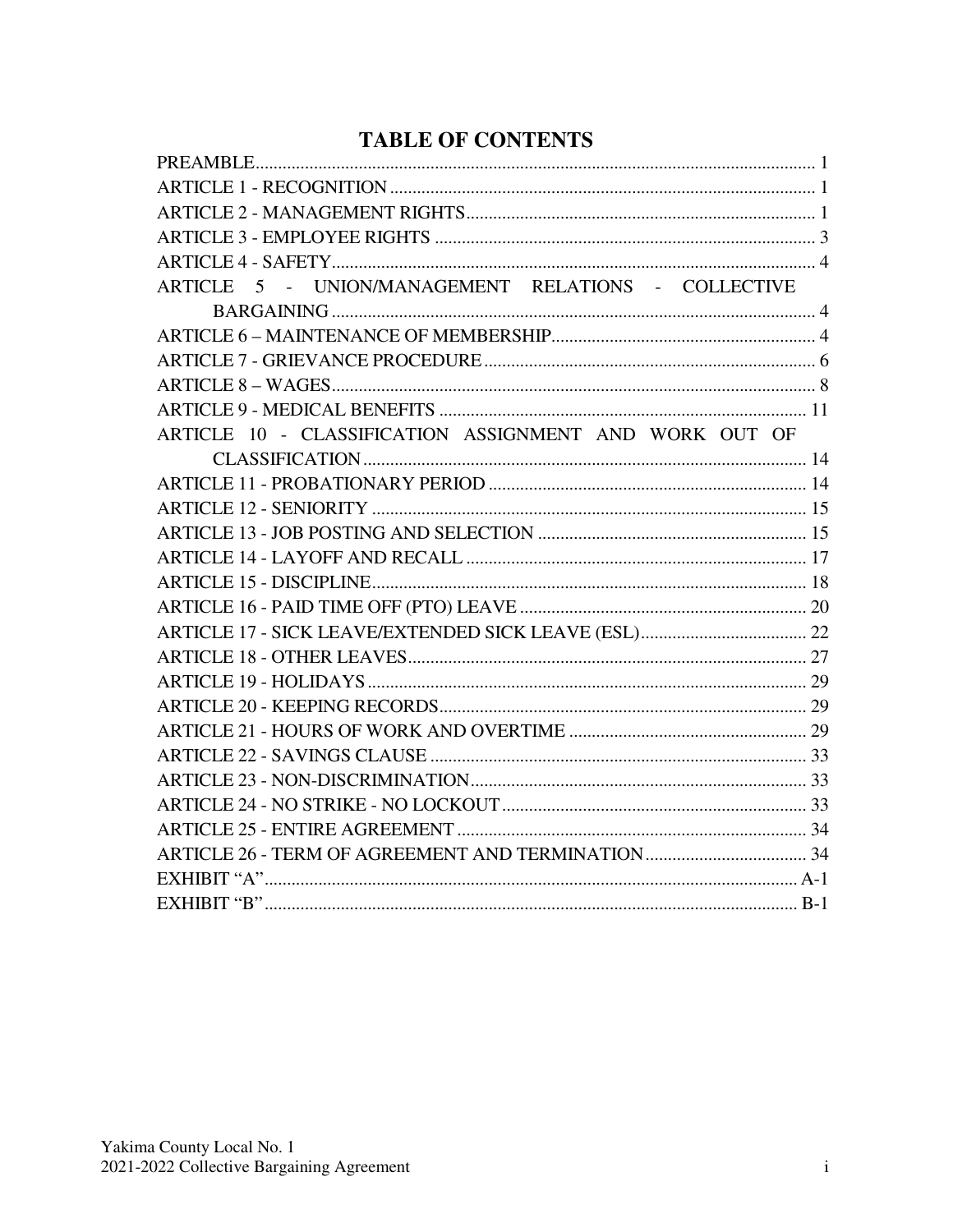#### **PREAMBLE**

THIS AGREEMENT entered into by the County of Yakima, hereinafter referred to as the "Employer" and Independent Local No. 1, hereinafter referred to as the "Union," has as its purpose the promotion of harmonious relations between the Employer and the Union, and the establishment of an equitable and peaceful procedure for the resolution of differences, and the establishment of rates of pay, hours of work and other conditions of employment.

#### **ARTICLE 1 - RECOGNITION**

The Employer recognizes the Union, as certified by PERC Decision 24364-E-11-3679, as the exclusive bargaining representative for all full-time and regular part-time Maintenance and Operations employees of the Yakima County Roads and Public Services Department including Construction and Survey employees. Utility Maintenance Technicians, and ER&R employees, and excluding solid waste employees, clerical, professional and technical employees, Public Services Director or County Engineer, Road Maintenance Manager, Road Maintenance Supervisors, Equipment Services Manager, Survey and Construction Manager, Engineering Services Manager, Traffic Engineering Manager, Right of Way Manager ,Confidential Secretary to the Director, Administrative Supervisors, Office Coordinators, Building Official, Assistant Building Official (Manager), Code Enforcement Manager, Fire Marshal (Administrative Supervisor), Environmental Services Director, Planning Official Planning Managers, Solid Waste-Senior Manager, Solid Waste-Manager, Solid Waste-Senior Program Coordinator, Solid Waste-Program Manager, Utilities-Senior Manager, Utilities-Senior Program Analyst, Water Resources-Senior Manager, Water Resources-Manager, and all other employees of Yakima County.

#### **ARTICLE 2 - MANAGEMENT RIGHTS**

- 2.1 The Union recognizes the prerogatives of the Employer to operate and manage the Public Services Department and the services provided thereby in all respects in accordance with its responsibilities, lawful powers and legal authority. All matters not expressly covered by the language of this Agreement and/or mutually agreed upon written agreements executed subsequent to the date of signature of this labor agreement, shall be administered by the Employer in accordance with such policies and/or procedures as the Employer, from time to time, may establish and implement. The Employer's prerogatives or rights include, but are not limited to, the following:
	- 2.1.1 The right to establish and implement reasonable work rules, procedures, and work performance standards including the right to complete written performance evaluations of bargaining unit employees at least annually. The evaluations will be discussed and reviewed privately with the employee before they are filed and the employee shall be given the right to prepare a written rebuttal to any evaluation the employee desires, which rebuttal shall be filed with the evaluation form. Any such rebuttal shall be submitted to the Employer within seven (7) calendar days following completion of the evaluation.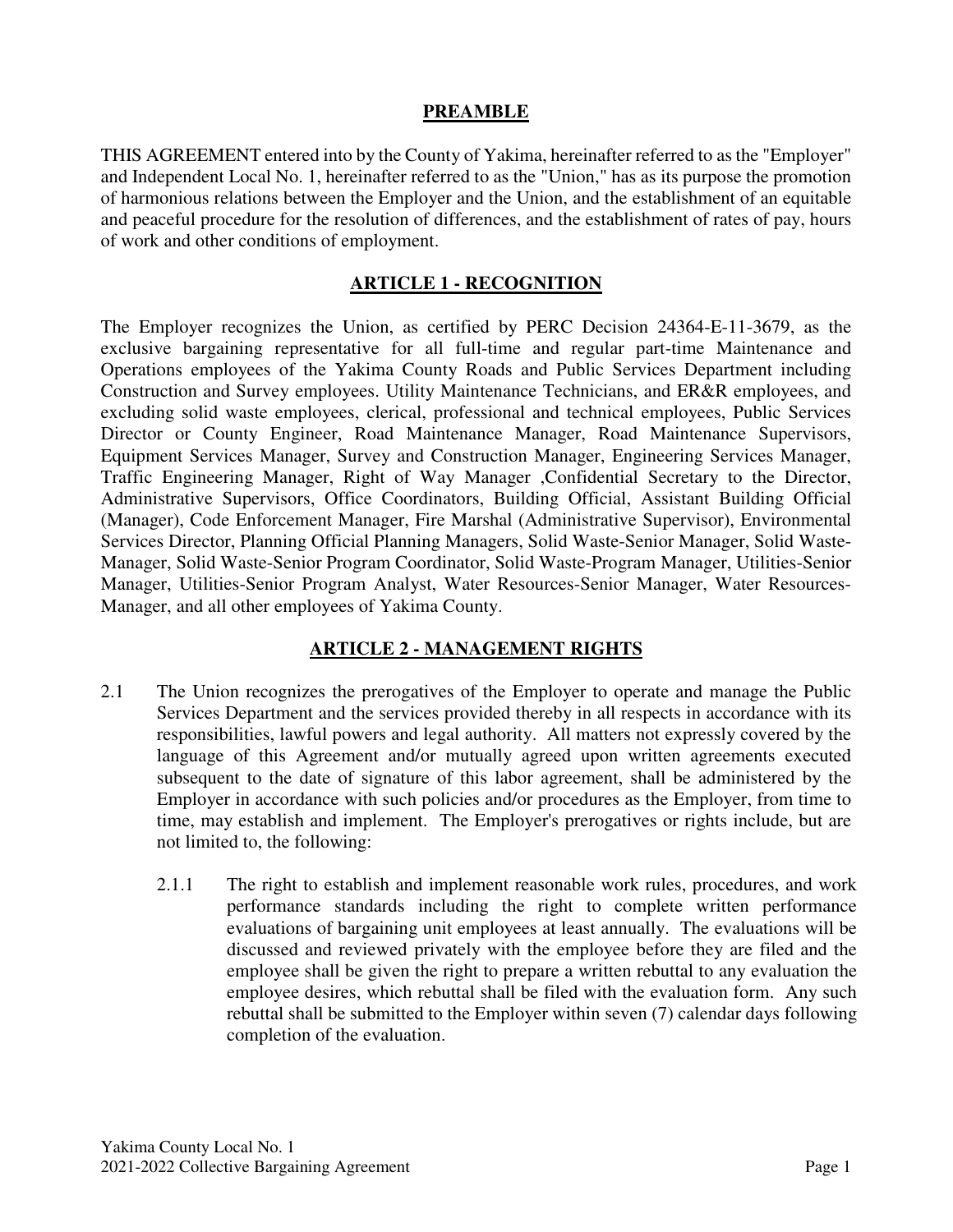- 2.1.2 The right to schedule work and overtime work and the methods and processes by which said work is to be performed in a manner most advantageous to the Employer and consistent with this labor agreement.
- 2.1.3 The right to select, hire, transfer, and lay off employees as deemed necessary by the Employer in accordance with the provisions of this Agreement.
- 2.1.4 The right to discipline employees in accordance with the provisions of this Agreement.
- 2.1.5 The right to determine the size and composition of the work force, modify job responsibilities and assign employees to work locations and shifts.
- 2.1.6 The Employer may also assign incidental duties to employees that are not enumerated in job descriptions and the employees shall perform the incidental duties upon the Employer's request.
- 2.1.7 The Employer shall have the right to take whatever actions the Employer deems necessary to carry out Employer services in a bona fide emergency.
- 2.2 Past Practices: The Employer may change a past practice after providing the Union with written notice. If the Union wishes to bargain about the change to past practice then it will so indicate in writing to the Employer within fifteen (15) working days of receipt of the Employer's notice. The Employer shall promptly respond to information requests concerning the proposed change to past practice. Bargaining shall conclude within thirty (30) working days of the Union's request to bargain. If no written request is submitted by the Union or if no settlement is reached within the thirty (30) working day time period, then the Employer may proceed with the change to past practice. In the event of a bona fide emergency as defined in Section 21.4, no notice or bargaining is required before implementing the change.
- 2.3 It is the intent of the Employer to continue to utilize its employees to perform work; provided, however, the Employer has the right to contract out work previously and/or historically contracted out. If the Employer determines it necessary to contract out work not previously and/or historically contracted out which would directly result in the layoff of employees employed as of December 1, 1988, then the Employer will provide the Union with written notice. If the Union wishes to bargain about the decision and its effects, it shall provide the Employer with a written request to bargain within fifteen (15) working days of receipt of the Employer's notice. Bargaining about the decision and its effects shall conclude within thirty (30) working days. If no written request is submitted by the Union or if no settlement is reached within the thirty (30) working day time period then the Employer may proceed with its decision. In the event of a bona fide emergency, no notice or bargaining is required before contracting out.
- 2.4 Nothing in this Agreement shall be interpreted to detract or circumscribe the trust emplaced in the officials, in this case, the Board of Yakima County Commissioners and the elected officials and/or departmental directors and the rights and obligations owed thereby to the electorate in conformity with statutory law.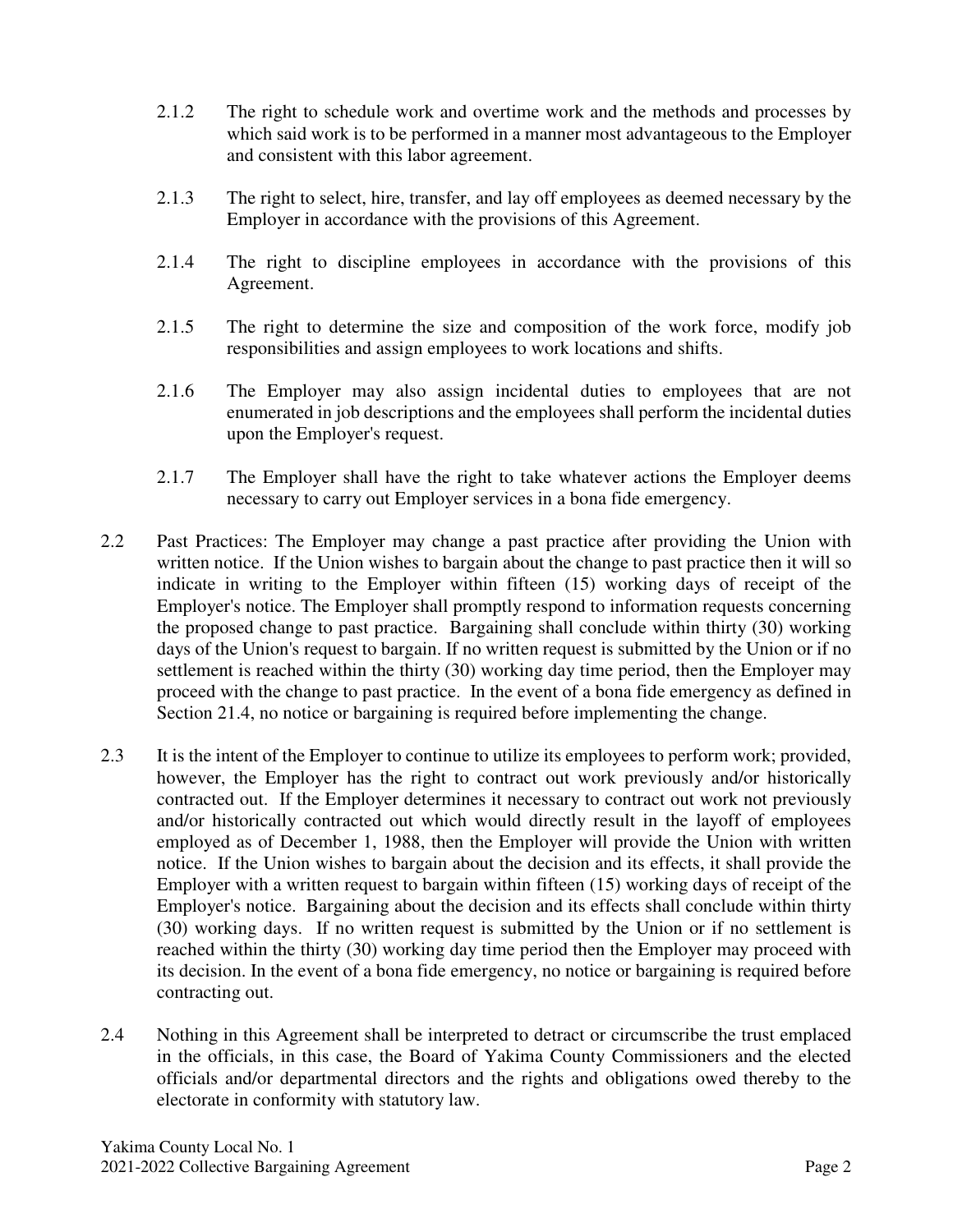- 2.5 Notwithstanding any other provisions of this Agreement, the Employer may take actions necessary to comply with the Americans with Disabilities Act.
- 2.6 The Employer has implemented the Workday programs and continues to implement additional phases of Workday. During said implementations, the Employer may need to modify provisions of this CBA to conform to Workday procedures and processes. The Union Representative(s) and the bargaining unit employees agree to fully cooperate with the Employer's implementation of these programs and phases.

## **ARTICLE 3 - EMPLOYEE RIGHTS**

3.1 An employee shall have the right, upon request, to inspect their official personnel file. No material referring to disciplinary action, deficient job performance or conduct shall be placed in the file without the employees' knowledge. The employee has the right to attach their comments to such material. Any such comments shall be submitted to the Employer within seven (7) calendar days following notice to the employee that the Employer intends to place such material in the employee's file. Employees shall have the right to grieve contents of evaluations that are not based upon just cause.

Further, an employee who has received a suspension from work without pay may request that the record of such discipline be removed from their official personnel file after five (5) years. In the event that the employee has received no disciplinary action during the five-year period, then the record of such discipline shall be removed from the file. In the event that the employee has received disciplinary action during the five-year period, then the request shall be denied.

An employee may request that a written reprimand be removed from their official personnel file after three (3) years. Such request shall be in writing to the Public Services Director or County Engineer. In the event that the employee has received no disciplinary action during the three (3) year period, then the letter of reprimand shall be removed from the file. In the event that the employee has received disciplinary action during the three-year period, then the request shall be denied.

Any letter requesting removals will remain in the employee's personnel file after the reprimand is removed.

- 3.2 Except as otherwise provided in state law, off-duty activities of an employee shall not be cause for disciplinary action unless such activity is detrimental to the employee's performance on the job.
- 3.3 An employee may have a shop steward from his or her duty station present at conferences with management in meetings involving the administering of discipline in accordance with Article 15 - Discipline.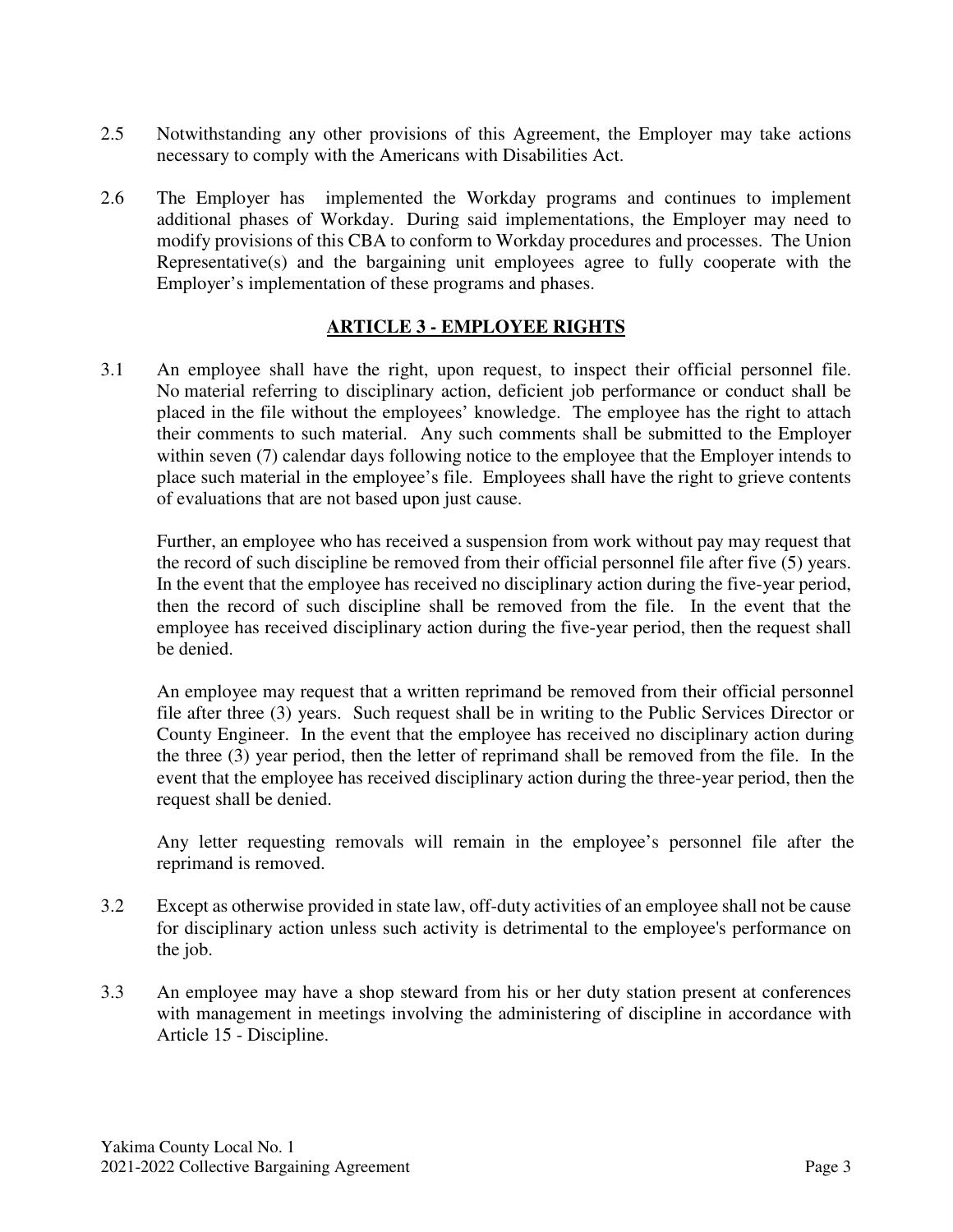## **ARTICLE 4 - SAFETY**

- 4.1 Yakima County agrees to administer a safety program in accordance with WAC 296-24-045. Public Services employees shall elect one (1) representative to serve on the Central Safety Committee.
- 4.2 Employees will report unsafe or unhealthy working conditions to their immediate supervisor and the representative of the Public Services Department to the Central Safety Committee as soon as possible.
- 4.3 Reports of unsafe or unhealthy working conditions shall be made without fear of reprisal or intimidation.
- 4.4 Management shall investigate and report the results of investigations of alleged unsafe working conditions to the Central Safety Committee.

## **ARTICLE 5 - UNION/MANAGEMENT RELATIONS - COLLECTIVE BARGAINING**

- 5.1 Collective bargaining shall be conducted during work or non-work hours by authorized representatives of the Union and the authorized representatives of the Employer.
	- 5.1.1 No more than three (3) representatives of the Union shall be paid for collective bargaining sessions held during work hours. Negotiation sessions held outside normal work hours shall not be compensable.
	- 5.1.2 Agreements reached between the parties to this Agreement shall become effective only when signed by designated representatives of the Union and the Employer.
- 5.2 Labor/Management meetings may be scheduled subject to the mutual agreement of the parties.
- 5.3 Union Business: Union officers, not to exceed three (3) in number at any one time, shall be granted leave from duty with pay, for the purpose of Union business attendance including, but not limited to, events such as attending labor conventions or educational conferences regarding collective bargaining, provided that notice of such conventions or conferences shall be requested and be subject to approval at least two (2) weeks prior thereto. The total leave time for the bargaining unit for the purposes set forth in this section shall not exceed fortyeight (48) hours in a calendar year.

## **ARTICLE 6 – MAINTENANCE OF MEMBERSHIP**

- 6.1 The Employer recognizes Independent Local No. 1 as the sole and exclusive bargaining representative concerning wages, hours, and other conditions of employment for employees described in the recognition clause.
- 6.2 Joining the Union: All employees in this bargaining unit have the right to voluntarily join the Local No. 1. Local No. 1 as the Exclusive Bargaining Representative, agrees to carry out its responsibilities under RCW 41.56.080.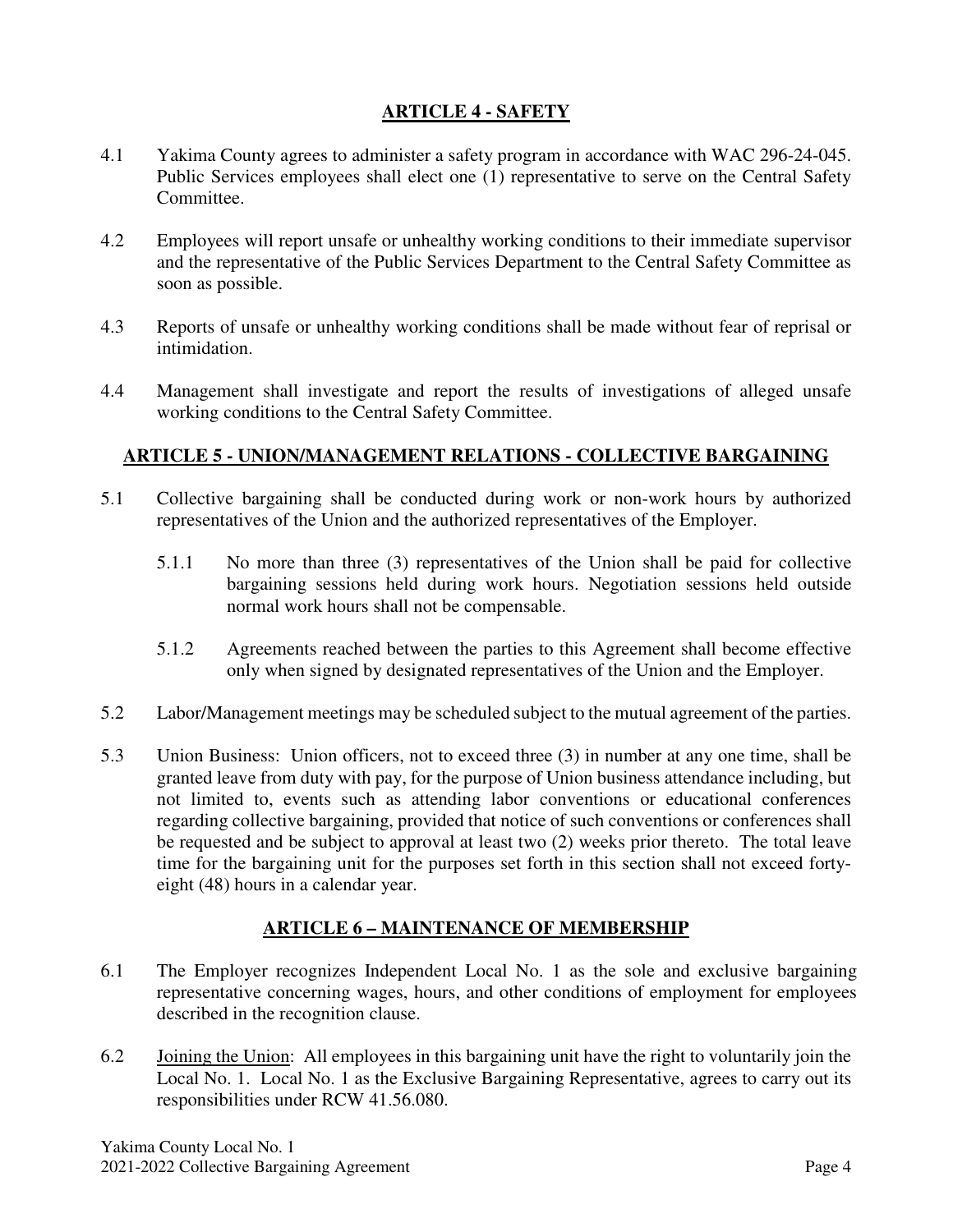- 6.3 Questions about Local No. 1 Membership: If an Employee has questions about Local No. 1 membership, the Employer will remain neutral and direct the employee to discuss this topic with a Local No. 1 Representative. The Local No. 1 Representative shall address the employee's inquiry as soon as possible.
- 6.4 Signed Dues Deduction Authorization: Current Local No. 1 members and those who choose to join Local No. 1 and pay monthly dues via a signed payroll deduction authorization will have their dues deducted once each month from their pay by the Employer. When Workday is implemented, the dues will be divided between two (2) pay dates each month. The signed payroll deduction authorization may be submitted electronically or by paper writing, and must be presented to the Employer's Human Resources Department. The deduction will begin in the payroll period after submission of the dues deduction authorization card or as soon as administratively possible if not submitted with enough time to make the next payroll period.
- 6.5 Amounts Deducted: The amounts to be deducted shall be certified to the Employer by Local No. 1 and the aggregate deductions shall be remitted to Local No. 1 together with an itemized statement including the employee name, department, hours worked, monthly base wage and the amount of Union dues deducted, after such deductions are made. If an employee terminates his/her employment on or before the  $15<sup>th</sup>$  of the month, dues will not be deducted for that month; if the termination is after the  $15<sup>th</sup>$ , dues will be deducted. When Workday is implemented, dues will be deducted if work is performed for more than one-half of each pay cycle. The Employer shall honor the terms and conditions of each employee's authorization for payroll deduction. The Employer shall continue to deduct and remit Local No. 1 dues and fees to the Local No. 1 until such time as Local No. 1 notifies the Employer that the payroll deduction authorization has been properly terminated in compliance with the terms of the authorization for payroll deduction executed by the employee. The Employer is not a party to the authorization for payroll deduction as that is between the employee and Local No. 1.
- 6.6 New Employee Orientation: These provisions shall be carried out in conformity with RCW 41.56.037. Each December, the Employer will provide the Union with the upcoming year's monthly new hire orientation calendar. The Union will contact the Human Resources Department at (509) 574-2210 every month to obtain information on new hires scheduled to attend orientation appropriate to their group. A Local No. 1 Representative shall be granted up to thirty minutes to provide each new employee a basic overview of the employees' rights and responsibilities regarding Local No. 1 membership and dues authorizations.
- 6.7 Defense, Hold Harmless and Indemnification: In regards to all the provisions of this Article, Local No. 1 agrees to defend, indemnify and hold harmless the Employer from any and all claims, demands, lawsuits, administrative proceedings, ULPs, and grievances or other forms of liability, including the amounts of dues and fees deducted and withheld as well as attorneys' fees, costs, and/or expenses associated with the above listed activities (all claims, demands, etc.) that arise against the Employer for or on account of Employer actions consistent with the provisions of this Article.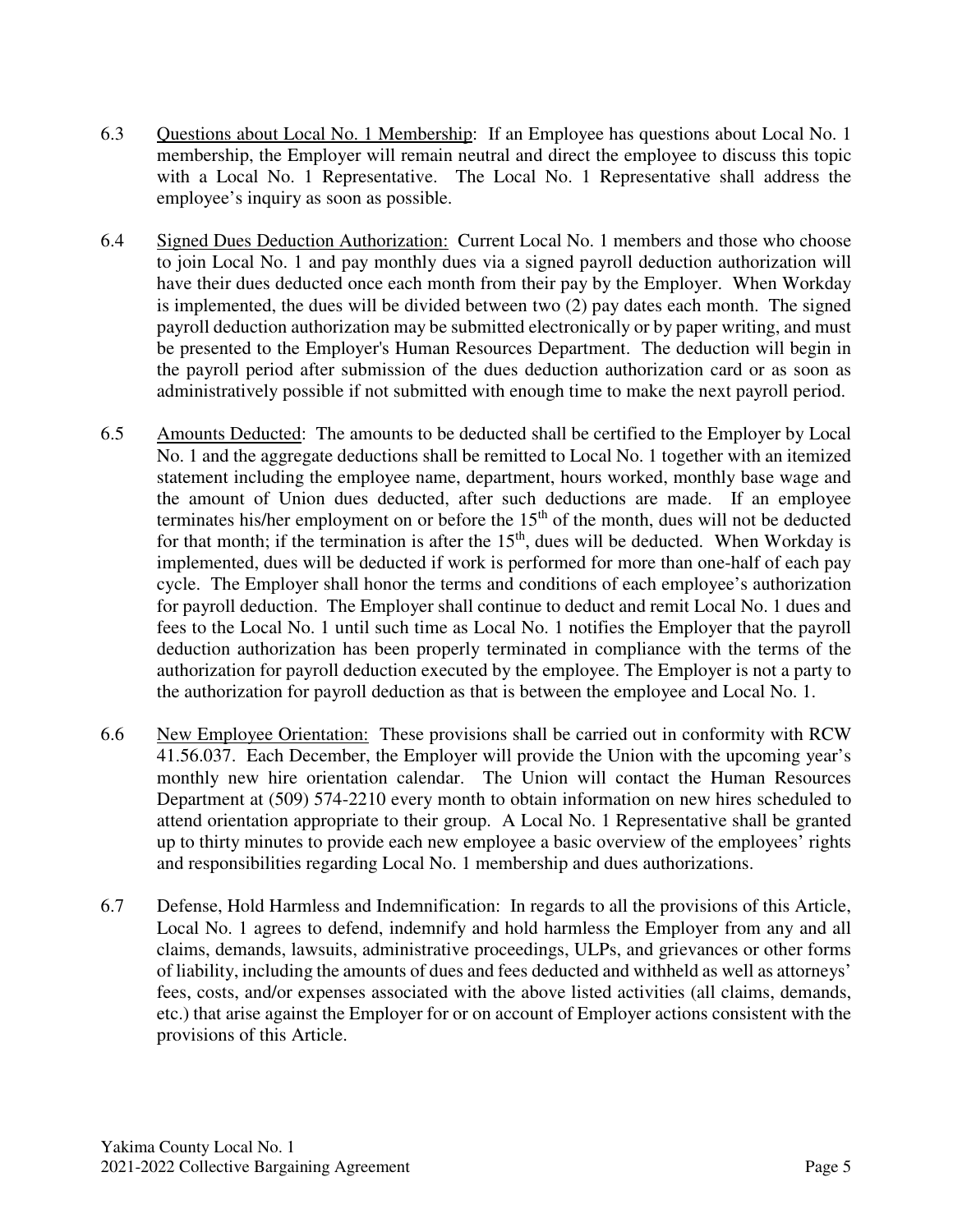## **ARTICLE 7 - GRIEVANCE PROCEDURE**

- 7.1 Crucial to employee morale and productive work relations between the parties is a fair and just resolution of both parties' grievances.
- 7.2 A grievance is defined as a violation or dispute involving the interpretation, application or alleged violation of provisions of this Agreement.
- 7.3 A grievance may be presented by an employee, the Union or the Employer.
- 7.4 Each grievance must be submitted in accordance with the following procedure within the time frame set forth. If the grievance is not submitted in conformance with the procedure and in a timely manner, then the grievance shall be considered forever waived and lost. Each grievance must specify the relevant facts, the specific sections of the Agreement alleged to have been violated and a clear expression of the remedy sought. All time limits may be extended by mutual written agreement.
- 7.5 The grievance procedure shall be as follows:
	- Step 1: An employee shall discuss his or her alleged grievance with the immediate supervisor within seven (7) working days of the occurrence of the alleged grievance. The employee may request the presence of the shop steward from his or her duty station at the meeting. The immediate supervisor shall respond within seven (7) working days. If the grievance is a result of action taken by the employee's immediate supervisor, or when mutually agreeable by both parties, the grievance may be presented at Step 2 below.
	- Step 2: If the alleged grievance is not satisfactorily resolved at Step 1, then within ten (10) working days of the date the response is due in Step 1, the grievance shall be presented, in writing, to the Public Services Director or County Engineer. The Public Services Director or County Engineer may request a meeting for discussion of the issues at this step. If the Public Services Director or County Engineer does not call for a meeting, then a written response will be issued within ten (10) working days of the date of submission at Step 2. If the Public Services Director or County Engineer calls for a meeting, the meeting shall be scheduled within ten (10) working days of the date of submission, and a written response shall be issued within ten (10) working days from the date of the meeting.

The Employer has a right to file a grievance against the Union and/or employee(s). The Employer's grievance shall be in writing and shall be mailed to the Union President, at the address specified by the Union within ten (10) working days of the occurrence of the alleged grievance. Thereafter, the Union President shall respond in writing to the Employer within ten (10) working days after receipt of the grievance.

Step 3: If the alleged grievance is not satisfactorily resolved at Step 2, then within ten (10) working days of the response date in Step 2, a written grievance by the Union or the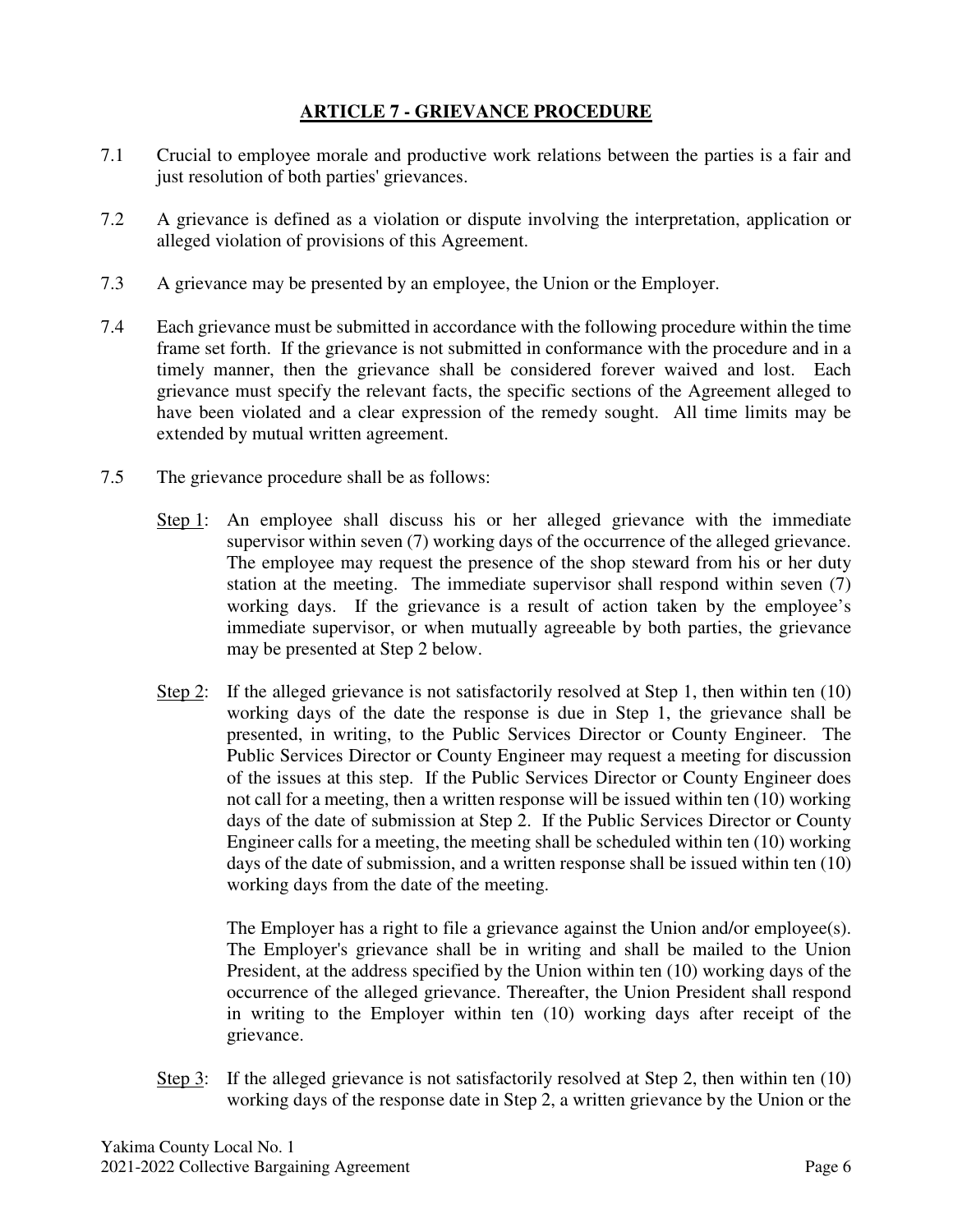Employer shall be presented to the Board of County Commissioners. The Board of County Commissioners shall, within twenty (20) working days after receipt of the grievance, hold a hearing and after such hearing respond in writing within twenty (20) working days.

Step 4:

- (a) Final and Binding Arbitration: If the grievance has not been resolved, either party may submit the grievance to arbitration within ten (10) working days from the response in Step 3. Failure to timely appeal the grievance shall render final and binding the decision established in Step 3. The request shall specifically identify the issue(s) related to the grievance as previously established during the original filing of said grievance.
- (b) Arbitration Panel Number Selection: After timely notice the parties will establish an arbitration panel of three (3) persons. One party shall select one person and the other party will select one person. The two (2) selected persons shall select a third and neutral arbitrator within twenty (20) calendar days after receipt of the grievance at Step 4, by requesting that the Federal Mediation and Conciliation Service (FMCS) or the Public Employment Relations Commission (PERC) submit a list of five (5) names from the register of whichever agency is agreed upon by the parties. Both the Employer and the Union shall have the right to alternately strike two (2) names from the list. The party requesting arbitration shall strike the first name. The remaining name shall be the third and neutral arbitrator.
- (c) Decision Time Limit:
	- (i) The arbitration panel shall hear the matter at the earliest possible date. After completion of the hearing, a written decision shall be entered within thirty (30) calendar days, unless an extension of time is agreed upon.
	- (ii) Any decision by the arbitration panel shall be by majority vote.
- (d) Limitation, Scope and Power of Arbitration Panel:
	- (i) The arbitration panel shall not have the authority to add to, subtract from, alter, change, or modify the provisions of this Agreement.
	- (ii) The power of the arbitration panel shall be limited to interpretation of or application of the terms of this Agreement or to determine whether there has been a violation of the terms of this Agreement by either the Employer or the Union and/or employee(s).
	- (iii) The arbitration shall be conducted in accordance with PERC rules and regulations.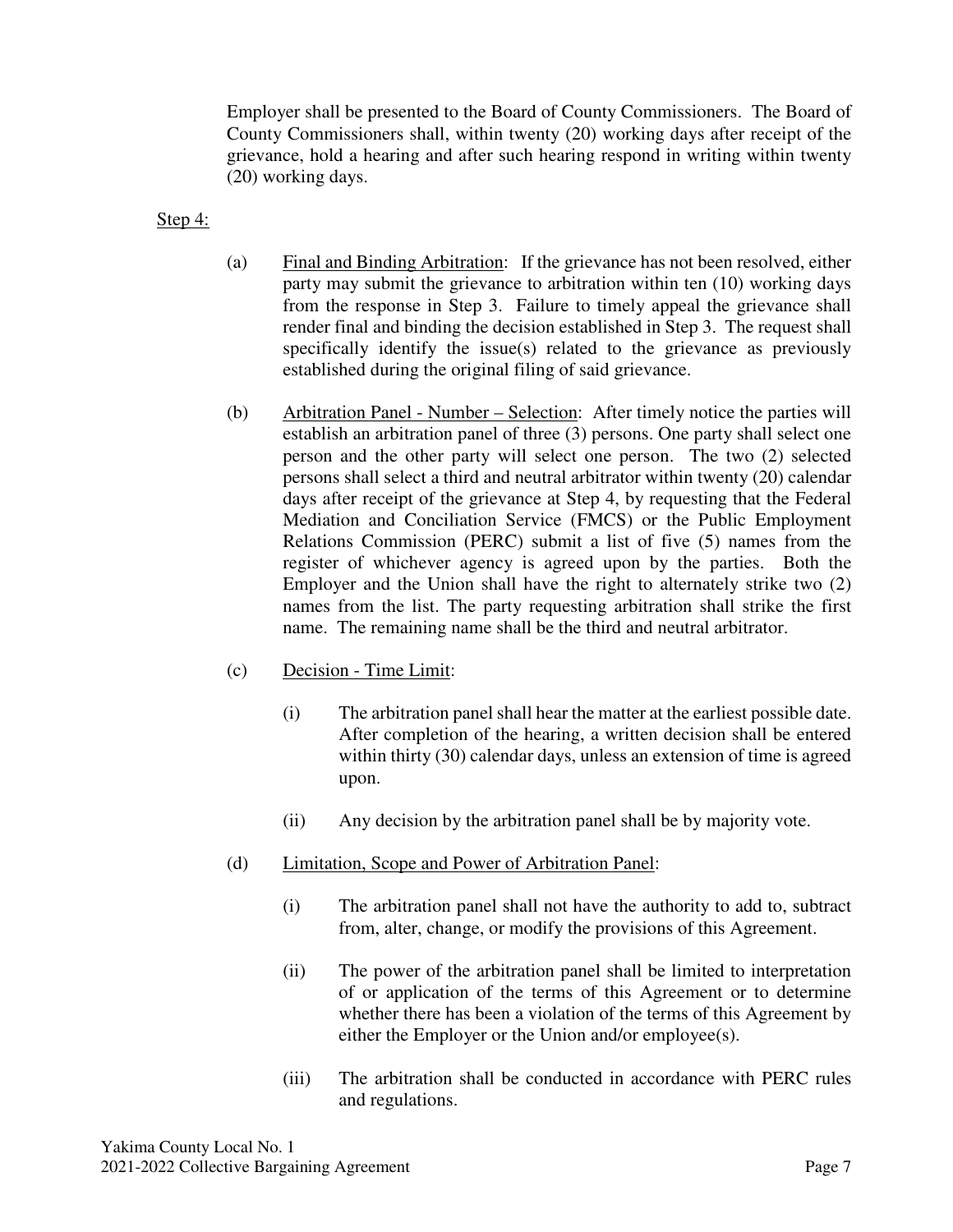- (e) Arbitration Award Damages Expense:
	- (i) Arbitration awards shall not be made for time prior to the date of the occurrence upon which the grievance is based.
	- (ii) Each party hereto shall pay the expenses of their own representatives, witnesses, and other costs associated with the presentation of their case. The parties shall equally share the cost of billing of the neutral arbitrator.

## **ARTICLE 8 – WAGES**

- 8.1 The Pay Plan Structure for 2021 and 2022 is described in Exhibit "A," which is attached hereto and incorporated herein by reference. The 2021 and 2022 Pay Plan Structure is the same as the Pay Plan Structure was for 2020.
- 8.2 The Pay Plans for 2021 and 2022 are set forth in Exhibit "B," which is attached hereto and incorporated herein by reference. These 2021 and 2022 Pay Plans are the same as the Pay Plans were for 2020.
	- 8.2.1 For 2021, Yakima County shall pay a one-time lump sum payment of six percent (6%) based on only the annual base wage reflected in Exhibit A or B of the 2020 Collective Bargaining Agreement. The lump sum payment applies only for each regular or temporary budgeted eligible employee within the Independent Local # 1 Bargaining Unit. The following provisions set forth the pay and criteria regarding the lump sum payment. To be eligible for the lump sum:
		- (1) Employee must have been employed by Yakima County for a minimum of six (6) months prior to the parties signing the applicable CBA; and,
		- (2) Employees must be in paid status during the pay cycle for which the pay check is issued. Paycheck received from any leave bank balances is considered being in paid status; and,
		- (3) Employees on leave without pay (LWOP) status for the entire pay cycle in which the paycheck is issued are not eligible for the lump sum payment; and,
		- (4) The calculated lump sum payment shall be less applicable taxes/deductions. Receiving the lump sum less taxes and deductions is subject to the timely ratification and the signing of the final CBA by each of the parties, with the Board being the last party; and,
		- (5) Any payouts for overtime, out of classification pay, compensatory time, paid time off (PTO), any other payout category and any miscellaneous earnings (e.g., boot allowances, etc.) shall not be used for the purposes of calculating the six percent (6%) lump sum amount. Only the annual base pay set forth in Exhibit A or B of the 2020 Collective Bargaining Agreement shall be used for these calculations; and.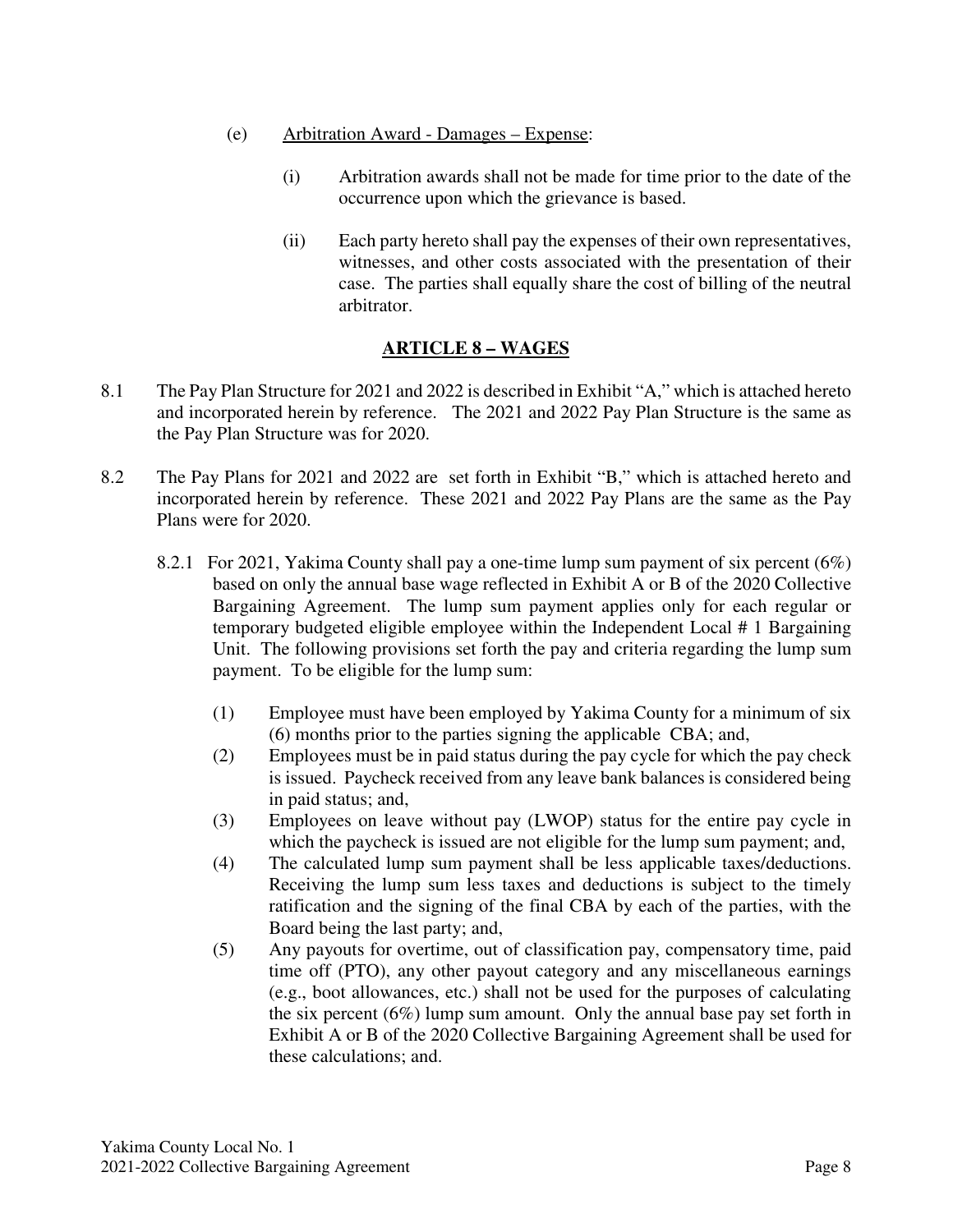- (6) Employees who are actively receiving workers compensation indemnity payments starting six (6) months prior to the final signing of this CBA by the parties will be eligible for the lump sum payment; and,
- (7) Employees who receive the lump sum payment less applicable taxes/deductions who end employment **after** receiving said payment shall not be required to repay any portion of the lump sum payment.
- 8.2.2 No Retroactive Payments for 2021: There shall be no retroactive payments for the 2021 lump sum if the CBA is not signed by Local 1 Representatives and delivered to HR on or before November 30, 2021.
- 8.2.3 For January 1, 2022, Yakima County shall pay a one-time lump sum payment of three percent (3%) based on only the annual base wage reflected in Exhibit A or B of the 2020 Collective Bargaining Agreement. The lump sum payment applies only for each regular or temporary budgeted eligible employee within the Local 1 Bargaining Unit. To be eligible for the lump sum:
	- (1) Employees must have been hired on or before December 31, 2021; and
	- (2) Employee must be in paid status between July  $1 -$  July 15, 2022. Paycheck received from any leave bank balances is considered being in pay status; and,
	- (3) Employees in Leave without pay (LWOP) status for the entire pay cycle in which the paycheck is issued are not eligible for the lump sum payment; and,
	- (4) The calculated lump sum payment will appear on the July 25, 2022, paycheck less applicable taxes/deductions; and,
	- (5) Any payouts for overtime, out of classification pay, compensatory time, paid time off (PTO), any other payout category and any miscellaneous earnings (e.g., boot allowances, etc.) shall not be used for the purposes of calculating the three percent (3%) lump sum amount. Only the annual base pay set forth in Exhibit A or B of the 2020 Collective Bargaining Agreement shall be used for these calculations; and,
	- (6) Employees who are actively receiving workers compensation indemnity payments starting on or after February 1, 2022, will be eligible for the agreed upon lump sum payment on July 25, 2022; and,
	- (7) Employees who receive the lump sum payment less applicable taxes/deductions in the July 25, 2022, paycheck who end employment **after**  receiving said payment shall not be required to repay any portion of the lump sum payment.
- 8.2.4 Regarding all the provisions of Article 8, all calculations of the above lump sum payments shall be less all applicable taxes and deductions. The Human Resources Department's determinations as to any and all applicable timelines, eligibility requirements, language interpretations and calculations of lump sum amounts shall be final and binding on the parties. The Human Resources Department's determinations shall not be subject to any grievance procedures.
- 8.3 The Employer will continue to participate in social security.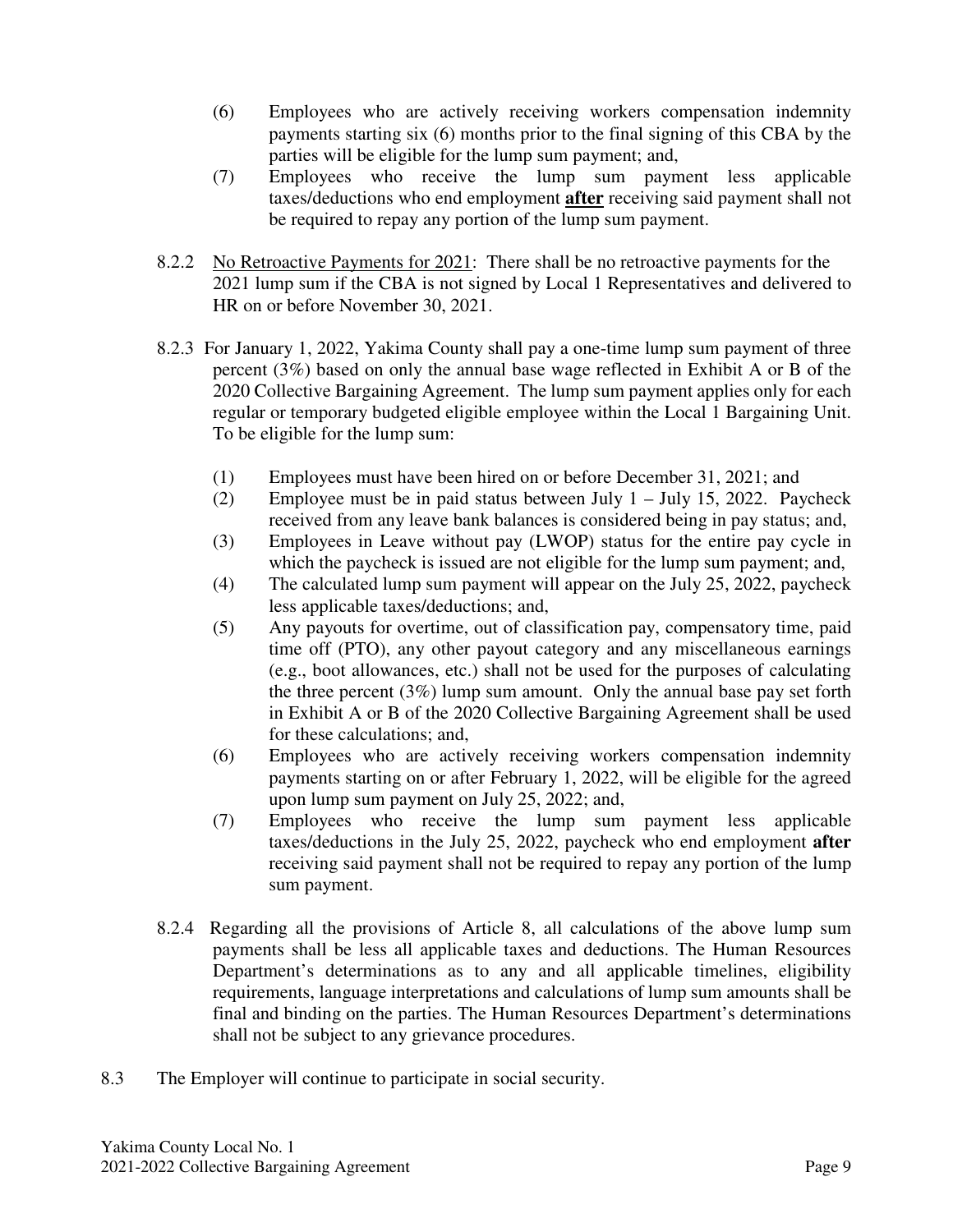- 8.4 All employees of the Public Services Department shall be compensated on an hourly basis for hours worked.
- 8.5 Pay Period: Based on the 2020 implementation of Workday , employees shall be paid on a semi-monthly (twice per month) basis.
	- a. The first pay period will be the  $1<sup>st</sup>$  through the  $15<sup>th</sup>$  of the month.
	- b. The second pay period will be the  $16<sup>th</sup>$  through the last day of the month.
	- c. Pay for work performed during the first pay period will be issued on the  $25<sup>th</sup>$  of the month.
	- d. Pay for work performed during the second pay period will be issued on the  $10<sup>th</sup>$ of the month following the pay period end.
	- e. There shall be no deductions other than required by law or authorized by this Agreement or authorized in writing by the employee. Required and authorized deductions will be applied to each paycheck.
	- f. All employees are required to provide information for mandatory direct deposit of all employee pay.
	- g. Upon request by an employee, opening a payroll debit card with the County's financial institution is available.
- 8.6 Historically, effective in 2018, the task force of bargaining unit representatives and management established in 2017 (established as the 2017 Task Force on Benefits and Salary), as well as the Salary Committee, will be maintained to engage in informational only discussions about the outcome of surveys conducted by the Human Resources Department, as addressed in Exhibit "A." These informational discussions are not to be interpreted nor to be construed to mean that the Employer is agreeing to negotiate about the market survey, comparables, the survey's provisions and procedures. Each CBA already states that the market survey is for only informational purposes, and there is no obligation on the part of the Employer to negotiate about and implement the results of any survey.
	- 8.6.1 Beginning 2018 with a frequency of every four (4) years, a full/in-depth survey will be conducted by the Human Resources Department using the six (6) comparable counties discussed. The six (6) comparable counties are: Benton, Spokane, Kitsap, Thurston, Whatcom, and Grant. For the in-between years (2019, 2020, 2021), a basic touchpoint will be conducted with the sole purpose of gauging the trend in the market. There were 37 jobs identified by the salary committee and task force to be included in the survey. See attachment for list of jobs. The methodology used for analysis will remain the same as outlined in HR 001 Class and Compensation Policy.
	- 8.6.2 In regards to the reference above in section 8.6.1 to the conducting of a full/in-depth survey by the Human Resources Department during 2020, in light of the provisions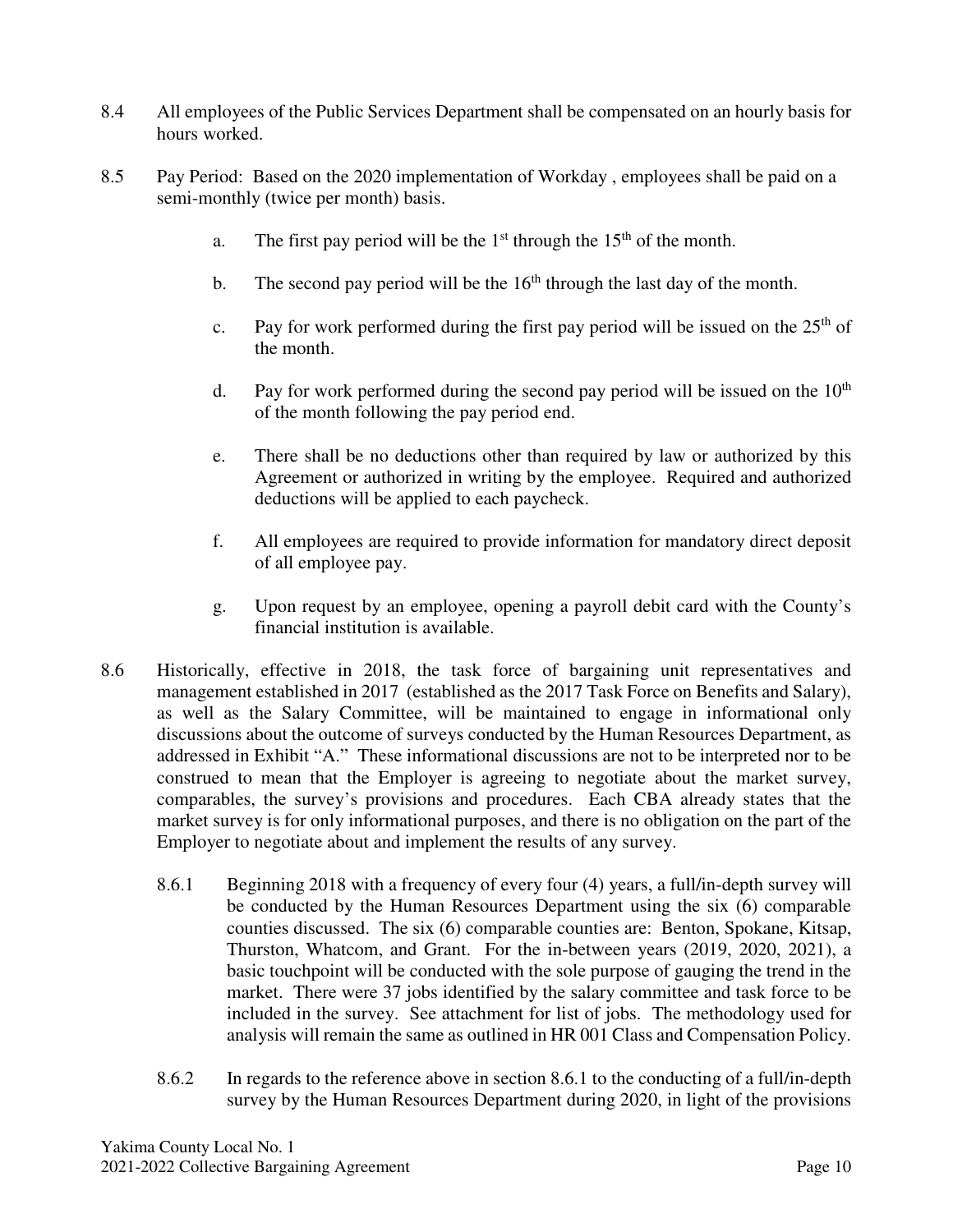of section 8.8 below, the parties have mutually agreed that Human Resources Department shall not conduct a full/in-depth survey and instead will dedicate resources to the comprehensive study and analysis of the current job classification (DBM) and pay plan system to reasonably achieve a better job classification and pay plan system.

- 8.6.3 The Human Resources Department will determine the frequency of meetings with the respective committee and task force members. Notice of meetings will be provided in advance of meetings.
- 8.7 In January 2020, the change in minimum wage was addressed by removing the hourly rate of pay that falls below the State minimum. Increment 1 and increment 2 of the A11 pay plan was discontinued for hiring purposes. The updated pay plan schedule is available on the County's website.
- 8.8 Starting in 2021 and ending in 2022, the Employer will be conducting, through the Human Resources Department, a comprehensive study of the current job classification (DBM) and pay system. The Elected Officials, Department Heads, Bargaining Representatives and bargaining unit representatives as well as the members of the Executive Committee will serve on a task force similar to the Task Force on Benefits and Salary as well as the Salary Committee mentioned above in Section 8.6. This task force will engage in informational discussions which shall not to be interpreted nor construed to mean that the Employer is agreeing to negotiate about the methodologies used to conduct the comprehensive study but rather the task force will engage in information discussions about the outcomes of the study and analysis. The purpose of the comprehensive study is to determine whether the current job classification (DBM) and pay plan system can be improved or whether a new job classification and pay plan system will be in the best interests of the Employer and the Employees. The comprehensive study and analysis may also result in changes to the methodology used for analysis as outlined in HR 001 Class and Compensation Policy. It is also possible that if a new job classification and pay plan system is one of the recommendations of the study then the provisions pertaining to Section 8.6 and Section 8.6.1 may be modified and no longer in effect as currently written. The results of this comprehensive study and analysis will be shared with all the affected bargaining units and their representatives. Further, the results of the study will become the subject of bargaining during the relevant successor labor contract term. The parties understand and agree that the ability to pay continues as an important factor with regards to addressing the results of the study and analysis as well as addressing the implementation of aspects of the study and analysis. The parties recognize that the Board of County Commissioners, based on their authority over the budgets, have the final decision making authority relating to implementation of the results of the comprehensive study and analysis.

## **ARTICLE 9 - MEDICAL BENEFITS**

- 9.1 Effective January 1, 2021 and 2022, the Employer contribution towards premiums will be up to a maximum of Nine Hundred Dollars (\$900.00) per month.
- 9.2 For 2021, in lieu of an additional Fifty Dollars (\$50.00) per month medical contribution in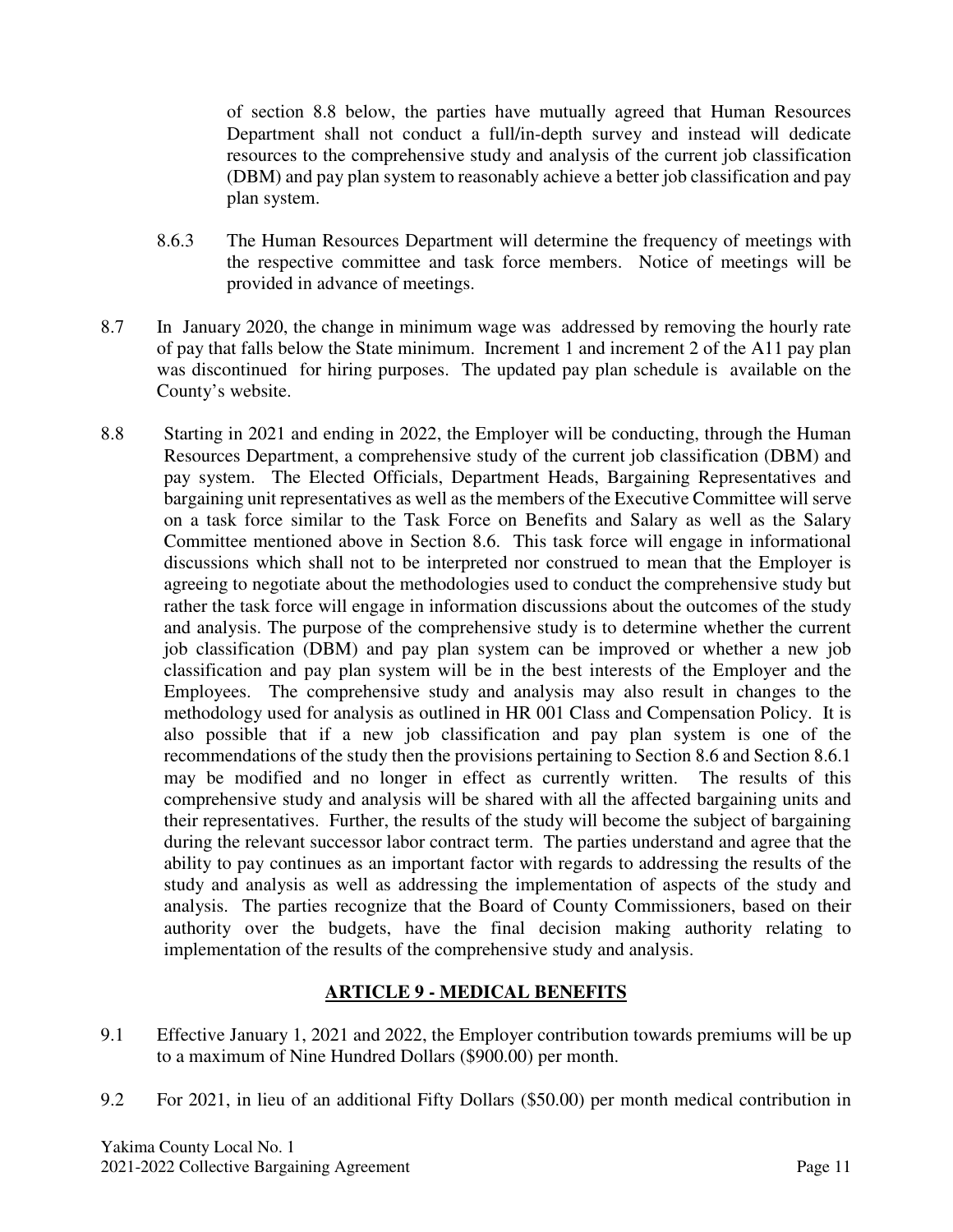2021, Yakima County will pay a one-time lump sum of Two Hundred Fifty Dollars (\$250.00). This one-time lump sum payment will be subject to applicable taxes/deductions and paid in the same paycheck as the lump sum wage payment. As is the case with the lump sum wage payment, this payment in lieu of medical contribution, is subject to the same timeliness requirements regarding the 2021 six percent (6%) lump sum. Employee must have been employed by Yakima County for a minimum of six (6) months prior to the parties signing this CBA.

- 9.2.1 Regarding the provisions of Article 9, pertaining to the 2021 insurance lump sum payment, the payment shall be less all applicable taxes and deductions. The Human Resources Department's determinations as to any and all applicable timelines, eligibility requirements, language interpretations and calculation of lump sum amount shall be final and binding on the parties. The Human Resources Department's determinations shall not be subject to any grievance procedures.
- 9.2.2 No Retroactive Payments for 2021: There shall be no retroactive payments for the 2021 in lieu of medical contribution lump sum of Two Hundred Fifty Dollars (\$250.00) if this CBA is not signed by all parties before November 30, 2021.
	- A. For employees who are enrolled in the Premera Blue Cross (High Deductible) Plans, the Employer Contribution to the Health Savings Account (HSA) for the Employee Only Tier shall be the difference between the premium for Employee Only coverage and the Employer maximum contribution.
	- B. For employees who are enrolled in any Premera Blue Cross Plan other than the Premera Blue Cross (High Deductible) Plans with Employee Only coverage, the Employer shall contribute the difference between the premium for the Employee Only Tier and the Employer maximum contribution to an HRA VEBA account for the employee.
	- C. For employees enrolled in all other Premera Blue Cross plans or tiers, the employee will pay the difference between the premium and the employer's maximum contribution
	- D. Employees can waive medical coverage; however, contributions must still be made for the mandatory Dental, Basic Life Insurance and Basic Long Term Disability (LTD). The employer shall contribute only the premium amount for the mandatory Premera Blue Cross Dental, Basic Life Insurance and Basic LTD for employees that waive medical coverage through Premera Blue Cross.
- 9.3 Effective for 2022, the Employer will increase its contribution towards medical by up to One Hundred Dollars (\$100.00) per month (up to Fifty Dollars (\$50.00) per pay period) beginning in the January 25, 2022, paycheck. This additional up to One Hundred Dollars (\$100.00) per month shall cease on December 31, 2022, and the Employer's contribution shall return to up to Nine Hundred Dollars (\$900.00) per month.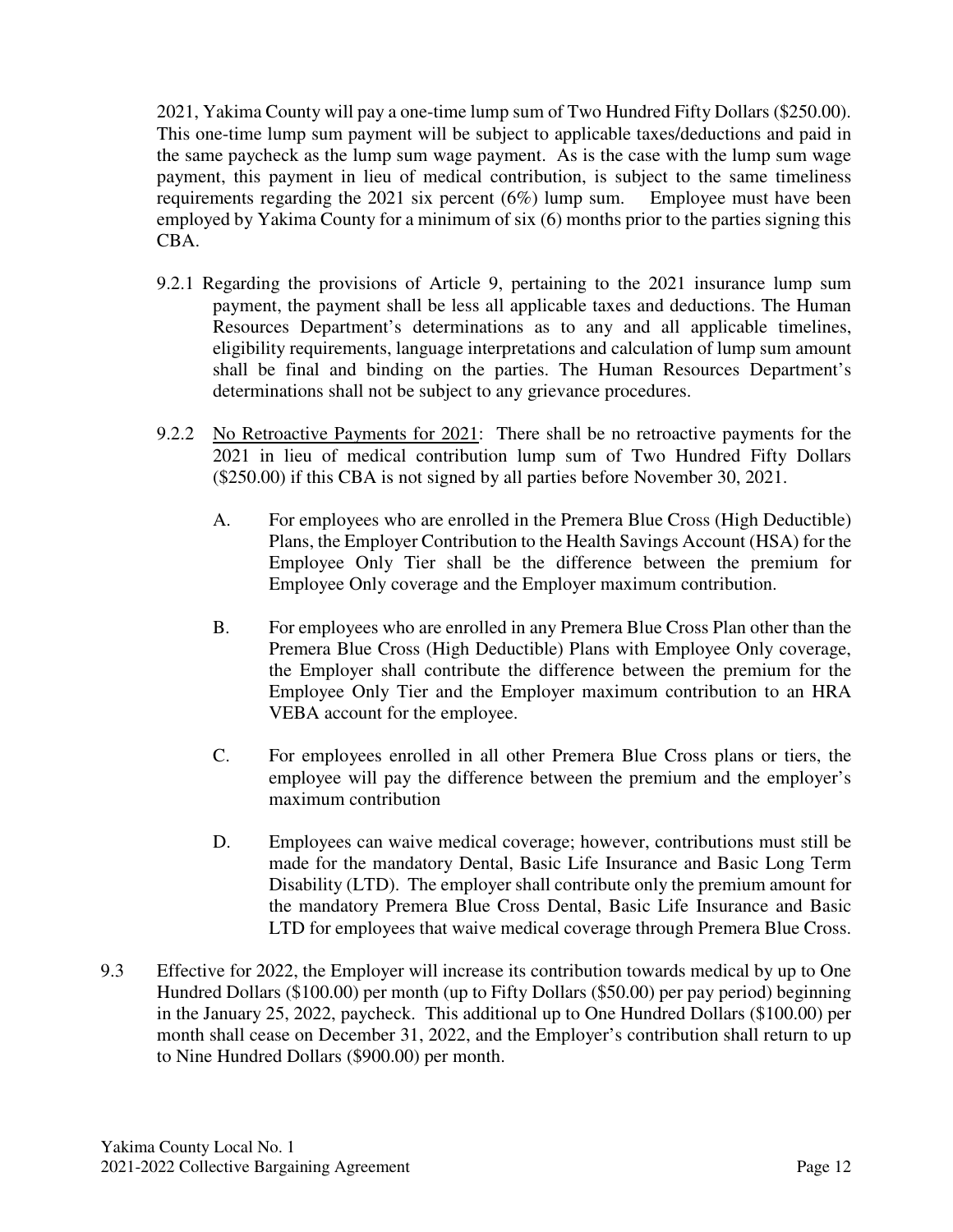**Specific Sunset Clause: The Union agrees that the Employer additional up to One Hundred Dollars (\$100.00) contribution towards the medical premium in 2022 shall sunset/cease effective December 31, 2022, unless the parties have mutually agreed in writing to extend this contribution into 2023 prior to December 31, 2022. The parties agree to exclude the provisions of the additional up to One Hundred Dollars (\$100.00) per month Medical Contribution from the application of the provisions of RCW 41.56.123, Section (1). The parties further agree that this exclusion is to enforce the provisions of RCW 41.56.123, Section (2) as relates to the additional up to One Hundred Dollars (\$100.00) per month Medical Contribution and the cessation of such contribution on December 31, 2022.** 

- 9.3.1 No Retroactive Payments for 2022: There shall be no retroactive payments for the 2022 up to One Hundred Dollars (\$100.00) medical contribution if this CBA is not signed by all parties before November 30, 2021.
- 9.4 Employees whose job classification falls under the County's Hearing Conservation Program are required to participate in the annual audiology testing
- 9.5 Effective for 2021 and 2022, the task force made up of some of the insurance benefits committee members, Human Resources Department staff, bargaining unit representatives and management will remain in place but will serve as a communication tool during 2021-2022 regarding Premera Blue Cross insurances. This task force communication is neither to be interpreted nor to be construed to obligate the Employer to negotiate about carriers, medical benefits and coverages. There already is an insurance benefits committee made up of employees representing departments who are also in some cases members of certain bargaining units and this committee has historically been coordinated through and with the expertise of the Human Resources Department. The insurance benefits committee is recommendatory only and only the Board of County Commissioners has the final determination for carriers, plans, programs and coverages.
	- 9.5.1 The Human Resources Department will determine the frequency of meetings with the respective committee and task force members. Notice of meetings will be provided in advance of meetings.
- 9.6 The medical benefits package is subject to the provisions and actions of the Yakima County Employee Benefit Committee. The Public Services Department shall be allowed one (1) representative to serve as representative on the Employee Benefit Committee. The representative shall be nominated and elected by the Public Services employees and shall serve a three (3) year term. Upon completion of the elected term the nomination and election process shall take place. The composition of the committee will be part of the continued negotiations mentioned above.
- 9.7 Regular part-time employees who work at least fifty percent (50%) of the normal forty (40) hour work week will receive a pro-rated employer medical contribution. The percentage of hours worked and pro-rated contribution shall be established by budget.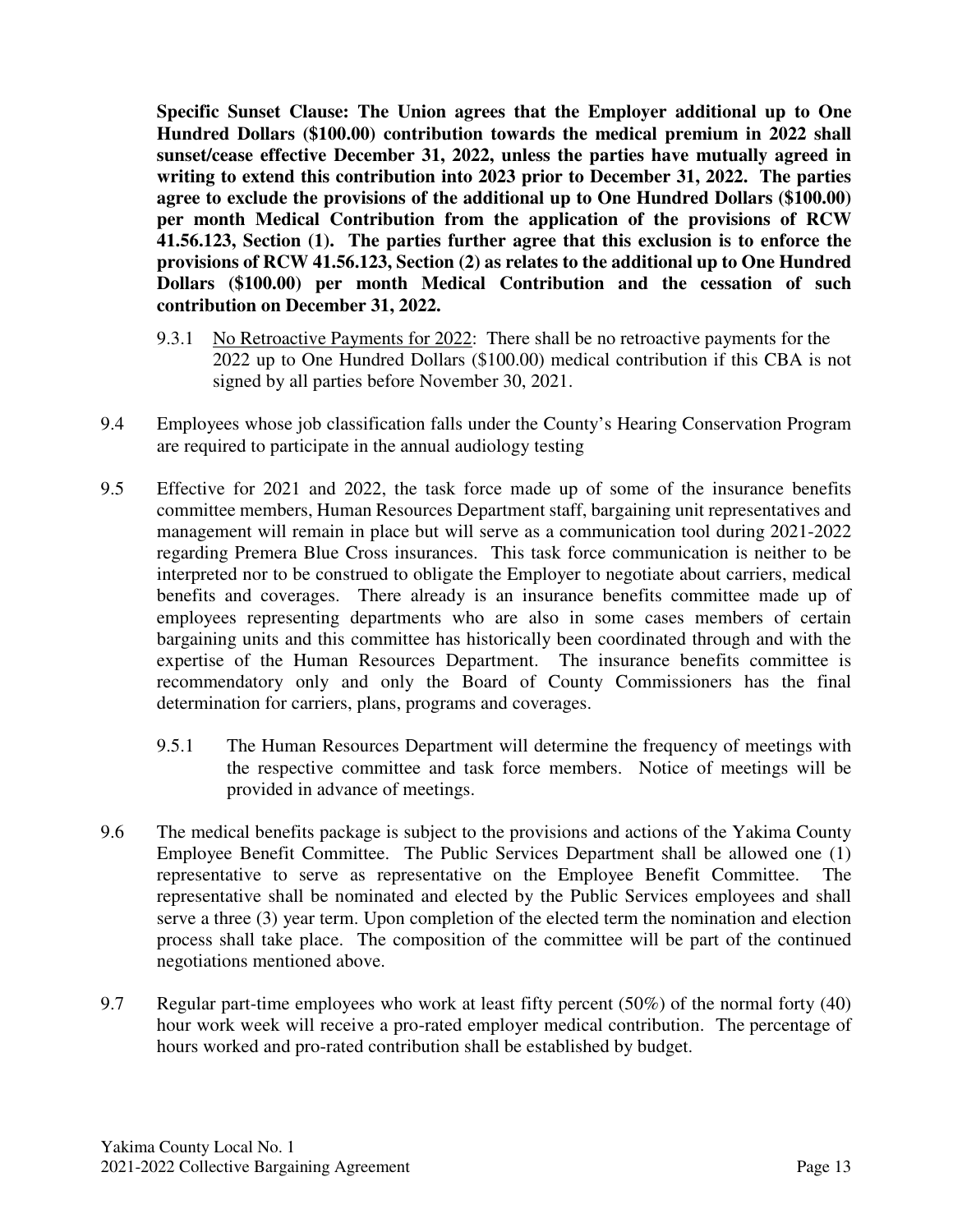## **ARTICLE 10 - CLASSIFICATION ASSIGNMENT AND WORK OUT OF CLASSIFICATION**

- 10.1 The Public Services Director or designee or County Engineer shall be the sole determiner as to the need or necessity to assign or reassign employees in order to most effectively carry out the Employer's obligation to provide services to the public.
- 10.2 Job classifications are broad specifications of jobs to be performed by employees. Employees will be assigned a primary position. Primary positions are functional work categories within job classifications defining major groupings of job responsibilities and shifts.
- 10.3 Temporary re-assignments to different primary positions within the job classification shall not result in an adjustment in pay and shall not exceed a period of up to six (6) months from the date of temporary re-assignment. Re-assignments may be made by the Public Services Director or designee or County Engineer according to departmental needs or necessity.
- 10.4 Out of Class Pay:

Workday was implemented July 1, 2020, thus when an employee is assigned to work at a higher job classification for four (4) hours or more in any one (1) work day, he or she shall receive compensation in accordance with the schedule below:

- a. When an employee is assigned to work in a job classification that is one (1) classification higher than his or her own for four (4) hours or more in any one (1) work day, the employee shall be paid at a seven and one-half percent (7.5%) flat rate.
- b. When an employee is assigned to work in a job classification that is two (2) classifications higher than his or her own for four (4) hours or more in any one (1) work day, the employee shall be paid at a fifteen percent (15.0%) flat rate cap.
- c. When an employee is assigned to work in a job classification that is three (3) classifications higher than his or her own for four (4) hours or more in any one (1) work day, the employee shall be paid at a twenty percent (20.0%) flat rate cap.
- d. The language outlined in this section 10.4 is effective July 1, 2020. Departments that wish to continue the out of class assignment submitted a new request to continue the assignment for July 1, 2020, and going forward. Employees continuing such assignments will not be subject to a new eligibility period.
- 10.5 Reclassification will occur in accordance with the Yakima County Personnel Rules and Regulations.

## **ARTICLE 11 - PROBATIONARY PERIOD**

11.1 New Hires: Each newly hired employee of the Public Services Department shall satisfactorily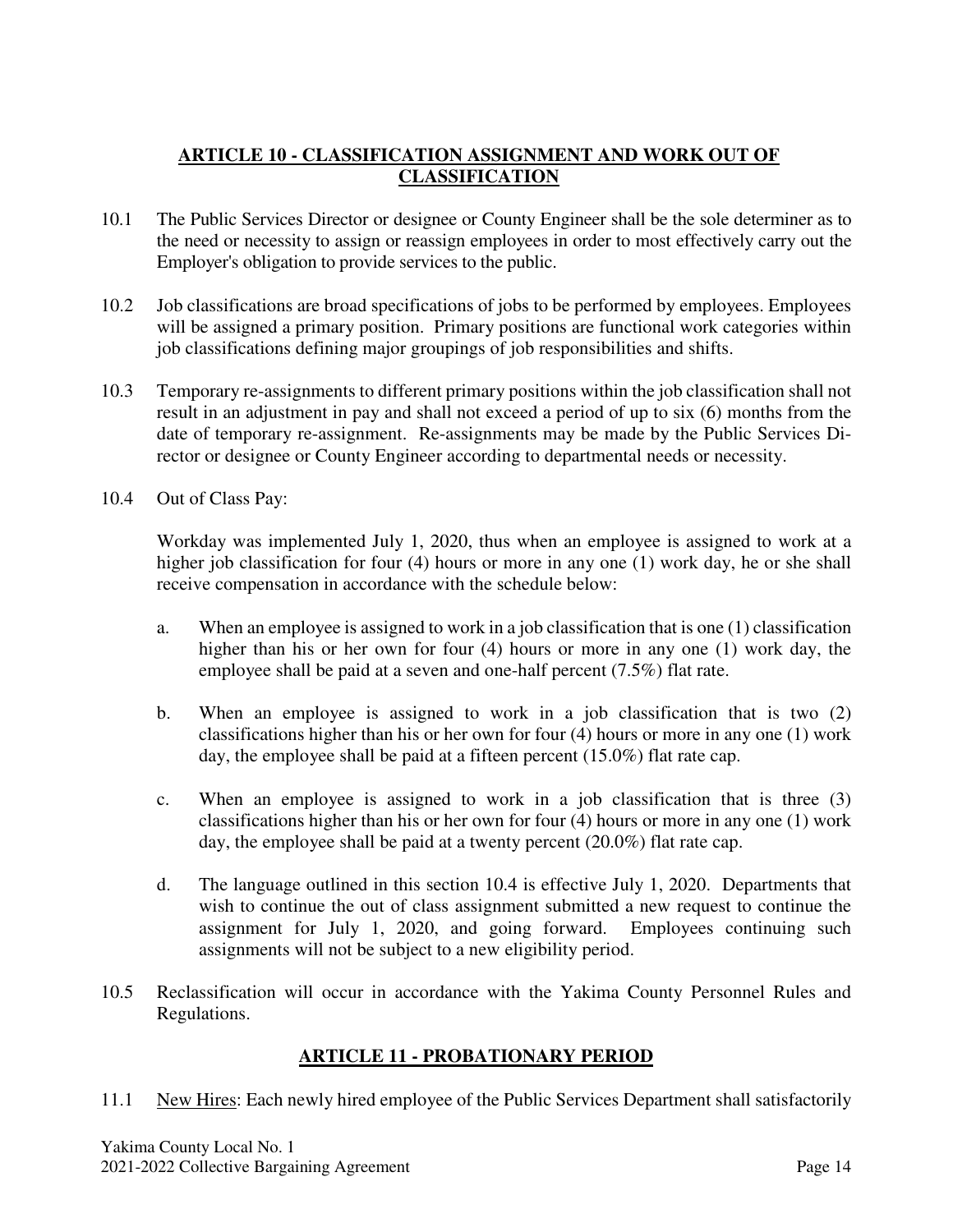complete a twelve (12) month probationary period. The employer will conduct written employee performance evaluations during this probationary period at the request of the employee. The employee may request a written performance evaluation once every three months. Probationary employees may be discharged or terminated at any time without just cause and without any recourse.

11.2 Existing Public Services Employees: Existing Public Services employees who change work duties must satisfactorily complete a six (6) month work performance probation period. The employer will conduct written employee performance evaluations during this work performance period. The Employer is vested with the sole authority to determine satisfactory completion of the work performance probation period.

## **ARTICLE 12 - SENIORITY**

Seniority according to this Agreement shall consist of continuous service of an employee with the Public Services Department. No employee shall have seniority established prior to satisfactory completion of the probation period. The employee's earned seniority shall not be lost because of absence due to illness, authorized leaves of absence or temporary lay-offs. In the case of authorized leave of absence without pay or lay-off that exceeds half of the employee's scheduled work hours during a pay period, the employee will not earn seniority during the period of absence but shall retain previously earned seniority to the date of lay-off or leave of absence. Seniority shall be lost upon termination from the bargaining unit. The seniority list shall be brought up to date each year on January 1 and a copy furnished to the Union.

## **ARTICLE 13 - JOB POSTING AND SELECTION**

- 13.1 Job Posting: The Public Services Director or County Engineer shall be the sole determiner as to the need or necessity to fill any vacancy or new position.
	- 13.1.1 If the Public Services Director or County Engineer determines the need to fill a vacancy or new position, the opening will be posted as follows:
		- 13.1.1.1 The Public Services Director or County Engineer will provide notice to Public Services employees having the same primary duties as the vacant or new position who work at a different job location or who work a different shift at the same location that a vacancy exists. Those employees may indicate in writing their desire to transfer to the different job location or shift. In the event an employee submits for a vacancy within their current primary position, which has a different job location or shift the Public Services Director or County Engineer shall transfer the employee to the new job site or shift. If two (2) or more employees wish to transfer, the transfer shall be given to the most senior employee.
		- 13.1.1.2 In the event that no employees apply to transfer to the vacant position pursuant to 13.1.1.1, then the opening will be posted for seven (7) calendar days at each of the county shops and on the central employee notice bulletin board in the Courthouse. A copy of the announcement will also be sent to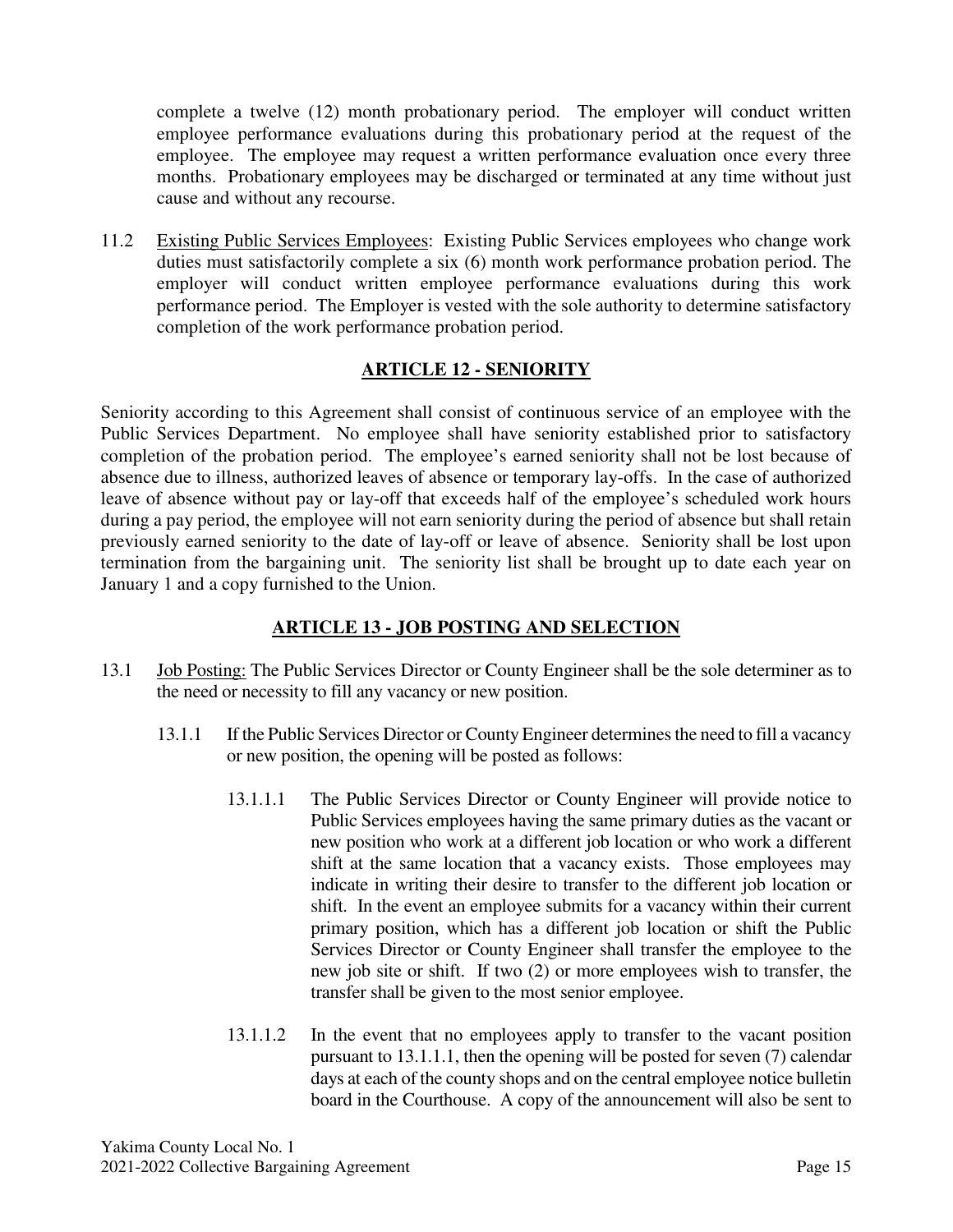the Union.

- 13.1.2 If a vacancy occurs in a position with the same job classification and minimum requirements of a prior job announcement, the Public Services Director or County Engineer may select a candidate from the applicant pool from the previous recruitment. The vacancy must occur within ninety (90) days of the closing date of the previous job announcement.
- 13.2 Selection: The Public Services Director or designee or County Engineer shall have the right to select the applicant for the available position. Applicants must meet the minimum qualifications set forth in the classification description, all established legal requirements for incumbency to the vacant position, and possess sufficient knowledge, skills, abilities and experience to satisfactorily perform the duties of the position.
	- 13.2.1 Public Services employees shall be given first consideration to fill vacant positions. First consideration shall mean that all employees who apply for and meet minimum qualifications shall be granted entrance into the oral interview, written and/or field exercise.
	- 13.2.2 Applicants interviewed will be evaluated on the basis of knowledge, skills, abilities, experience and prior work performance with Yakima County (if applicable). If, in the Public Services Director's or County Engineer's judgment, the ability and qualifications of a bargaining unit employee and another applicant are equal, the bargaining unit employee shall be selected. If, in the Public Services Director's or County Engineer's judgment, the ability and qualifications of two (2) or more County employees are equal, the senior employee shall be selected.
	- 13.2.3 Employees who are selected to fill vacancies in a higher classification will receive the entrance pay step for the higher classification or the next pay step which would result in a salary increase of at least five percent (5%).
	- 13.2.4 In the event that an employee selected by the Public Services Director or County Engineer to fill an available position does not elect to accept the position, then, and in that event, the next qualified applicant shall be selected to fill said position.
	- 13.2.5 During the six (6) month work performance probation period, employees will be permitted to return to their former classification and increment if they cannot perform satisfactorily in the new classification, or by mutual agreement by the employee and the Public Services Director or County Engineer, provided there is a position available. If there is no position available, said employee shall be placed on recall status in accordance with the provisions of the layoff Article.
	- 13.2.6 An employee who voluntarily requests a demotion to or applies for position in a lower classification shall be placed in the compensation system at the same increment level in the lower classification pay range as currently held in the position in the higher classification pay range.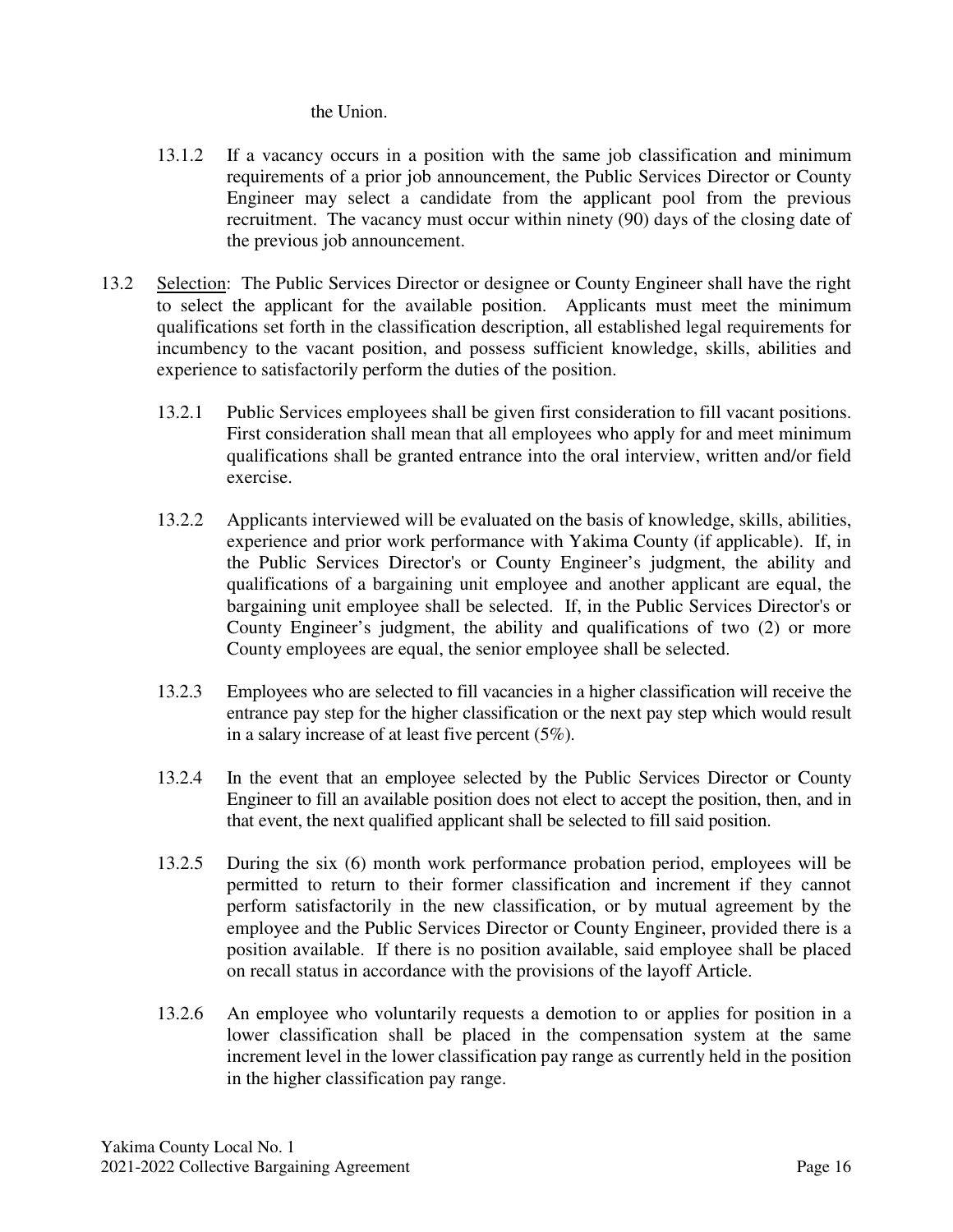## **ARTICLE 14 - LAYOFF AND RECALL**

#### 14.1 Layoff:

- 14.1.1 The Public Services Director or County Engineer and/or the Board of County Commissioners shall be the sole determiners of when layoffs are necessary. The Employer may lay off employees when such action is determined to be necessary by reason of lack of work, lack of funds or reorganization of the Public Services Department. The Public Services Director or County Engineer shall have the right to determine by job classification the number of employees to be reduced. The Union will be notified of the specific job classifications in which layoffs will take place and the number of employees in those job classifications who are designated for layoff status.
- 14.1.2 If the Public Services Director or County Engineer and/or the Board of County Commissioners determines that a layoff is necessary within certain job classifications, then and in that event, employees in the affected job classification shall be laid off in the following order:
	- (1) Temporary, seasonal or casual employees;
	- (2) Probationary employees;
	- (3) Regular part-time and regular full-time employees- Regular part-time and regular full-time employees shall be reduced by laying off the least senior employee within the affected job classification in accordance with the above, providing that the remaining senior employees have the necessary job skills to perform the variety of tasks required of that classification.
	- (4) Employees on leave are subject to layoff procedures.

In regard to this Provision 14.1.2, if the employees affected are Public Services employees, then the Public Services Director and/or the Board of County Commissioners shall determine if layoffs are necessary; and which classifications within this provision will be laid off. If the employees affected are County Roads employees, then the County Engineer and/or Board of County Commissioners shall determine if layoffs are necessary; and which classifications within this provision will be laid off.

14.1.3 Bumping: Any employee who is laid off by a reduction in the work force shall have the right to retreat to his last previously held job classification or a position in a lower classification for which he/she is qualified thereby "bumping" the least senior employee within that classification provided that the retreating employee is capable of performing that work as determined by the Public Services Director or County Engineer, and further provided that the remaining senior employees and/or retreating employees have the necessary job skills, ability and qualifications to perform the variety of tasks required of that classification. In the event of a situation where the Department Director ascertains that Department efficiency would be impaired by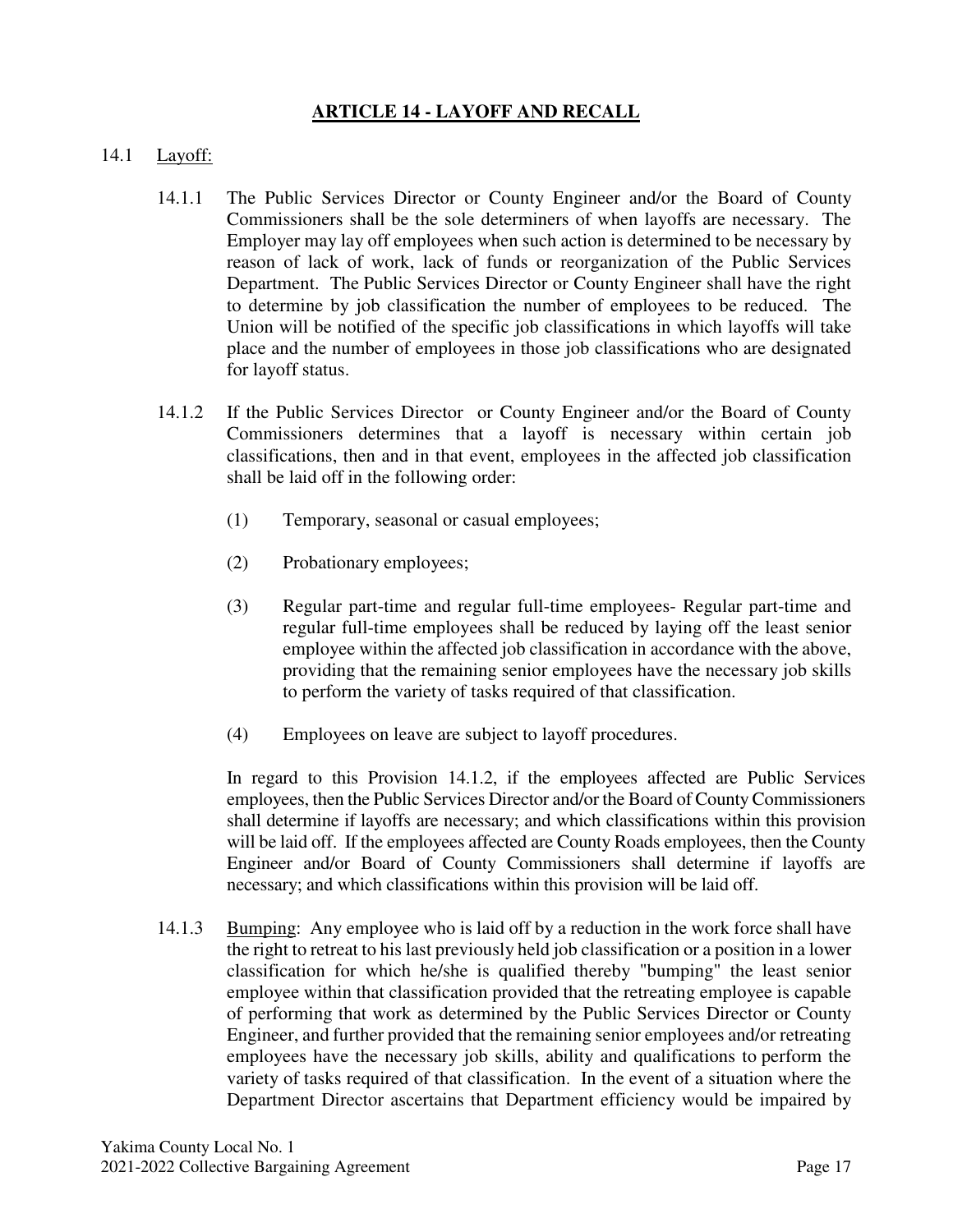lay-off of a less senior employee, the County may retain that employee. A retreating employee shall maintain his seniority and be paid at the wage range of the lower classification to which he is retreating at a level which shall be determined by the accumulation of his seniority in both positions (*i.e*., the position he was laid off from and the position he is retreating to). An employee "bumped" by a retreating employee shall have the right to also retreat in compliance with the preceding procedure. Employees shall be provided with thirty (30) calendar days' notice of their lay-off status except in the event of an emergency.

- 14.2 Recall:
	- 14.2.1 In the recall of employees the last person laid off in the job classification will be recalled first, provided that said employee is qualified to perform the work needed in a satisfactory manner. Employees laid off will be eligible for recall for a period of one (1) year from the date of lay off. Employees shall notify the Employer, in writing, of their current address. An offer of recall shall be in writing and sent by certified mail to the last known address of the employee. The employee shall have been deemed to have received notice within three (3) working days after the County mailed said notice. An employee so notified must indicate his or her acceptance of said recall within five (5) calendar days of receipt of notice and shall be back on the job within five (5) calendar days of acceptance of said offer or forfeit all recall rights under this Article.
	- 14.2.2 Employee rehired within twelve (12) months after layoff will have his previously accrued seniority prior to layoff restored; however, no time will accrue during the period in which the employee was on a layoff status.

#### **ARTICLE 15 - DISCIPLINE**

- 15.1 The Public Services Director or designee or County Engineer may discipline an employee for just cause. Illustrative examples of just cause are provided in Section 2.70.110, paragraph A of the Yakima County Personnel Rules and Regulations which is not intended to provide an all inclusive list of actions constituting just cause.
- 15.2 The disciplinary actions which the Public Services Director or designee or County Engineer may take against an employee include the following:
	- 15.2.1 Oral reprimand;
	- 15.2.2 Written reprimand;
	- 15.2.3 Suspension from work without pay;
	- 15.2.4 Demotion;
	- 15.2.5 Discharge or termination.

The disciplinary action taken is dependent upon the seriousness of the affected employee's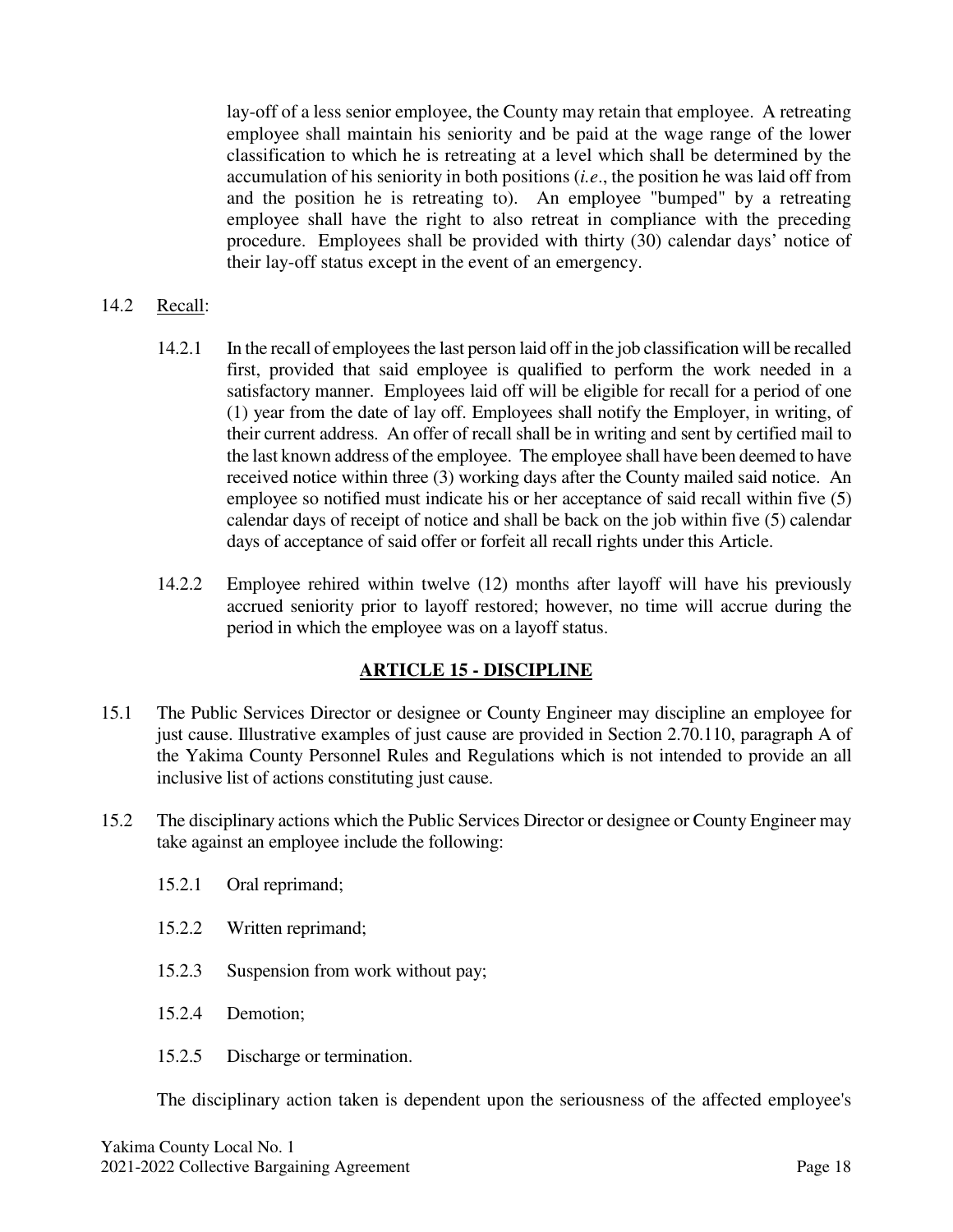conduct, as determined by the Public Services Director or designee or County Engineer. The Public Services Director or designee or County Engineer may, but is not required to, utilize progressive discipline where the Public Services Director or County Engineer make a determination that the circumstances warrant imposition of a more severe form of discipline.

- 15.3 Prior to the conclusion of an investigation that may lead to disciplinary measures, the employee shall be notified in writing of the allegations and given the opportunity to meet with the Employer and Union Representative or Steward in order to provide any explanation.
- 15.4 The Employer may suspend without pay or discharge an Employee for just cause. If the Employer determines that circumstances exist which may result in the suspension without pay or discharge of an Employee, the Employer will notify the Employee of the facts and circumstances which could lead to the Employee's suspension without pay or discharge. The Employer will establish a reasonable date and time for a pre-disciplinary meeting in order to review the facts and circumstances and to provide the Employee an opportunity to explain their side of the situation and/or provide additional information or evidence. The Employee is entitled to Union representation during this process. After the pre-disciplinary meeting, the Employer will make a determination as to whether or not the Employee should be disciplined and the appropriate level of discipline.
- 15.5 When the Public Services Director or designee or County Engineer determines that circumstances are such that the retention of the employee will likely result in disruption of County programs, damage to or loss of County property or be injurious to the County employee, fellow employees, members of the public and/or the services provided by the County, the Public Services Director or designee or County Engineer may discharge or terminate the employee immediately.

In such cases, the specified charges shall be made available to the employee in writing by the County not later than one (1) working day after the action became effective.

- 15.6 The Public Services Director or designee or County Engineer may suspend an employee for just cause as specified in this Article. An employee may not be suspended for more than thirty (30) working days.
- 15.7 In cases of suspension, the specific charges and duration, where applicable, shall be made available to the employee in writing by the County not later than one (1) working day after the action became or becomes effective.
- 15.8 Untimely notice of disciplinary action as referenced in 15.5 and 15.7 shall not affect the validity of said disciplinary action.
- 15.9 When existing work rules are changed or new rules are established, the Public Services Director or designee or County Engineer shall notify the Union of such changes and they shall be posted prominently on bulletin boards for a period of seven (7) calendar days before becoming effective, except for work rules of an emergency nature. Employees shall comply with all existing rules that are not in conflict with the express terms of this Agreement provided the rules are uniformly enforced.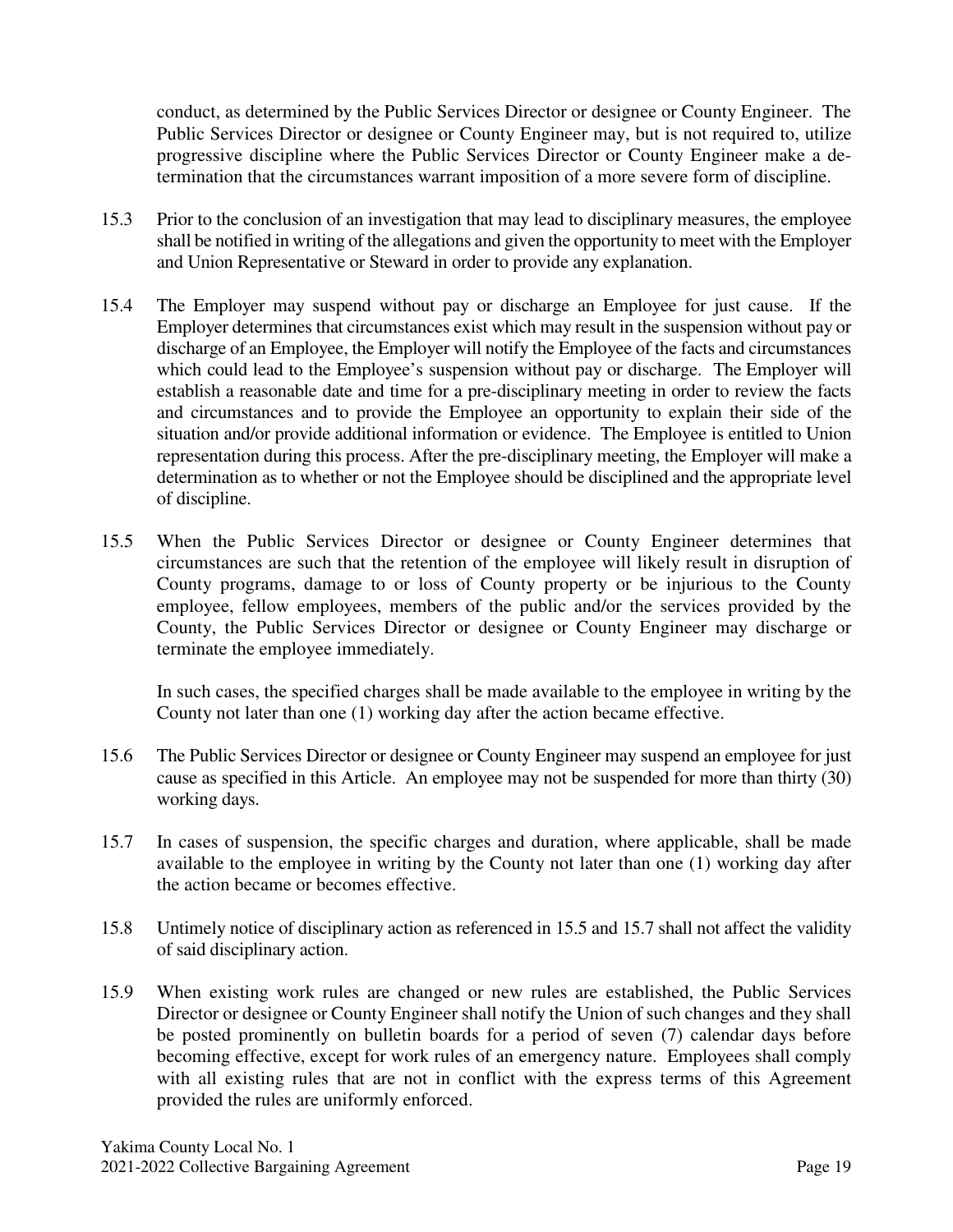- 15.10 Employees shall be apprised of charges or complaints by a third party which the County may consider damaging to the employee's work record. If the County initiates formal disciplinary action, not including investigatory action in response to third party allegations, specific information in said allegations shall be made available to the employee.
- 15.11 Administrative Leave: At the discretion of the Public Services Director or designee or County Engineer, an employee may be placed on Administrative Leave with pay and benefits pending investigation of allegations of misconduct, when the nature of the allegation compromises the ability of the employee to perform his or her duties. Administrative Leave with pay is not a disciplinary action. If the charges are substantiated, disciplinary action will be taken in accordance with the nature of the offense. If the charges are unfounded, the employee will be restored to duty and provided a letter of exoneration. While on administrative leave with pay, the employee must remain available for contact during regular work hours if needed. The employee must provide management with current contact information and inform management of any changes to contact information as soon as possible.

## **ARTICLE 16 - PAID TIME OFF (PTO) LEAVE**

- 16.1 PTO Leave PTO leave is earned by regular full-time employees of Yakima County as described below for each month of completed service. With the implementation of Workday, PTO Leave is administered by the pay period/pay cycle. Regular part-time employees earn PTO leave on a pro-rated basis according to the hours budgeted for the position. PTO leave is not available to the employee until after having served thirty (30) consecutive days of employment.
- 16.2 Accrual: Employees earn a PTO leave on a prorated basis based on their date of hire following the chart in 16.3. Terminating employees earn PTO leave on a prorated basis based on their date of termination.

PTO leave may be accumulated to a maximum of the equivalent of forty (40) working days (320 hours), after which time, if not taken, shall lapse pay period by pay period.

Employees whose leave is covered under FMLA or Workers Compensation will continue to accrue paid leave banks and neither their accrual dates nor accruals will be adjusted. Employees not on a leave covered by FMLA or Workers Compensation will not accrue paid leave banks and their accrual dates will be adjusted if the employee is in a leave without pay status and the leave without pay status exceeds fifty percent (50%) of their regularly scheduled hours for the pay period.

16.3 PTO leave shall be accumulated and credited in the following manner: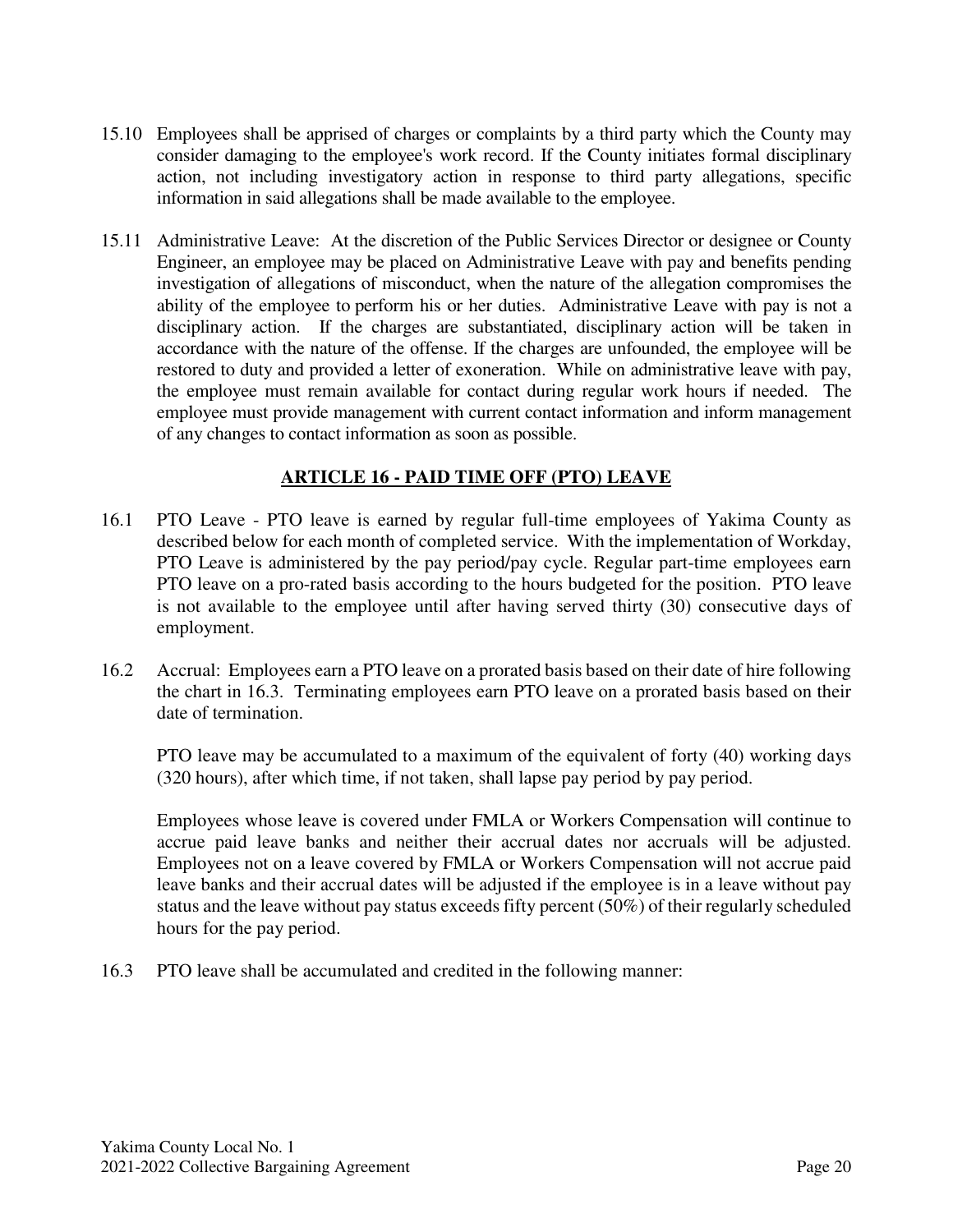|                                     | <b>Accrual Rate</b> | <b>Accrual Rate</b>                      |                       |  |
|-------------------------------------|---------------------|------------------------------------------|-----------------------|--|
| <b>Continuous Service</b>           | (40 hour week)      | $(37.5$ hour week)                       |                       |  |
| Less than 2 years service           | 0-24 months         | 10.00 hours per month                    | 9.38 hours per month  |  |
| Two (2) years service               | 25-36 months        | 12.00 hours per month                    | 11.25 hours per month |  |
| Three (3) years service             | 37-60 months        | 13.34 hours per month                    | 12.50 hours per month |  |
| Five (5) years service              | 61-120 months       | 14.67 hours per month                    | 13.75 hours per month |  |
| Ten (10) years service              | 121-180 months      | 16.67 hours per month                    | 15.63 hours per month |  |
| Fifteen (15) years service          | 181-240 months      | 18.00 hours per month                    | 16.88 hours per month |  |
| More than twenty (20) years service |                     | 241 or more months 20.00 hours per month | 18.75 hours per month |  |

- 16.4 Computation of Payment/Use: PTO leave may be charged in quarter hour increments. One (1) day is equal to eight (8) hours or ten (10) hours based on the employee's regularly scheduled work day.
	- 16.4.1 All accumulated PTO leave is paid when an employee leaves employment of Yakima County for any reason, provided adequate notice has been given. In case of death, all accumulated PTO leave is paid to the estate of the employee. All payments as terminal leave for the unused PTO leave are based on the employee's salary at the time of separation or death. Adequate notice, for employees resigning from County employment, is defined as written notice submitted at least fourteen (14) calendar days prior to termination of employment.
	- 16.4.2 PTO leave must be requested in advance and is subject to the approval of the Public Services Director or designee or County Engineer, provided said PTO leave will not be unreasonably denied.
	- 16.4.3 With the approval of the Public Services Director or designee or County Engineer, an employee may take any portion of their PTO leave at any time, provided that such employee shall not be permitted to use PTO leave in excess of their accrued balance. Any leave taken prior to accrual of such leave shall be considered as an unauthorized absence from work and may subject the employee to disciplinary action as well as deduction from the employee's monthly paycheck.
	- 16.4.4 PTO leave may be used for any purpose; however, employees must comply with the leave request/reporting requirements for leave used in conjunction with state and federal family medical leave laws. If possible, an employee requesting PTO must make a written request in advance. The supervisor shall consider the request and shall approve or deny it. A medical statement/release may be required before the employee is permitted to return to work, if the employee has been absent more than three (3) consecutive days due to the employee's injury or illness. All medical releases will be presented to the Human Resources Department.
	- 16.4.5 PTO leave use will be approved when conditions of the Federal Family and Medical Leave Act, Washington Family Leave Act and/or Washington Family Care Act are met.
- 16.5 PTO Leave Sharing Program for Catastrophic Illness. A leave contribution program is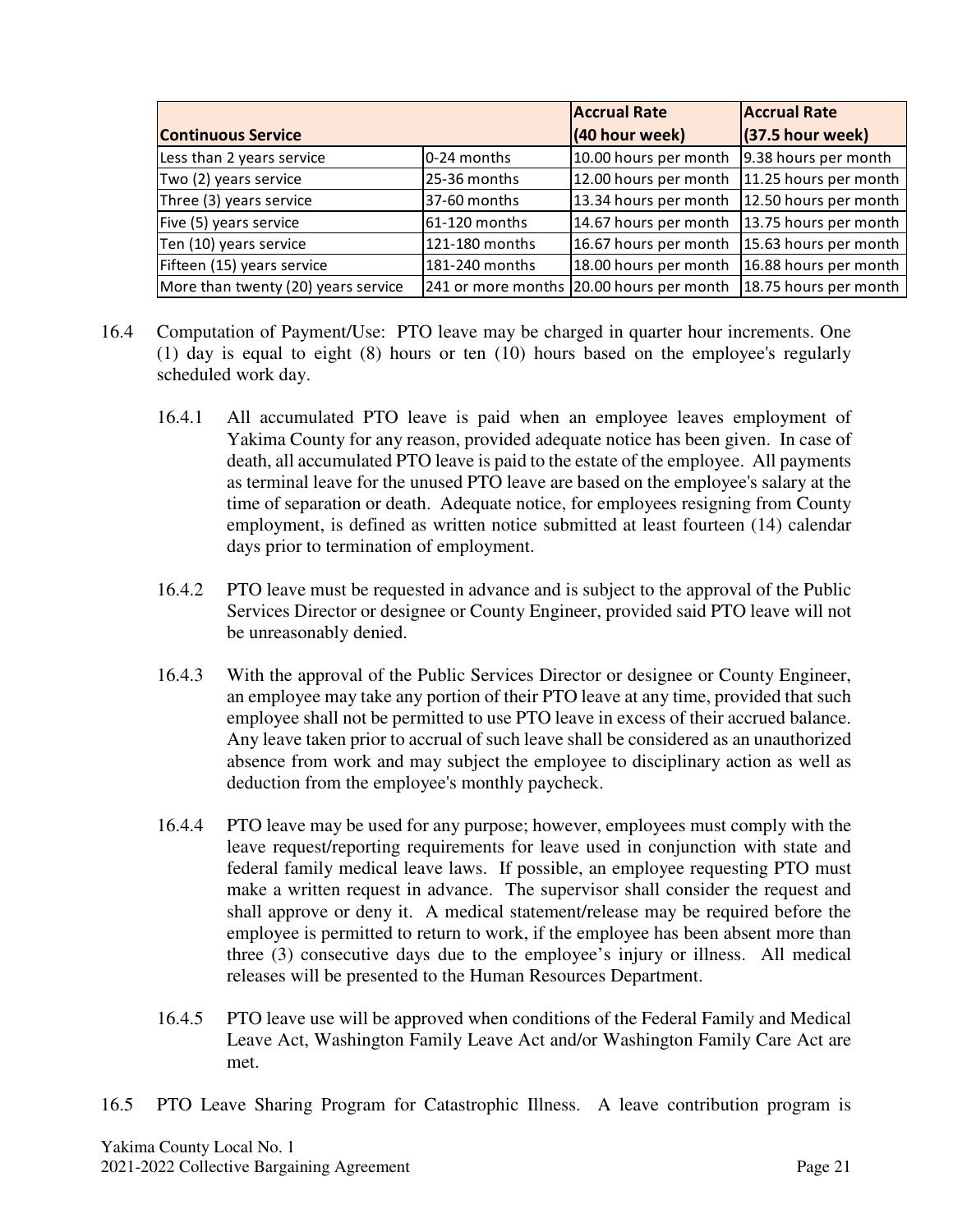established to permit employees to transfer a specified amount of PTO leave to another employee of Yakima County.

The recipient employee must:

- a) have an extraordinary or serious illness or injury, or
- b) have a parent, spouse, a state registered domestic partner, or child as defined in the County Family and Medical Leave policy, who has an extraordinary or serious illness or injury which requires the employee's attendance or direct care; and
- c) have depleted or shortly will deplete all leave reserves (PTO leave, sick leave or compensatory time); and
- d) have diligently attempted to accrue PTO leave; and
- e) not be eligible for industrial insurance or other disability leave benefits.

PTO leave contributions made to an employee under sub-paragraph b) above shall not exceed the actual amount of contribution necessary to cover any unpaid leave of absence while the employee is on FMLA leave.

The donating employee may not request a transferred amount that would result in his or her leave balance falling below ten (10) days. Unused leave is returned to donating employees on a pro rata basis. The Human Resources Department shall administer this provision.

- 16.6 Paid Time Off (PTO) Leave. Subject to Workday implementation, this provision shall be inclusive of PTO, Extended Sick Leave (ESL), and Sick Leave (SL).
- 16.7 Pro-rated Accruals. Effective beginning July 1, 2020, and consistent with the semi-monthly (twice per month) pay schedule, accruals for the above-mentioned leave banks are calculated in two equal parts: One-half of the accrual in the first pay cycle, and the second one-half of the accrual in the second pay cycle. The employee's accrual rate will determine the two halves.

**Example:** Monthly PTO accrual = 10 hours **First pay cycle:** 5 hours (earned at end of pay cycle  $= 15<sup>th</sup>$  of the month) **Second pay cycle:** 5 hours (earned at end of pay cycle = last day of the month)

#### **ARTICLE 17 - SICK LEAVE/EXTENDED SICK LEAVE (ESL)**

- 17.1 Definitions:
	- 17.1.1 "Adult child" means a child who is eighteen years of age or older.
	- 17.1.2 "Brother" means a male having the same parent as an employee.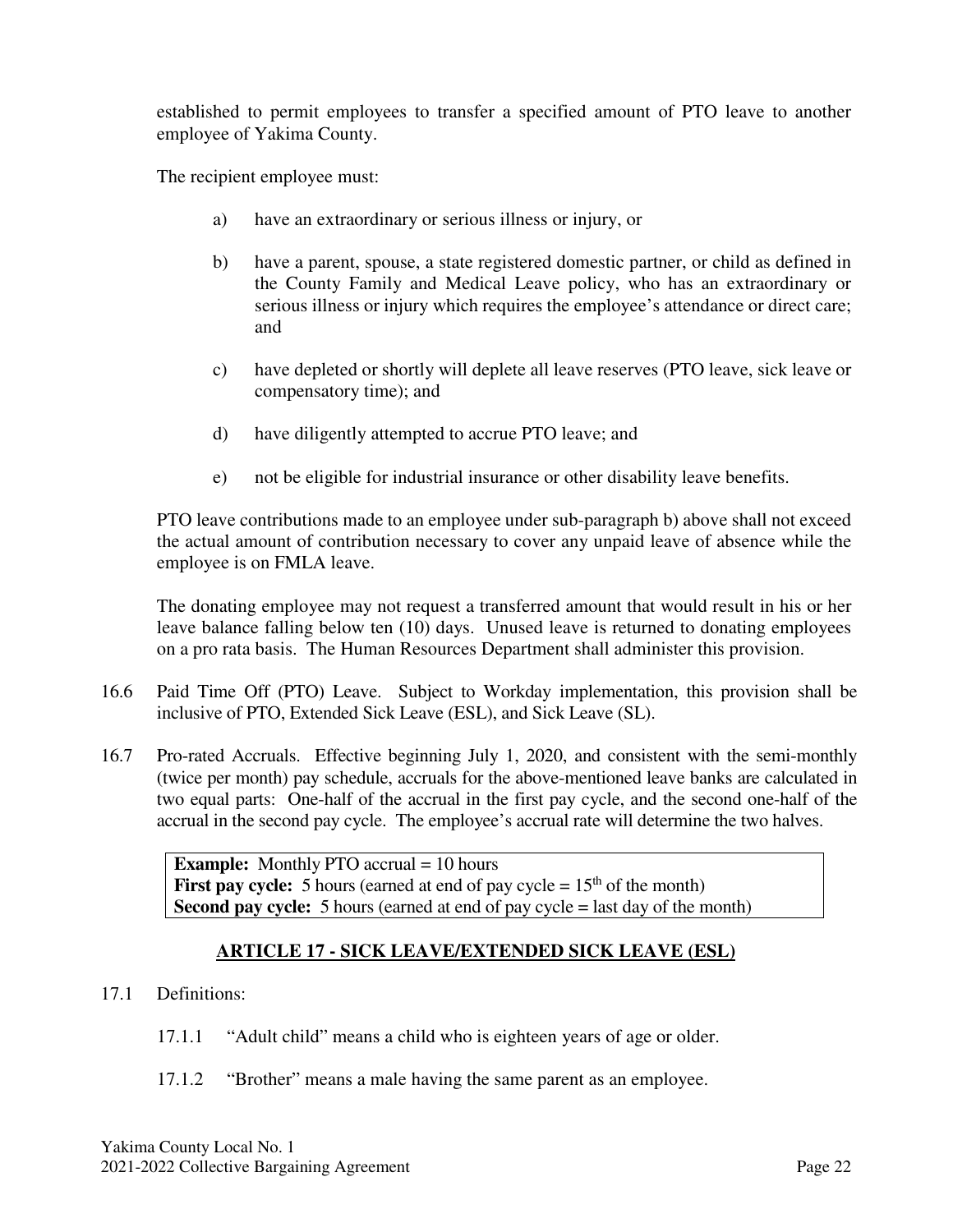- 17.1.3 "Child" means a biological, adopted, or foster child, a stepchild, a legal ward, or a child of a person standing in loco parentis.
- 17.1.4 "Grandparent" means a parent of a parent of an employee.
- 17.1.5 "Immediate family" means persons related to the employee by blood or marriage or legal adoption, specifically and limited to wife, husband, parent, parent-in-law, grandparent, brother, sister, child, stepchild, grandchild or step-grandchild of the employee, not aunt, uncle, cousin, niece, or nephew, unless living in the employee's household.
- 17.1.6 "Minor child" means a child who is under eighteen years of age.
- 17.1.7 "Parent" means a biological or adoptive parent of an employee or an individual who stood in loco parentis to an employee.
- 17.1.8 "Parent-in-law" means a parent of the spouse of an employee.
- 17.1.9 "Sister" means a female having the same parent as an employee.
- 17.1.10 "Spouse" means a husband or wife of an employee, as the case may be.
- 17.1.11 "Health condition that requires treatment or supervision" means:
	- 17.1.11.1 Any medical condition requiring treatment or medication that the child cannot self-administer;
	- 17.1.11.2 Any medical or mental health condition which would endanger the child's safety or recovery without the presence of a parent or guardian; or
	- 17.1.11.3 Any condition warranting treatment or preventative health care such as physical, dental, optical or immunization services, when a parent must be present to authorize and when sick leave may otherwise be used for the employee's preventative health care.
- 17.1.12 "Serious health condition" means an illness, injury, impairment, or physical or mental condition that involves any period of incapacity or treatment connected with inpatient care (*i.e.*, an overnight stay) in a hospital, hospice, or residential medical care facility, and any period of incapacity or subsequent treatment or recovery in connection with such inpatient care; or that involves continuing treatment by or under the supervision of a health care provider or a provider of health care services and which includes any period of incapacity (*i.e.,* inability to work, attend school or perform other regular daily activities).
- 17.1.13 "Emergency condition" means a health condition that is a sudden, generally unexpected occurrence or set of circumstances related to one's health demanding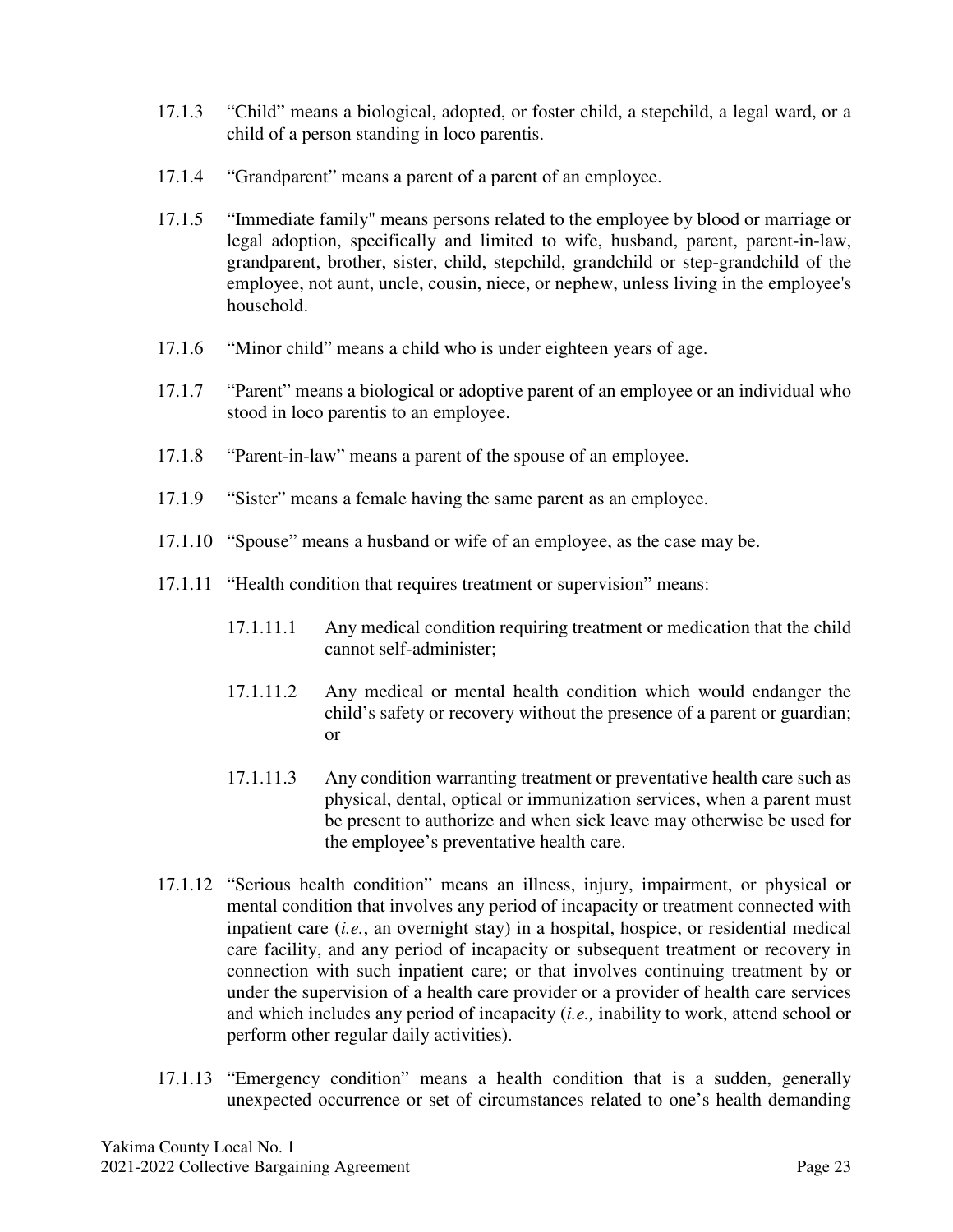immediate action, and is typically very short term in nature.

- 17.1.14 "Incapable of self-care" means that the individual requires active assistance or supervision to provide daily self-care in several of the "activities of daily living" (ADLs) or "instrumental activities of daily living (IADLs). Activities of daily living include adaptive activities such as caring appropriately for one's grooming and hygiene, bathing, dressing and eating. Instrumental activities of daily living include cooking, cleaning, shopping, taking public transportation, paying bills, maintaining a residence, using telephone and directories, using a post office, etc.
- 17.1.15 "Physical or mental disability" means a physical or mental impairment that limits one or more activities of daily living or instrumental activities of daily living.
- 17.2 An employee with a sick leave balance as of April 30, 2013, will retain his or her sick leave bank balance. The employee may choose to use sick leave from the bank for any reason specified under Section 17.5 below.
- 17.3 Computation of Payment: Sick leave absences shall be charged at the rate of one quarter (1/4) hour of sick leave for each quarter hour of absence.
	- 17.3.1 Part day sick leave shall commence at the time the employee leaves the work area and shall end at the time the employee returns to the work area.
	- 17.3.2 Upon separation from employment, any unused sick leave shall be forfeited except in the case of death or retirement under the County's PERS or LEOFF retirement systems. Upon such death or retirement, twenty-five percent (25%) of all of the employee's accumulated sick leave shall be paid to the employee or to his or her estate based on the employee's May 1, 2017, base hourly rate.
- 17.4 Use: Sick leave may not be taken before it is accrued. Sick leave may be taken for any of the following reasons:
	- 17.4.1 An employee's illness, injury, or temporary disability that incapacitates the employee to the extent that work can no longer be performed.
	- 17.4.2 An employee's doctor appointment.
	- 17.4.3 Doctor appointments for an employee's minor child.
	- 17.4.4 Doctor appointments for an employee's adult child who is "incapable of self care" because of a "physical or mental disability."
	- 17.4.5 To care for an employee's minor child with a "health condition that requires treatment or supervision" by the employee or an employee's adult child who is "incapable of self care" because of a "physical or mental disability" with a "health condition that requires treatment or supervision" by the employee.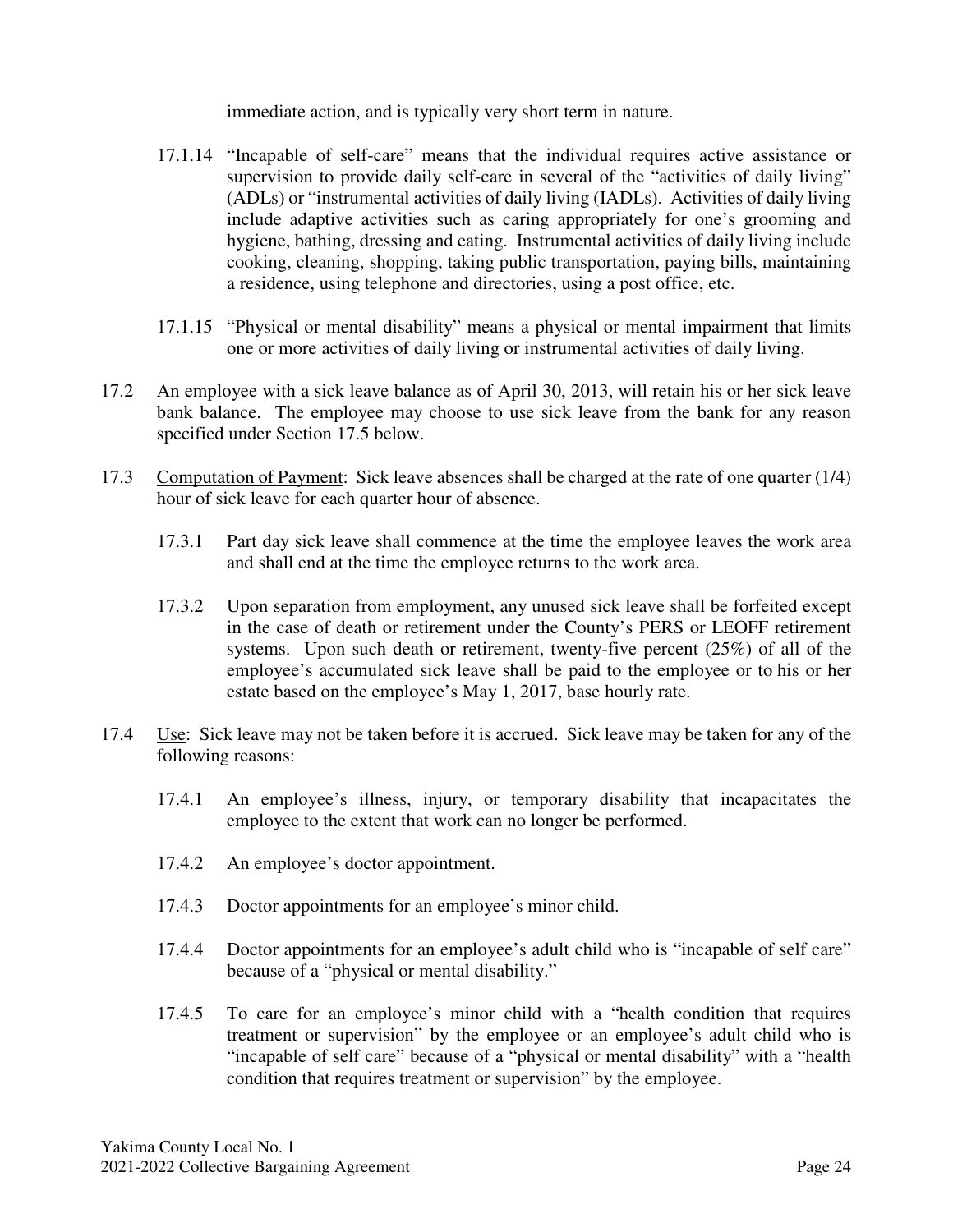- 17.4.6 To care for an employee's spouse, parent, parent-in-law or grandparent who has a "serious health condition" that requires treatment or supervision by the employee or an "emergency condition."
- 17.4.7 To care for an employee's brother, sister, step-brother, step-sister, grandchild, or step-grandchild with a "serious health condition" requiring the attendance of the employee. The use of sick leave in this case shall be limited to a maximum of three (3) days of sick leave for each occurrence.
- 17.4.8 To care for an employee's aunt, uncle, cousin, niece, or nephew living in the employee's household with a "serious health condition" requiring the attendance of the employee. The use of sick leave in this case shall be limited to a maximum of three (3) days of sick leave for each occurrence.
- 17.4.9 For bereavement leave for a death in the immediate family. The use of sick leave for bereavement leave shall be limited to a maximum of five (5) days of sick leave for each occurrence.
- 17.4.10 In the case where an employee is receiving industrial insurance time loss payments due to an on-the-job injury, an employee may request the use of sick leave or PTO leave to compensate for the difference between industrial insurance compensation and full pay. In this case, the employee shall submit evidence of the amount of industrial insurance payment received.
- 17.5 Employees may only use the actual number of days sick leave accumulated.
- 17.6 Sick leave cannot be claimed by an employee on PTO leave or compensatory time, unless the employee immediately notifies the Employer of the illness. Upon return to work, the employee may be required by the Public Services Director or designee or County Engineer to present a written doctor's certification stating the nature, extent and length of the illness.
- 17.7 Reporting: An employee, who for any reason must take sick leave shall notify his or her immediate supervisor or Department Head as soon as possible.
- 17.8 A doctor's certification of illness may be required of the employee, at the time the employee returns to work, when absent because of illness or injury of any person for a period of more than three (3) consecutive days.
- 17.9 Extended Sick Leave (ESL)
	- 17.9.1 ESL is earned by regular full-time employees of Yakima County at the rate of four (4) hours for each month of completed service. With the implementation of Workday, ESL hours earned will show as two (2) hours each pay period/pay cycle. Regular parttime employees earn ESL on a pro-rated basis according to the hours budgeted for the position.
	- 17.9.2 An employee is eligible to use available ESL when the employee has: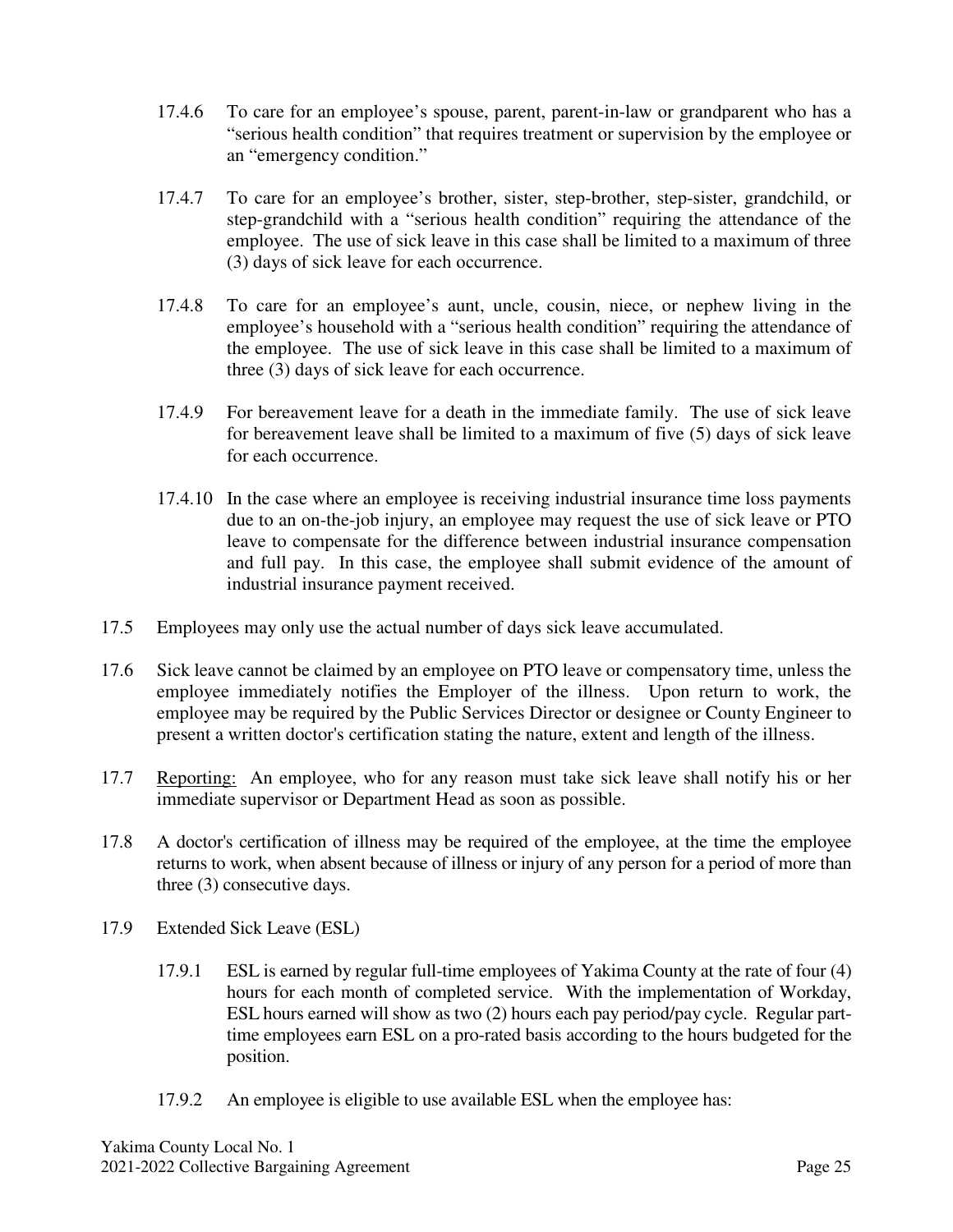- an extended illness or injury lasting more than ten (10) consecutive work days (cannot be used for intermittent absences);
- a qualified family member with an extended illness or injury lasting more than ten (10) consecutive work days (cannot be used for intermittent absences);
- served thirty (30) consecutive days of employment; and
- used 5 work days or 40 hours of PTO, SL, CT or LWOP.

The changes became effective beginning in the payroll period following signature of the 2020 CBA by the last signing party.

- 17.9.3 Upon separation from employment with Yakima County, any unused ESL is forfeited without payment.
- 17.9.4 All re-employed persons, whose continuous service has been interrupted by termination, shall be considered new employees and shall be subject to the applicable qualifying period of employment. Exception: Employees rehired within the layoff period after a reduction in force will have their accumulated ESL bank hours restored.
- 17.9.5 ACCUMULATION OF LEAVE. ESL is cumulative to a total of thirty (30) working days (240 hours), after which time no additional leave may be earned until the leave balance is reduced through use of leave hours. An employee cannot have more than 240 hours of ESL credit in the bank at any time. The maximum ESL balance shall be pro-rated for employees who regularly work less than forty (40) hours per week.
- 17.9.6 COMPUTATION OF PAYMENT. ESL shall be charged in quarter hour increments. ESL is charged at a rate equal to the number of work hours absent from the normally assigned shift.
- 17.9.7 USE. ESL may be taken under the following conditions:
	- 17.9.7.1 With the approval of the Department Head/Elected Official, an employee may take all or any portion of the employee's available ESL. Employees are not permitted to use ESL in excess of their available balance. Leave may not be taken before it is accumulated.
	- 17.9.7.2 ESL may only be used for the employee's own illness or injury or for the following family members: spouse, child, parent, parent-in-law, or grandparent. The employee must comply with the leave request/reporting requirements for leave used in conjunction with state and federal family medical leave laws. If possible, an employee requesting ESL must make a written request in advance. The supervisor shall consider the request and shall approve or deny it. A medical release may be required before the employee is permitted to return to work.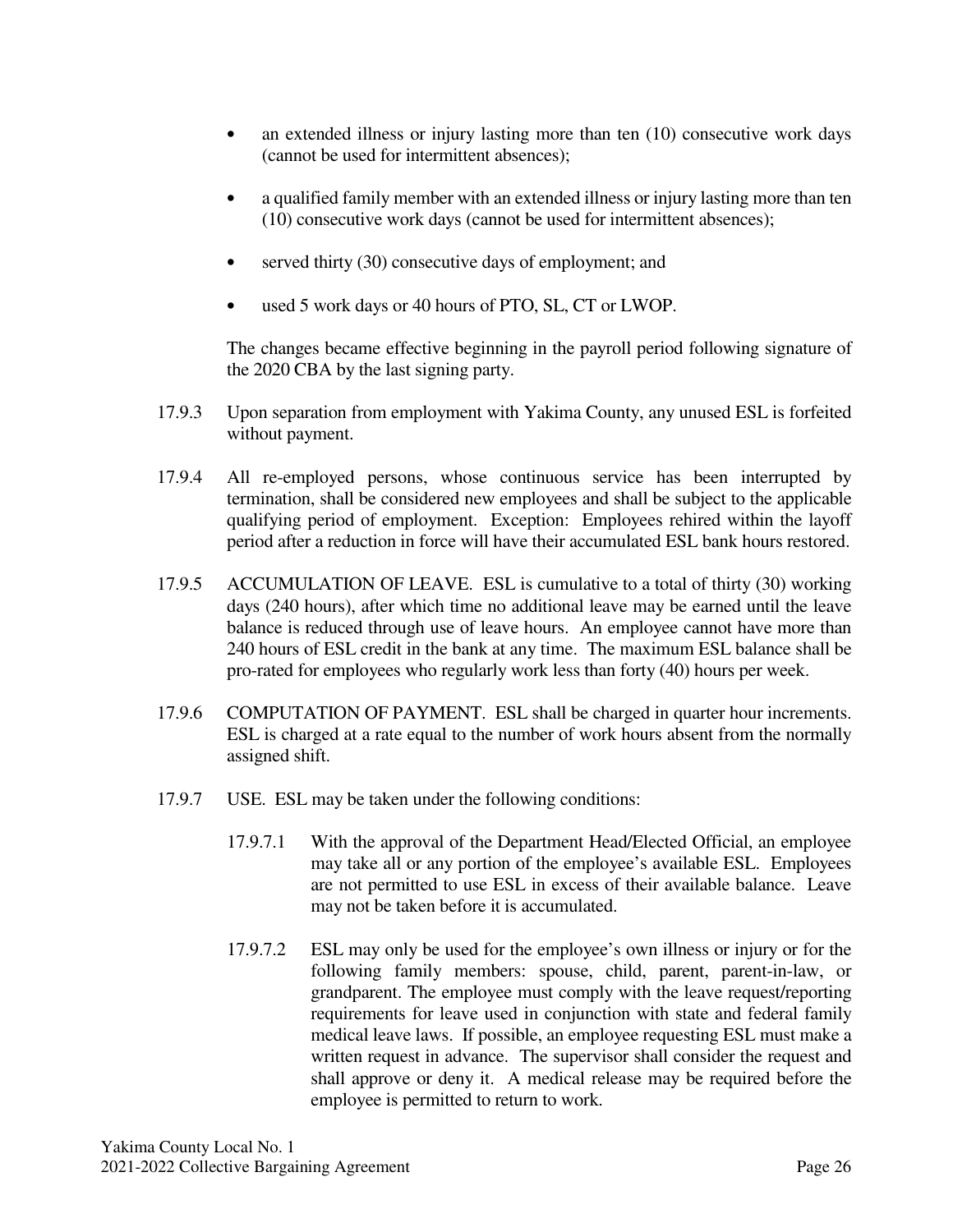- 17.10 The Employer reserves the right to change provisions of this Article to assure compliance with the Federal Family Medical Leave Act, which became effective August 5, 1993.
- 17.11 Subject to Workday implementation, this provision shall be inclusive of PTO, Extended Sick Leave (ESL), and Sick Leave (SL).
- 17.12 Pro-rated Accruals. Implemented effective July 1, 2020, and consistent with the semi-monthly (twice per month) pay schedule, accruals for the above-mentioned leave banks will be calculated in two equal parts: one-half of the accrual in the first pay cycle, and the second one-half of the accrual in the second pay cycle. The employee's accrual rate will determine the two halves.

**Example:** Monthly ESL accrual = 4 hours **First pay cycle:** 2 hours (earned at end of pay cycle  $= 15<sup>th</sup>$  of the month) **Second pay cycle:** 2 hours (earned at end of pay cycle = last day of the month)

## **ARTICLE 18 - OTHER LEAVES**

- 18.1 No leave of absence, whether with or without pay, shall be allowed unless authorized in advance by the Public Services Director or County Engineer. Requests for such leave shall be submitted in writing to the Public Services Director or County Engineer, and shall state the reasons for the request and expected length of the absence. Absences not approved may be treated as an unauthorized leave of absence without pay and may be grounds for immediate dismissal. Unauthorized absence for three (3) consecutive days may constitute job abandonment which is considered a voluntary separation from service.
- 18.2 Leave With Pay:
	- 18.2.1 Military Leave: In the case of Military Leave, the County abides by the provisions of the laws of the United States (USERRA) and the State of Washington (RCW 38.40.060). An employee who is a member of the National Guard or Reserves of the United States, and who is ordered to active military duty for training purposes, shall be granted military leave of absence with pay for a period not to exceed twentyone (21) working days each year beginning October 1 through September 30 the following year. Any days taken beyond the twenty-one (21) Military Leave days must be charged as PTO leave or leave without pay. During the time he is on Military Leave, the employee shall receive his regular pay, plus the amount of his military pay.
	- 18.2.2 Court Leave: All full-time employees, submitting proper authorization may be given court leave for the purpose of serving as a member of a jury or as a witness under subpoena in Federal, State, County or City Court. This type of leave will not be charged against any other leave accrued and there will be no deduction in regular compensation for the absence. An employee shall not receive Court Leave for cases where the employee is a party in a legal dispute, unless the dispute is related to actions taken by the employee while performing or purporting to perform duties in the course of employment with the County. All fees received for jury duty will be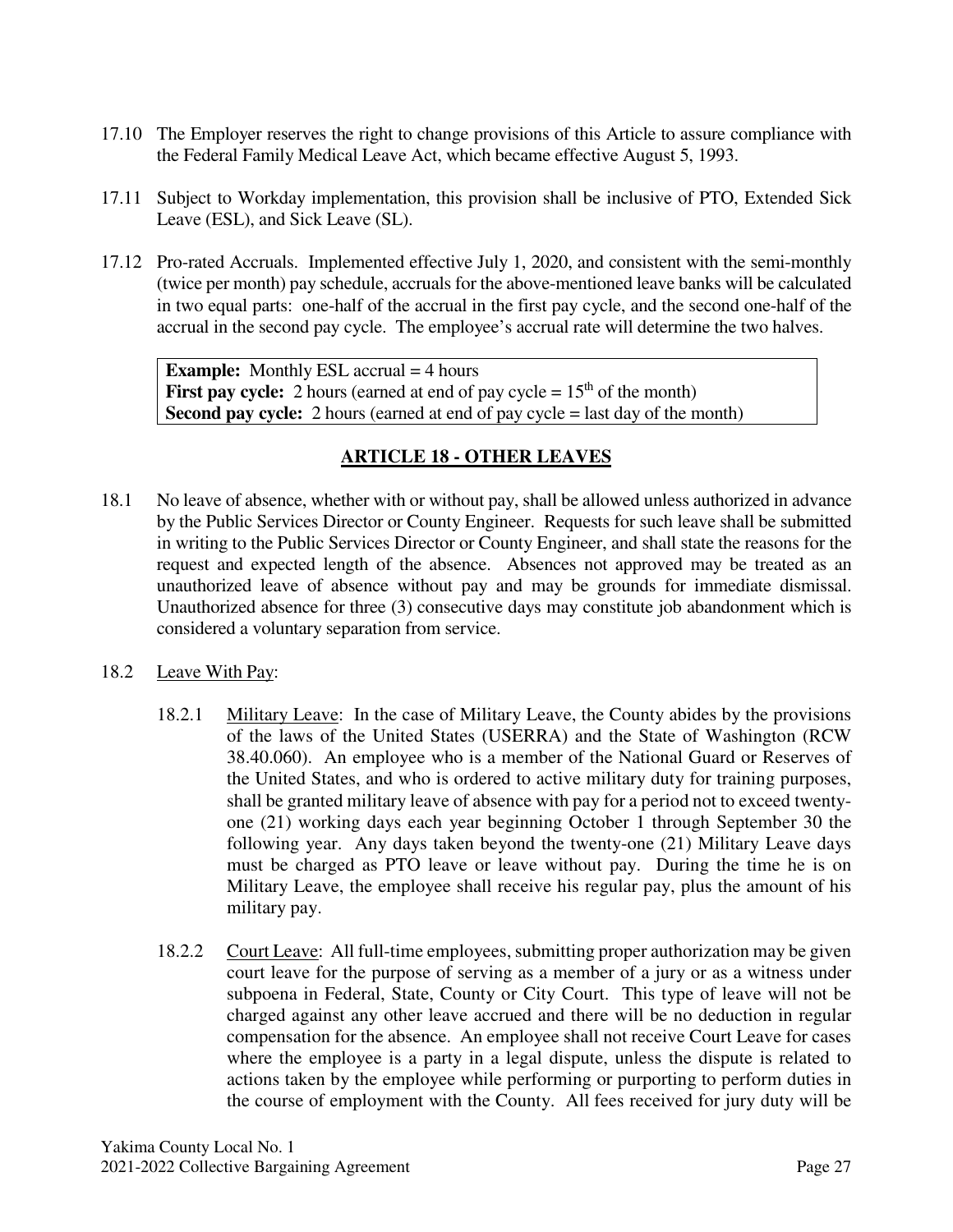forfeited by the employee except those received for payment of mileage and other related travel expenses.

- 18.2.3 Special Meetings and Training: Whenever it is deemed in the best interest of the County, an employee may be granted paid time to attend professional, technical institutes, conferences, or special educational training directly appropriate to the employee's position. An employee may be granted time off with pay to attend special meetings and training when necessary to the maintenance of skills and certification required by the Employer.
- 18.3 Leave Without Pay: Upon written receipt of a request for leave of absence, the Public Services Director or County Engineer may grant a "Leave Of Absence Without Pay," not to exceed six (6) months. Approval, if granted, shall be provided to the employee in writing. An extension of an approved leave of absence without pay, for medical or educational purposes, may be granted at the discretion of the Public Services Director or County Engineer. Upon expiration of an approved leave of absence without pay, the employee shall be reinstated in the position held at the time the leave was granted, unless the position has been designated for lay-off or the employee is unable to return to the position due to medical disability.

Family and Medical Leave: The Employer shall grant up to twelve (12) weeks of family and medical leave during any 12-month period to eligible employees in accordance with the Family and Medical Leave Act of 1993 (FMLA) and the Yakima County Family and Medical Leave Policy.

In order to qualify to take family and medical leave an employee must have worked for Yakima County for at least twelve (12) months or fifty-two (52) weeks. The twelve (12) months or fifty-two (52) weeks need not have been consecutive. Additionally, the employee must have worked at least 1250 hours during the twelve (12)-month period immediately before the date when the FMLA leave would begin.

An employee's paid leave as applicable must be exhausted prior to use of leave without pay, unless the employee has elected unpaid leave under the worker's compensation program.

If the employee is unable to return to work in three (3) months, the Public Services Director or designee or County Engineer may grant up to an additional three (3) months without pay. Employees on authorized leave of absence without pay shall not accrue PTO or sick leave benefits or receive any other fringe benefits while on such leave. The employee's seniority date, leave accrual date, and increment anniversary date will be adjusted for period of leave without pay that exceed half of the employee's scheduled work hours during a pay period. An employee approved and certified under the Family Medical Leave Act (FMLA) shall continue to receive the employer contribution for medical insurance under the provisions of the FMLA. Employees not covered under FMLA and on approved leave of absence may elect to continue coverage under the County's medical or life insurance plan provided that the full costs of the coverage, to include both Employer and employee shares shall be paid by the employee. Such payment shall be made in advance for each month or portion thereof for which the employee is absent.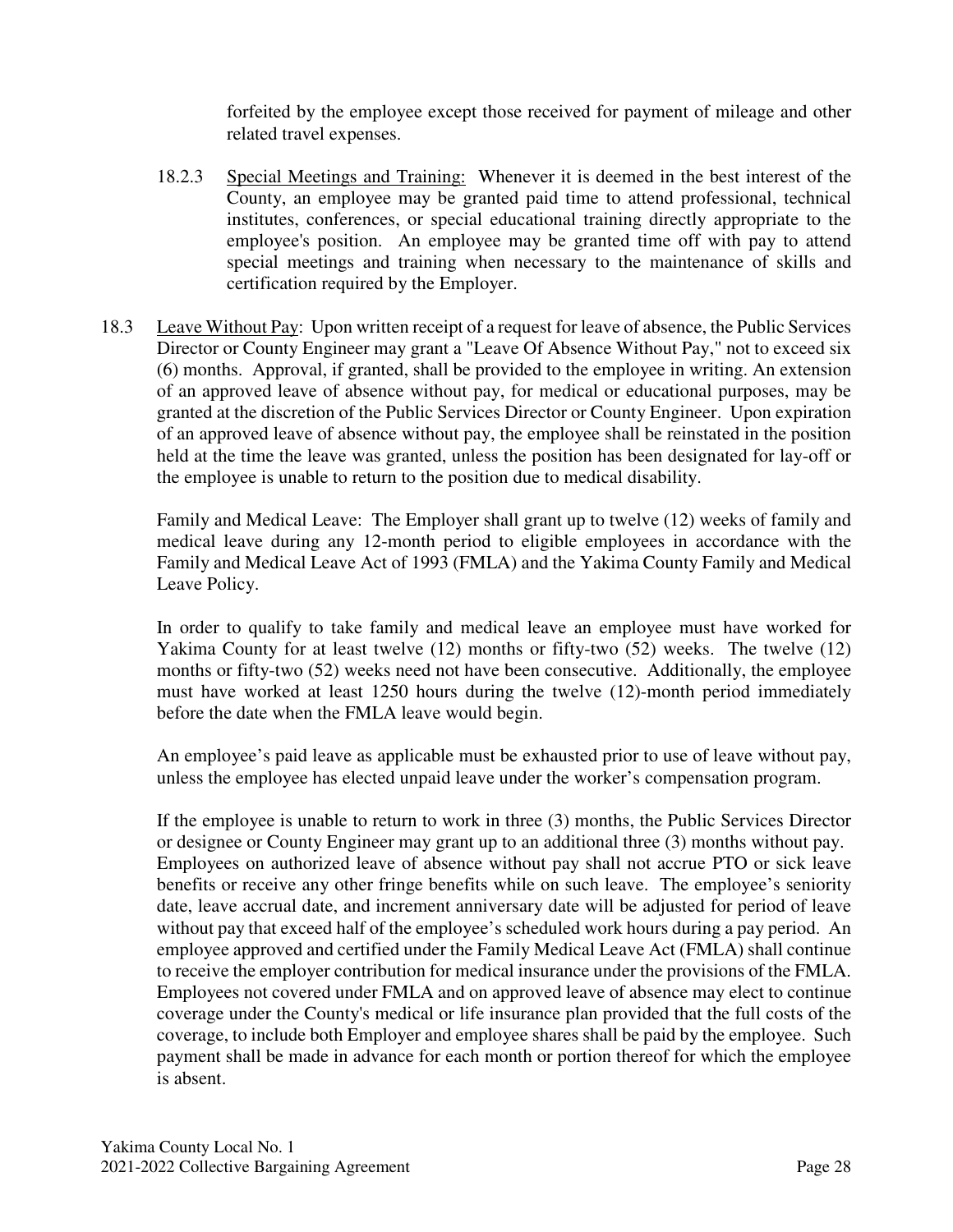18.5 Pregnancy Leave: Leave of absence resulting from childbirth or temporary disability due to pregnancy shall be authorized in accordance with the Yakima County Pregnancy Leave Policy.

## **ARTICLE 19 - HOLIDAYS**

19.1 Regular employees shall have the following specified holidays off with regular rates of pay as follows:

| Date:                      | <b>Name of Holiday:</b>      |
|----------------------------|------------------------------|
| January 1                  | New Year's Day               |
| Third Monday in January    | Martin Luther King, Jr., Day |
| Third Monday in February   | Presidents' Day              |
| Last Monday in May         | <b>Memorial Day</b>          |
| June 19                    | Juneteenth (beginning 2022)  |
| July 4                     | Independence Day             |
| First Monday in September  | Labor Day                    |
| November 11                | Veterans' Day                |
| Thanksgiving               | Thanksgiving Day             |
| The Day after Thanksgiving | Day after Thanksgiving       |
| December 25                | Christmas Day                |

- 19.2 Whenever a legal holiday falls on a Sunday, the following Monday shall be a legal holiday.
- 19.3 Whenever a legal holiday falls on a Saturday, the preceding Friday will be the legal holiday. If a holiday occurs on a scheduled day off, the employee shall be given, in lieu thereof, the preceding scheduled work day if the holiday occurs Wednesday, Thursday or Friday, or the following scheduled work day if the holiday occurs Monday or Tuesday.
- 19.4 Should an employee be called to work on any of the above holidays, said employee, in addition to their holiday pay, shall receive pay at the rate of time and one-half (1-1/2).
- 19.5 When an employee is working a regular schedule of four (4) ten (10) hour days when a holiday occurs, then they will be credited with ten (10) hours of holiday time. When an employee is working a flexible work schedule when a holiday occurs then they will be credited with holiday time equivalent to the number of hours scheduled to be worked that day.
- 19.6 Regular part-time employees will receive holidays on a pro-rated basis.

## **ARTICLE 20 - KEEPING RECORDS**

The Employer is responsible for maintaining the official permanent records regarding bargaining unit employee's PTO leave, sick leave and other leave accrual, usage and balances.

## **ARTICLE 21 - HOURS OF WORK AND OVERTIME**

#### 21.1 Hours Of Work:

Yakima County Local No. 1 2021-2022 Collective Bargaining Agreement Page 29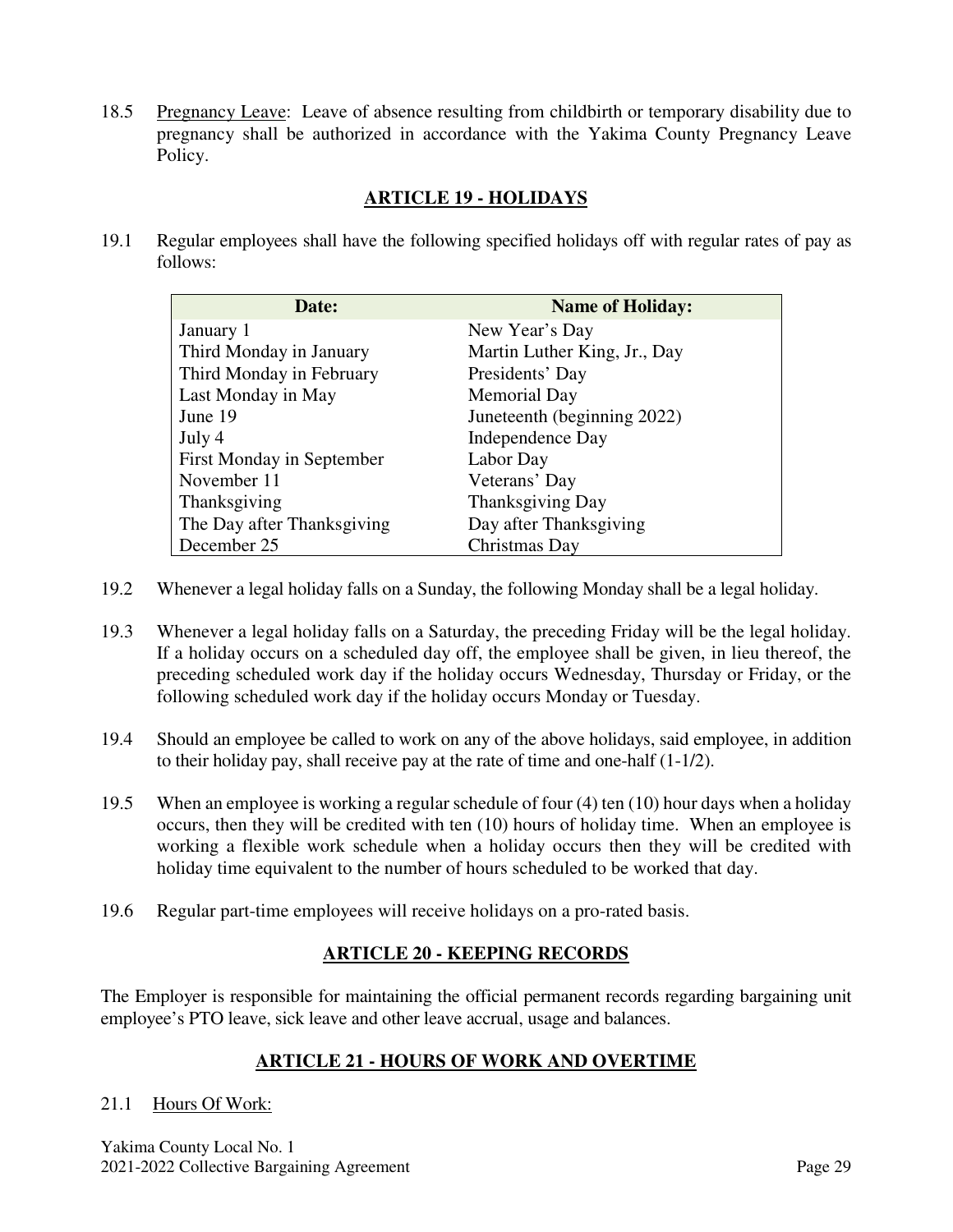- 21.1.1 The work week normally will, as determined by the Public Services Director or County Engineer, consist of a forty (40) hour week, either five (5) consecutive eight (8) hour days or four (4) consecutive ten (10) hour days, Monday through Friday.
- 21.1.2 The normal work day shall begin between the hours of 4:00 A.M. and 9:00 A.M. subject to the following provisions:
	- 21.1.2.1 Construction and Surveying Division Employees: If in the course of contract related work it becomes necessary to create a second shift to facilitate improved conditions for portions of the work, or to establish multiple shifts, Engineering Technicians may be scheduled to start work outside the 4:00 A.M. to 9:00 A.M. normal starting time. Notice shall be given to Engineering Technicians as soon as the contractor notifies the Employer. Employees shall be assigned to a full shift of consecutive eight (8) or ten (10) hours to match existing shift status.
	- 21.1.2.2 Equipment Rental and Revolving Fund Division Employees: Mechanics and Lead Road Maintenance Technician employees within the ER&R maintenance shop will be assigned to one of two shifts. Employees assigned to Shift "A" will be assigned to a normal work week of five (5) consecutive eight (8) hour days, Monday through Friday, with a normal start time of 5:00 A.M. Employees assigned to Shift "B" will be assigned to a normal work week of four (4) consecutive ten (10) hour days, Tuesday through Friday, with a normal start time of 12:00 P.M. (noon).
- 21.1.3 Notice shall be given as far in advance as possible, when employees are called to work prior to their normal start time. The employee will be assigned to a full shift of consecutive eight (8) or ten (10) hours. The employee may be released after eight (8) or ten (10) hours.
- 21.1.4 A work day for employees will include time to and from the work area from the designated duty station.
- 21.2 Flexible Work Schedule: The Public Services Director or County Engineer, upon mutual agreement with an employee, may institute a flexible work schedule such that the employee's workweek and/or workday are outside the days and hours contained in Sections 21.1.1 and 21.1.2, respectively.
	- 21.2.1 When the Public Services Director or County Engineer and employee agree to change work schedules from a normal work schedule to a flexible work schedule, then the change will commence at a mutually agreeable time.
	- 21.2.2 When the Public Services Director or County Engineer or employee determines it is necessary to alter or change work schedules from a flexible work schedule back to a normal work schedule, then the party requesting the change shall give five (5) working days notice to the other party.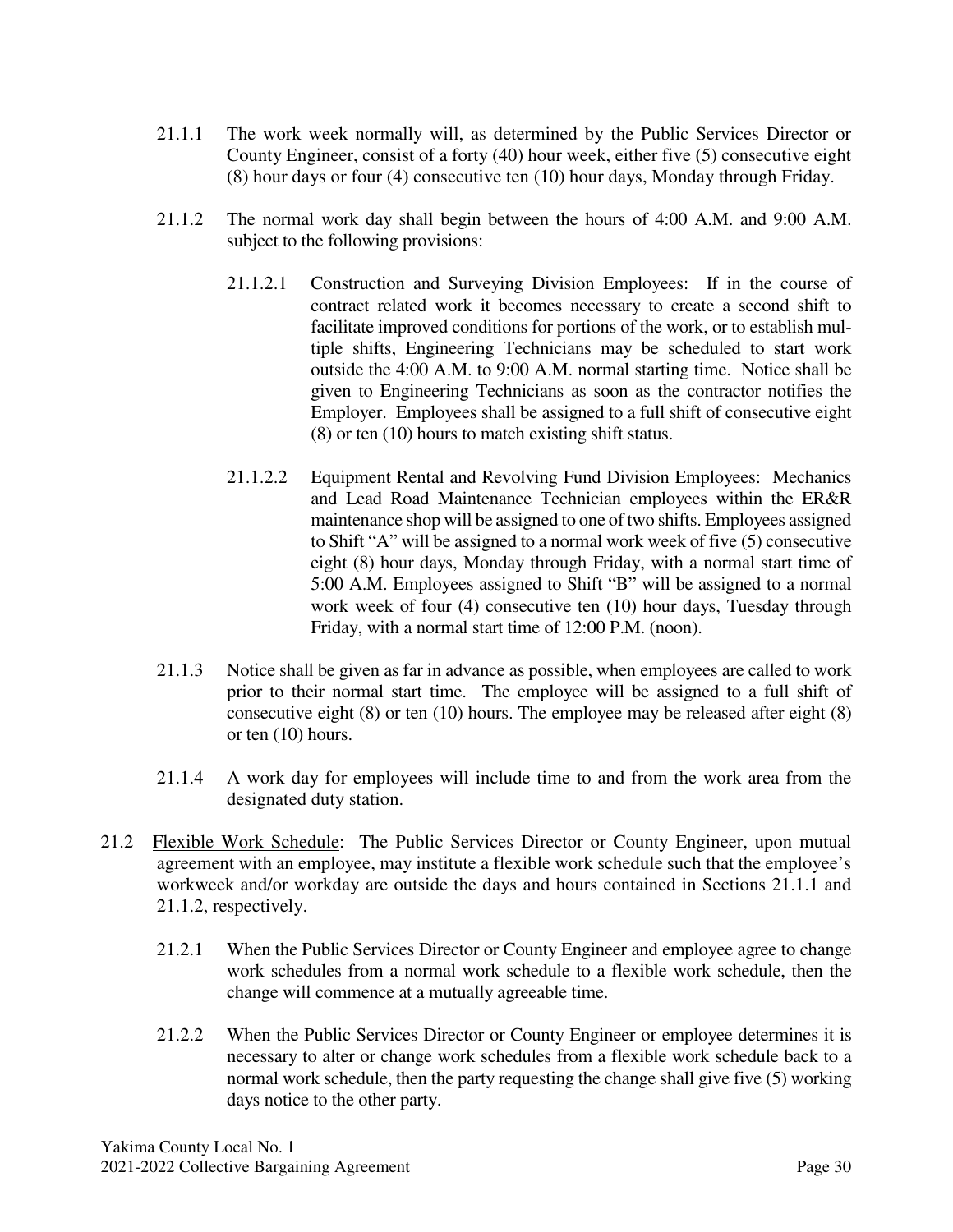- 21.3 Changes In Work Week and Work Day: When the Public Services Director or County Engineer determines it is necessary to alter or change work schedules (work week, work day and/or working hours in a normal work day), the County shall give five (5) working days notice to the affected employee(s) except in the event of bona fide emergency, in which case no notice is necessary.
- 21.4 Bona Fide Emergency: This is inclusive of life-threatening situations, civil disorders, natural disasters, sudden unexpected happenings, unforeseen occurrences or conditions, and/or complication of circumstances.
- 21.5 Overtime: Work in excess of forty (40) hours in any one (1) workweek will constitute overtime and will be paid for at one and one-half (1-1/2) times the base hourly rate. Paid leave time such as PTO, sick, compensatory time or holiday, but not WPSL is included as time worked for the purpose of determining whether an employee has "worked" forty (40) hours in a workweek for overtime pay purposes.
- 21.6 Compensatory Time: Employees may elect to receive payment for overtime by compensatory time off. Compensatory time off shall be granted at such times and in such time blocks as are mutually agreed upon between the employee and his or her supervisor. Compensatory time may be accrued to a maximum of one hundred forty (140) hours. Any time accrued in excess of one hundred forty (140) hours will be paid at the applicable rate. Each calendar year, employees will be allowed to carry forty (40) hours of compensatory time accrued into the next calendar year.
- 21.7 Call-Out: If an off-duty employee is called out at the direction of the Public Services Director or designee or County Engineer to perform job related duties, the employee shall receive pay or compensatory time at the time and one-half (1-1/2) rate for hours worked. If the employee is called out and subsequently sent home, the employee shall receive a minimum of two (2) hours pay or compensatory time at the time and one-half (1-1/2) rate. The call-out provision shall only apply for hours worked which are not contiguous, either preceding or following, a regular shift.
- 21.8 Lunch and Rest Periods:
	- 21.8.1 Employees shall be allowed an unpaid meal period of either thirty (30) or sixty (60) minutes as required to meet operational staffing requirements. Lunch periods will normally be taken at mid-shift unless otherwise directed. Meal periods shall be on the Employer's time when the employee is required by the Employer to remain on duty on the premises or at a prescribed work site in the interests of the Employer.
	- 21.8.2 Employees will be allowed two (2) fifteen (15) minute rest periods on the Employer's time. Rest periods will normally be scheduled as near as possible to the mid-point of each one-half (1/2) work shift.
- 21.9 Cancellation of Work Shift: If Management cancels a work shift or portion thereof for extreme weather conditions or the safety of the employees, then Management makes the following provisions: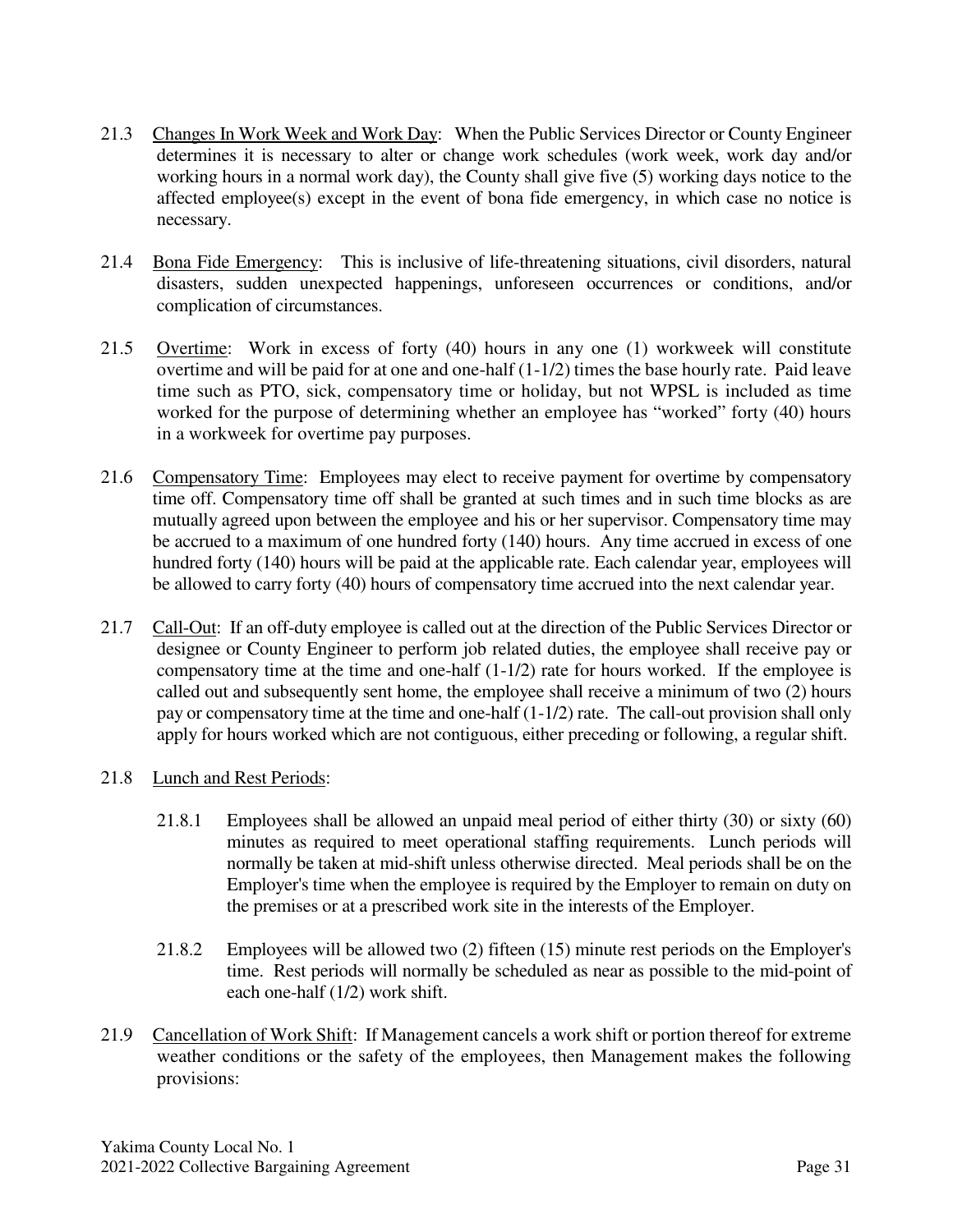- 21.9.1 If notice of cancellation is given to the employee(s) any time prior to the designated starting time, then no payment is due for said cancellation; or,
- 21.9.2 If notice of cancellation occurs during the first half of a regular work shift, then said employee(s) shall be entitled to the payment of the difference between the time worked and one-half (1/2) of the regular work shift; or,
- 21.9.3 If the notice of cancellation occurs during the second half of the regular work shift, then said employee(s) shall be entitled to payment for the entire regular work shift.
- 21.10 Call-Out Duty: The Public Services Director or County Engineer may designate employees holding the classification of Lead Road Maintenance Technician to be on call-out duty during off-duty hours for the purpose of calling out other employees to perform job related duties. An employee on call-out duty shall receive pay or compensatory time as follows:
	- 21.10.1 An employee who works a twenty-four (24) hour shift on call-out duty, during which time the employee has worked a regularly scheduled work day, shall receive pay or compensatory time at the time and one-half (1-1/2) rate for one (1) hour's pay.
	- 21.10.2 An employee who works a twenty-four (24) hour shift on call-out duty, during which time the employee has not worked a regularly scheduled work day, shall receive pay or compensatory time at the time and one-half (1-1/2) rate for three (3) hour's pay.
	- 21.10.3 Employees filling Lead Road Maintenance Technician positions are required to accept call-out duty.
- 21.11 Standby Duty: The Public Services Director or County Engineer may designate employees to be on standby duty during off-duty hours for the purpose of performing designated call-out work.
	- 21.11.1 An employee designated on standby duty shall be available on a twenty-four (24) hour basis to perform call-out work. The employee must be in a position to respond within fifteen (15) minutes to any summons at any time during the period the employee is on standby duty.
	- 21.11.2 Employees on standby duty shall be issued a cellular telephone and a pager capable of summoning his or her attention. An employee on standby duty shall carry the pager at all times and shall have the cellular telephone immediately available.
	- 21.11.3 Employees on standby duty may be assigned a County vehicle for responding to callout work. Personal use of the vehicle is strictly prohibited.
	- 21.11.4 Standby duty shall be divided amongst those qualified as determined by the Public Services Director or County Engineer.
	- 21.11.5 An employee on standby duty shall receive pay or compensation time as follows: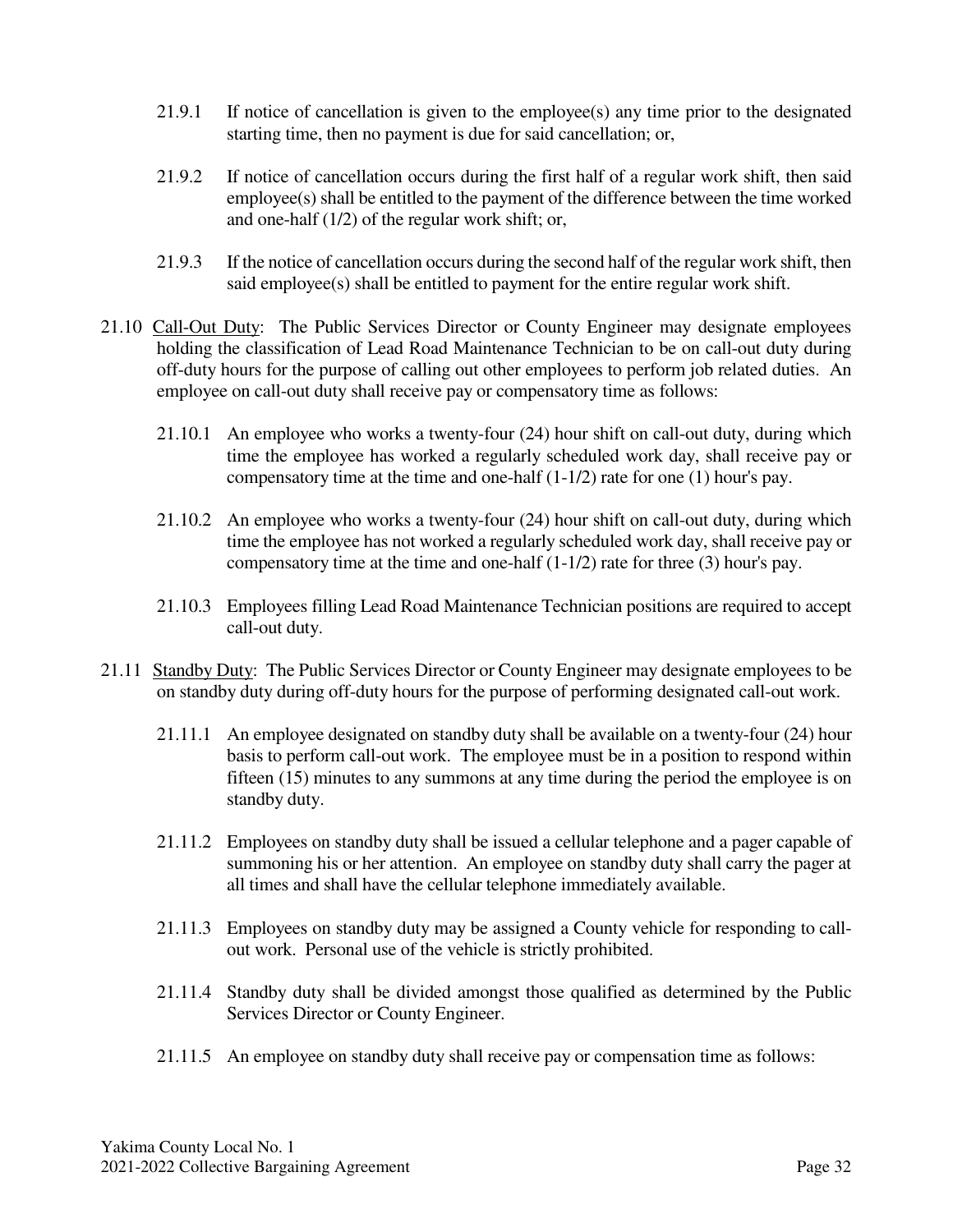- 21.11.5.1 An employee who is assigned a twenty-four (24) hour shift on standby duty, during which time the employee has worked a regularly scheduled work day, shall receive pay or compensatory time for one (1) hour's pay at the overtime rate.
- 21.11.5.2 An employee who is assigned a twenty-four (24) hour shift on standby duty, during which time the employee has not worked a regularly scheduled work day, shall receive pay or compensatory time for three (3) hour's pay at the overtime rate.
- 21.11.5.3 An employee who is on standby duty and is called per Article 21.7 shall receive a minimum of one (1) hour pay or compensatory time at the time and one-half rate.

## **ARTICLE 22 - SAVINGS CLAUSE**

Should any Article or Section of this Agreement or any Addendum thereto be invalid by operation of law or by any tribunal of competent jurisdiction, or if compliance with or enforcement of any Article or Section should be restrained by such tribunal, the remainder of this Agreement and Addenda shall not be affected thereby. The parties shall enter into immediate negotiations for the purpose of arriving at a mutually satisfactory replacement for such Article or Section.

Workday Program: The Local No. 1 Representative and the bargaining unit employees agree to fully cooperate with Management's implementation of all of the Workday programs, phases and changes necessary to carry out Workday functions.

## **ARTICLE 23 - NON-DISCRIMINATION**

- 23.1 There shall be no discrimination by the Employer or the Union against any employee based on race, religion, sex, color, national origin, lineage, age, political beliefs or activity, marital status, sexual orientation, or sensory, mental or physical handicap unless based on a bona fide occupational qualification. No employee will be required by the Employer or the Union to make a contribution to a political party or to a candidate for political office as a condition of employment.
- 23.2 Whenever masculine words are used in this Agreement, they are intended to apply equally to either gender.

## **ARTICLE 24 - NO STRIKE - NO LOCKOUT**

- 24.1 Neither the Union nor the employee(s) shall support or participate in any strike, work stoppage, slow down or any other interference with the work and/or statutory functions and/or obligations of the Employer.
- 24.2 County employees who engage in any of the above-referenced activities shall not be entitled to any pay or fringe benefits during the period he/she is engaged in such activity.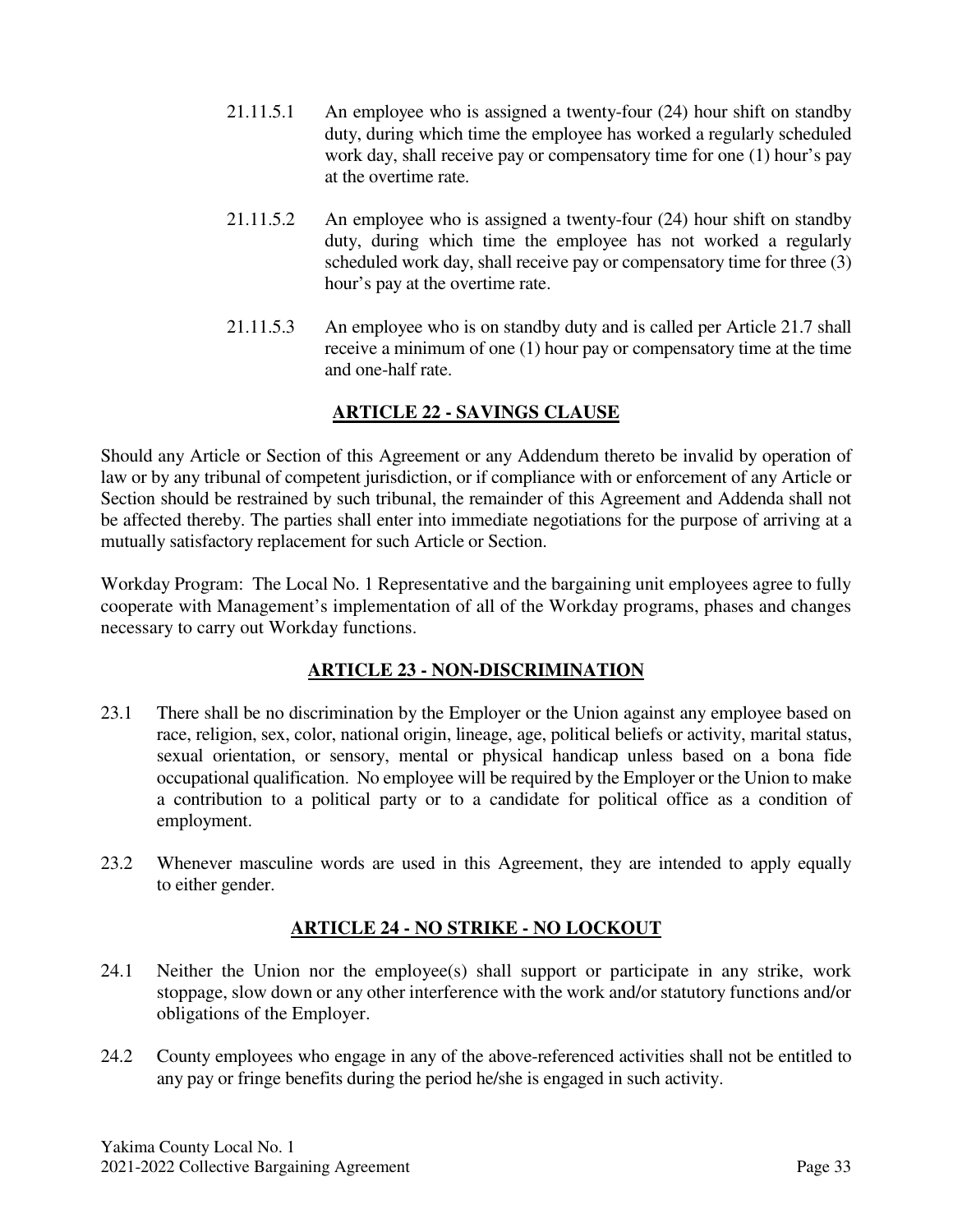24.3 On condition that the Union and/or bargaining unit employees do not violate the provisions of this Article, the Employer will not lockout employees.

## **ARTICLE 25 - ENTIRE AGREEMENT**

This document shall constitute the complete Agreement by and between the parties and no other Agreements and/or understandings, written or otherwise, prior to the signing of this Agreement shall be binding on the parties.

#### **ARTICLE 26 - TERM OF AGREEMENT AND TERMINATION**

- 26.1 The terms and conditions of this Agreement shall be effective as of the 1st day of January, 2021, except as otherwise provided in this Agreement, and except for contract language changes which shall take effect subsequent to the date of signing of this Agreement and shall remain in full force and be effective until the 31st day of December, 2022.
- 26.2 The parties shall start negotiations in the fall of 2022, for a successor 2023 and perhaps beyond CBA. Negotiations shall be conducted on mutually acceptable dates.
- 26.3 If the parties have not reached agreement through normal negotiation proceedings, then either party may request a mediator from the Public Employment Relations Commission (PERC). The determination of the mediator shall be advisory only and not binding on the parties.
- 26.4 It is understood and agreed by and between the Union and the Employer that any and all expenditures brought about as a result of the terms and conditions of this Agreement must first meet the requirements and procedures of the laws of the State of Washington and federal laws. These expenditures must also be in compliance with any other contracts which may be the basis for expenditures under this Agreement, such as insurance contracts and policies and changes thereto by carriers. The Employer shall have the right to implement modifications in accordance with changes involving State laws, federal laws and other legal documents such as insurance contracts.

*[Signature page follows.]*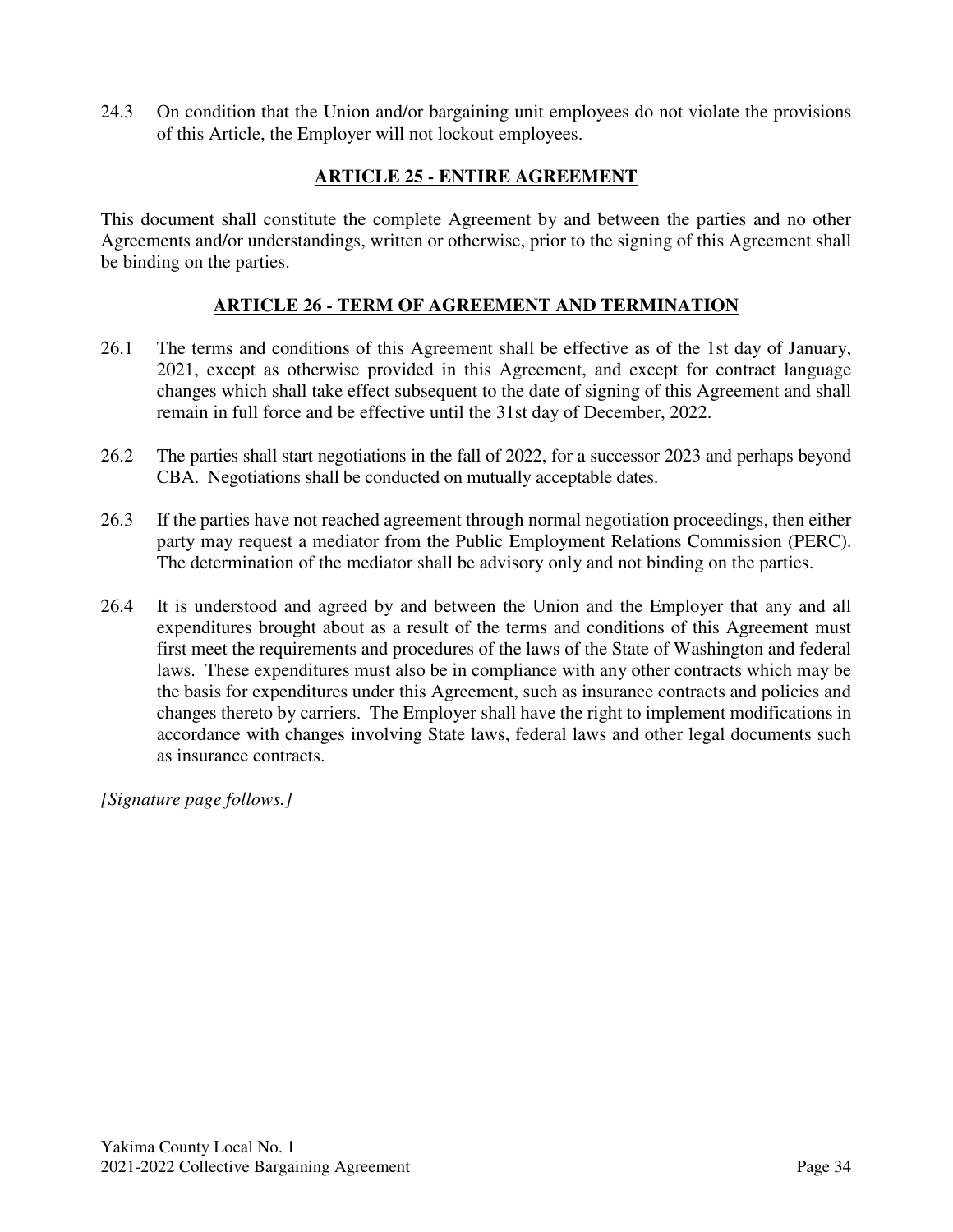#### **IN WITNESS WHEREOF,** the parties hereto have set their hands this \_\_\_\_\_\_\_\_ day of \_\_\_\_\_\_\_\_\_\_\_\_\_\_\_\_\_\_\_\_\_\_, 2021

#### **FOR THE EMPLOYER: Yakima County**

\_\_\_\_\_\_\_\_\_\_\_\_\_\_\_\_\_\_\_\_\_\_\_\_\_\_\_\_\_\_\_\_\_\_\_\_ Ron Anderson, Chairman Board of Yakima County Commissioners

## **FOR THE UNION: Independent Local No. 1**

\_\_\_\_\_\_\_\_\_\_\_\_\_\_\_\_\_\_\_\_\_\_\_\_\_\_\_\_\_\_\_\_\_\_\_\_ Al Kraft, President Independent Local No. 1

\_\_\_\_\_\_\_\_\_\_\_\_\_\_\_\_\_\_\_\_\_\_\_\_\_\_\_\_\_\_\_\_\_\_\_\_ Amanda McKinney, Commissioner Board of Yakima County Commissioners

Randy Fox, Vice President Independent Local No. 1

\_\_\_\_\_\_\_\_\_\_\_\_\_\_\_\_\_\_\_\_\_\_\_\_\_\_\_\_\_\_\_\_\_\_\_\_ LaDon Linde, Commissioner Board of Yakima County Commissioners

\_\_\_\_\_\_\_\_\_\_\_\_\_\_\_\_\_\_\_\_\_\_\_\_\_\_\_\_\_\_\_\_\_\_\_\_ Lisa Freund, Director of Public Services

\_\_\_\_\_\_\_\_\_\_\_\_\_\_\_\_\_\_\_\_\_\_\_\_\_\_\_\_\_\_\_\_\_\_\_\_ Matt Pietrusiewicz, County Engineer

\_\_\_\_\_\_\_\_\_\_\_\_\_\_\_\_\_\_\_\_\_\_\_\_\_\_\_\_\_\_\_\_\_\_\_\_ Jacqui Lindsay, Director of Human Resources

Represented by:

\_\_\_\_\_\_\_\_\_\_\_\_\_\_\_\_\_\_\_\_\_\_\_\_\_\_\_\_\_\_\_\_\_\_\_\_ Anthony F. Menke, Management Labor Attorney and Chief Negotiator

Adopted Copy Available at Yakima County Human Resources 128 N. 2<sup>nd</sup> Street, Room B27 Yakima, WA 98901

\_\_\_\_\_\_\_\_\_\_\_\_\_\_\_\_\_\_\_\_\_\_\_\_\_\_\_\_\_\_\_\_\_\_\_\_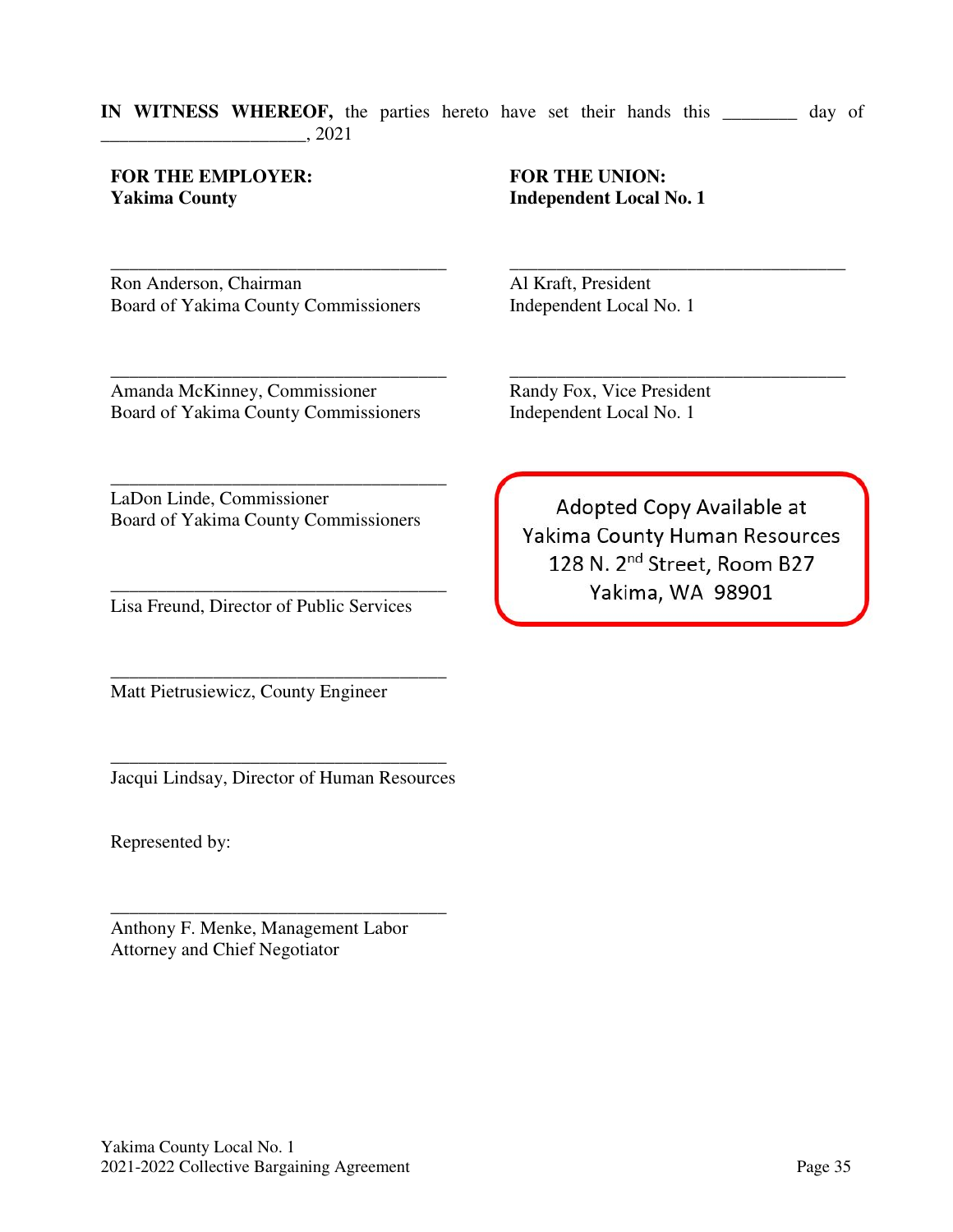#### **EXHIBIT "A"**

#### **YAKIMA COUNTY INDEPENDENT LOCAL NO. 1**

#### **2021 PAY PLAN STRUCTURE**

- 1. Effective in 2021, the restrictions on employees hired after December 31, 2013, shall cease and all employees shall be eligible for all 14 steps; Provided, however, currently the parties must bargain each individual step before the step will be implemented from year to year. Without an agreement, there are no step increases. This may also be impacted by the provisions of Article 8 regarding the Human Resources Department comprehensive study of the current job classification (DBM) and pay plan system during 2021 and 2022. The following pay plan structure shall be in effect:
- 2. Article 10 addresses 2021 and 2022 lump sum payment and pay provisions.
- 3. No employee shall receive an increment advancement during 2021 and 2022.
- 4. The Human Resources Department will determine all calculations.
- 5. Article 8 addresses the comprehensive study and analysis of the job classification and pay system to be conducted by the Human Resources Department in lieu of an in-depth comparability study. The parties understand and agree that the terms of Article 8 are controlling with regard to the study and analysis.

#### **Salary Surveys**

Historically, pay ranges in the Yakima County compensation structure are determined by a comparison of Yakima County benchmark positions to the comparable labor market. The comparable labor market has been changed effective beginning in 2018 to only the following counties: Benton, Grant, Kitsap, Spokane, Thurston and Whatcom. Beginning in 2018, the Yakima County Benchmark positions have been reduced from seventy-seven (77) to thirty-seven (37) positions. Determination of the market for each pay range is established by salary survey of the comparable counties and use of regression analysis methodology to establish a trend line for the Yakima County Benchmark classifications in the Decision Band Method classification structure. The market survey includes benchmark classifications for each occupational group as well as all classifications with an existing market premium. Detailed market surveys will be conducted at least every four (4) years for only informational purposes. Abbreviated market surveys of limited benchmarks, as determined by the Human Resources Department, will be conducted every year for only informational purposes. Salary Survey information is intended to be used prospectively, and shall not be used in establishing pay plans for the same year during which the salary survey is conducted. The Union will receive a copy of the completed survey for their review within one (1) week of completion. This Salary Survey subject matter is subject to the provisions of Section 8.6.

The above salary survey provisions are subject to changes based on the provisions of Article 8.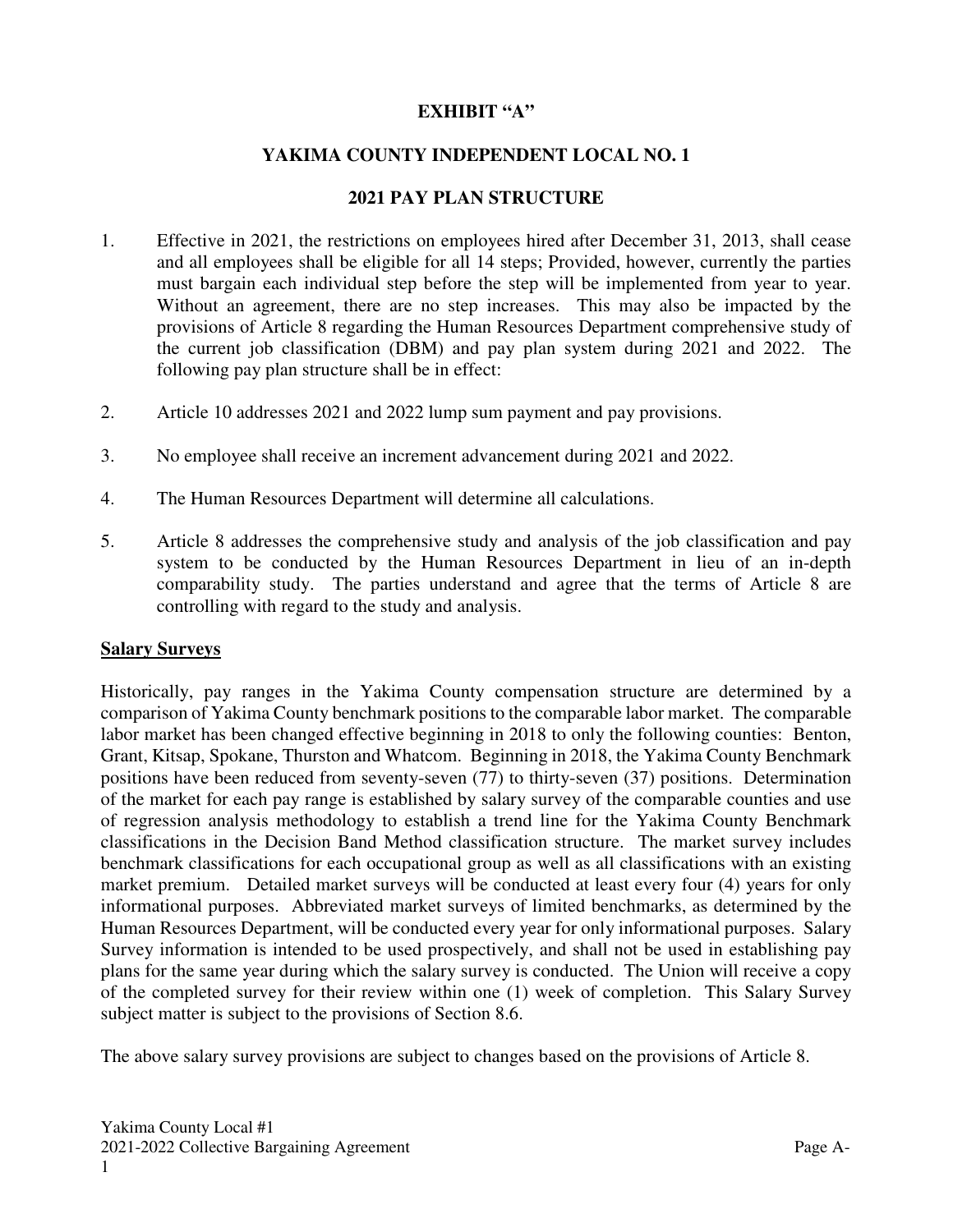#### **Market Premiums**

If the market compensation study indicates that the trend line base salary range for a classification is ten percent (10%) or more below the market target position's median at both entry and maximum, then the Union and the Employer shall meet to negotiate the appropriate method and economic adjustment (market premium or reclassification) for the classification. The results of the negotiation shall be applied in the following fiscal year. If the Union and Employer agree that reclassification is appropriate, the reclassification shall occur in accordance with the County Classification and Compensation Policy (HR-001). If the Union and the Employer agree that a Market Premium is appropriate, the negotiated market premium amount will be applied to the entire salary range for the classification. The base salary range for the classification will remain unchanged. This Market Premium subject matter is subject to the provisions of Section 8.6.

Job classifications with market premiums added to the base salary range will continue to be included in all comprehensive surveys of Decision Band Method classifications within the occupational group until such time as the base salary range for the classification is within ten percent (10%) of the target market level for the classification. The market premium amounts for a classification may change up or down each time the market is studied depending upon the data received from the market compensation study for the classification. Should the market premium amount fall to less than ten percent (10%) below the target market position of the County, then the market premium will be eliminated and the salary for individual positions will be the individual's current step/increment in the base salary range for the job classification. This paragraph is subject to the outcome of the provisions of Section 8.8.